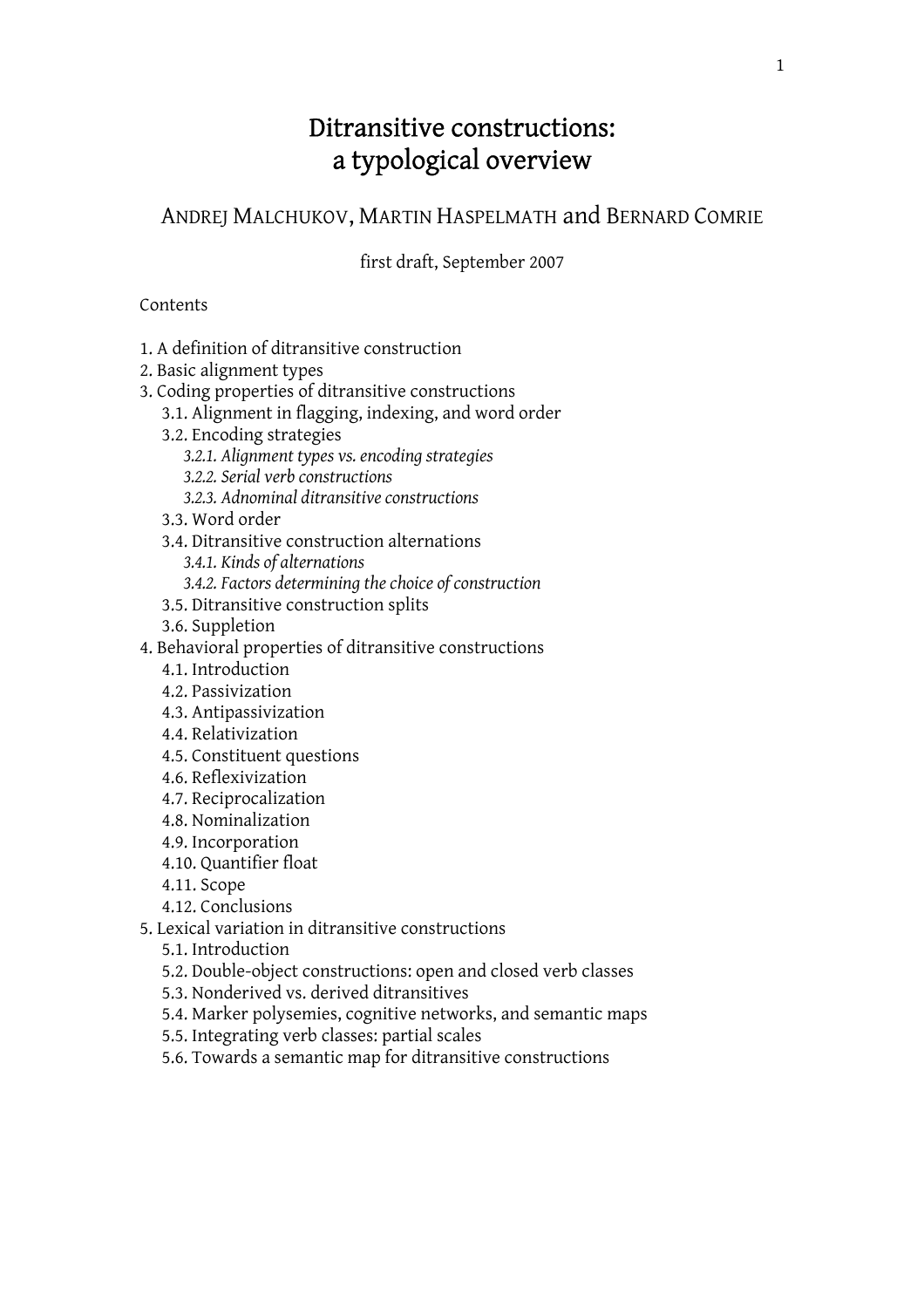# 1. A definition of *ditransitive construction*

A ditransitive construction is defined here as a construction consisting of a (ditransitive) verb, an agent argument (A), a recipient-like argument (R), and a theme argument (T). Typical ditransitive constructions are shown in (1a-c).

(1) a. English

*Mary gave John a pen.*  A R T

b. Modern Greek

*O Pétr-os éstile tis María-s ta xrímata.*  the.NOM Petros-NOM sent the.GEN Maria-GEN the.ACC money.ACC A R T 'Petros sent Maria the money.'

- c. Huichol (Comrie 1982:108)
- *Nee tumiini uukari ne-wa-ruzeiyastïa.*  I money girls 1SG.SBJ-3PL.OBJ-show A T R 'I showed the money to the girls.'

This definition thus makes crucial reference to the meaning of the construction, while the formal manifestation of the arguments is irrrelevant. This is the only way to formulate a cross-linguistically applicable definition, because formal properties of languages are too heterogeneous to serve as a basis for a definition. Ditransitive constructions are the most typical three-argument constructions, just as (mono-) transitive constructions are the most typical two-argument constructions. Other three-argument constructions in which the two non-agent arguments are not R and T (e.g. *I put the pen in the box; They accused me of the crime; They replaced the worker by a robot; They called her Vera*) are not ditransitive constructions and are not considered here.

 The most typical ditransitive constructions contain a verb of physical transfer such as 'give', 'lend', 'hand', 'sell', 'return', describing a scene in which an agent participant causes an object to pass into the possession of an animate receiver (= recipient). It appears that in most languages, some verbs denoting a mental transfer such as 'show' or 'tell' behave in a very similar way, which leads us to include these verbs in our definition of *ditransitive* as well. The animate argument of 'show' and 'tell' is not a recipient in the narrow sense, but we also regard it as an R-argument (i.e. a recipient-like argument). Likewise, we include less central transfer verbs such as 'offer', 'bequeath' and 'promise'.

 All languages have far fewer ditransitive verbs than transitive verbs, and the ditransitive verbs of a language do not necessarily behave uniformly. While all languages have a substantial class of transitive verbs (at least several dozen) that behave uniformly, some languages only have a handful of ditransitive verbs, and not uncommonly these do not behave alike. Thus, we will not assume that there is necessarily a single major ditransitive construction in a language.

 A closely related construction type is the benefactive construction, which in many languages is expressed like the ditransitive construction (cf. Kittilä 2005). In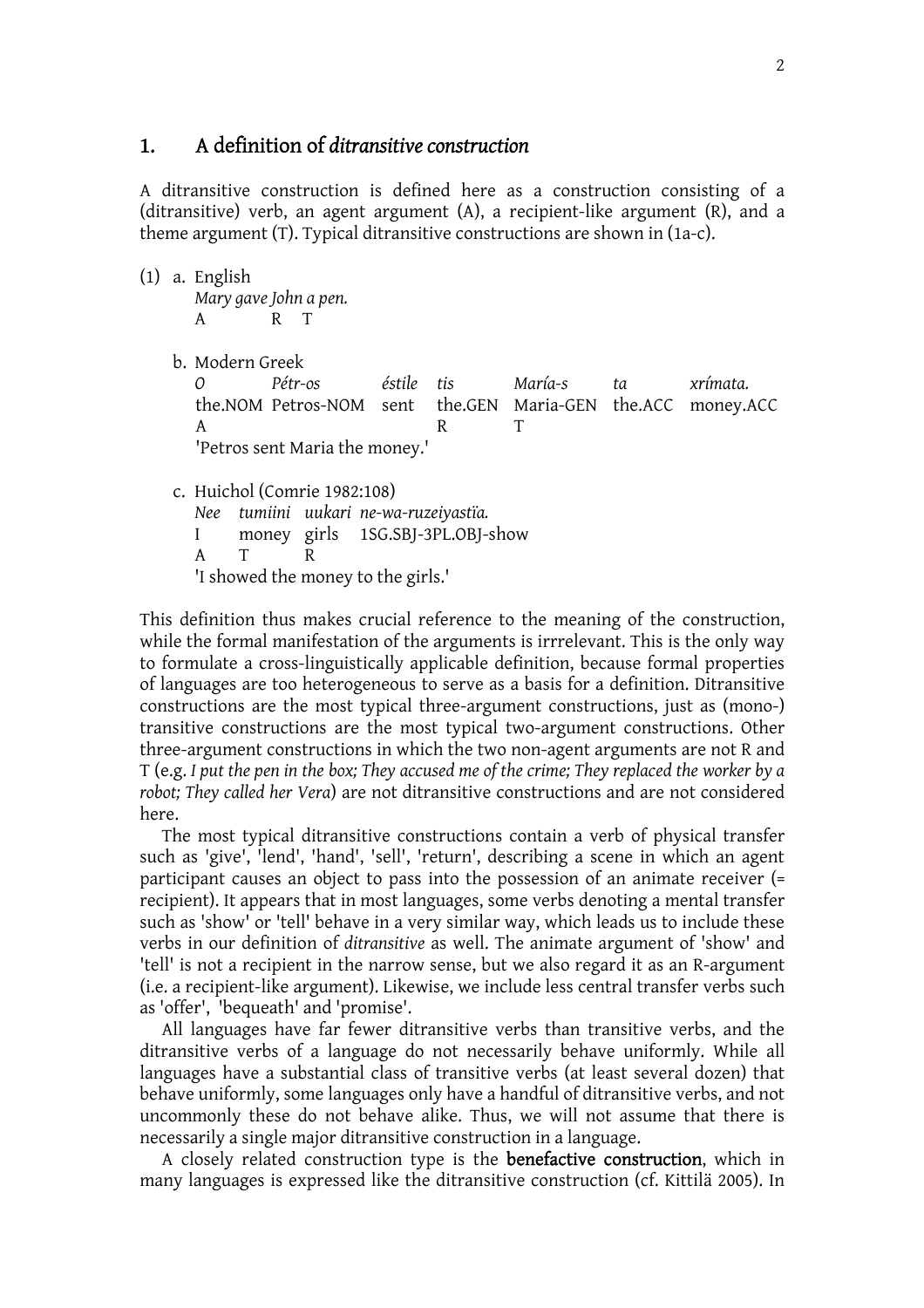some cases, it is not even clear whether we are dealing with a transfer situation (i.e. a ditransitive) or a benefactive situation (e.g. *She brought me a coffee*, which can be paraphrased as *She brought a coffee to me* or *She brought a coffee for me*). The key difference between benefactives and ditransitives is that beneficiaries may also occur with intransitive verbs (as in *She sang for me*). So while noting that benefactives and ditransitives are often similar, we do not subsume the former under the latter.

 Another way in which the term *ditransitive* is sometimes extended is by including derived ditransitives such as causatives and applicatives. In causative constructions, the causee often behaves like an R of ditransitive constructions, and the applicative object is often a beneficiary. The argument configuration of both causatives (of transitive verbs) and applicatives (of transitive verbs) is often very similar to that of ditransitive verbs. This is of course not an accident, because the meanings of transfer verbs contain a 'cause' element: 'Give' can be paraphrased as 'cause to have'. However, in this overview we will mostly limit ourselves to constructions with underived ditransitive verbs, and when we say simply *ditransitive*, we do not include derived ditransitives.

### 2. Basic alignment types

The most salient way in which the encoding of transitive and ditransitive constructions differs across languages is captured by the notion of alignment. Alignment refers to the comparison of the properties of arguments across constructions. Monotransitive constructions (with an agent or agent-like argument A and a patient or patient-like argument P) are usually compared to intransitive constructions (with a single argument S), and in this way one arrives at the classification into three major alignment types: accusative alignment  $(A = S \ P)$ , ergative alignment  $(A \t S = P)$ , and neutral alignment  $(A = S = P)$ . Since the 1980s, several authors (Comrie 1982; Blansitt 1984; Dryer 1986; Croft 1990; Siewierska 2003; and Haspelmath 2005a,b) have extended this approach to the study of ditransitive constructions. The following basic alignment types of ditransitive constructions are distinguished in terms of the encoding of T (theme) and R (recipient) compared to the monotransitive P (patient):

 (i) Indirect object alignment, or indirective alignment: The R is treated differently from the P and the T ( $T = P$  R). Such constructions are also called "dative constructions", or "indirect object constructions".<sup>1</sup> An example comes from German, which has Dative case on the R and Accusative case on the P and the T.

(2) German

a. (monotransitive) *Ich aß den Apfel.* I.NOM ate the.ACC apple 'I ate the apple.'

<sup>1</sup> However, the term *indirect object* is also sometimes used in a notional sense, to refer to what we call R (the recipient, or recipient-like argument). Thus, in English *Mary gave John a pen*, *John* is sometimes called the "indirect object". Note that our use of *indirect object* is close to the original one: In French grammar since the 18th century, the prepositional object introduced by *à* (e.g. *Marie a donné une plume à Jean* 'Mary gave a pen to John') has been called *complément d'objet indirect*, because the object is introduced by a preposition (as opposed to the *direct object*, which bears no marker).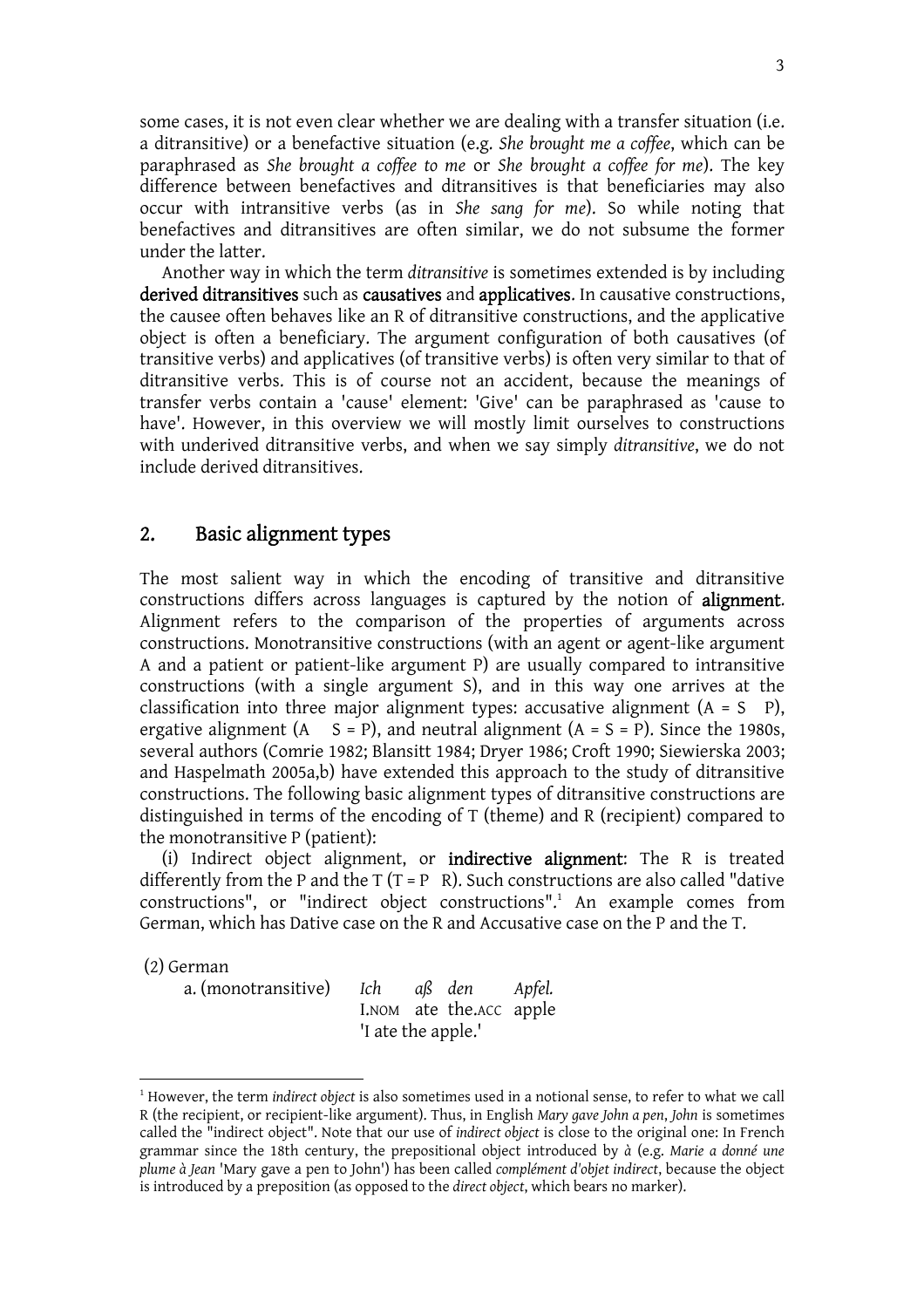| b. (ditransitive) | Ich | gab dem Kind den              |                                        | Apfel. |
|-------------------|-----|-------------------------------|----------------------------------------|--------|
|                   |     |                               | I.NOM gave the.DAT child the.ACC apple |        |
|                   |     | 'I gave the child the apple.' |                                        |        |

(ii) Secondary object alignment, or secundative alignment: The T is treated differently from the P and the R (T  $P = R$ ). Such constructions are also called *primary object constructions*. This type is illustrated by West Greenlandic, which has Instrumental case on the T, and Absolutive case on the R and the P.

| (3) West Greenlandic (Fortescue 1984: 193, 88) |                                 |                                                       |            |                                |  |
|------------------------------------------------|---------------------------------|-------------------------------------------------------|------------|--------------------------------|--|
| a. (monotransitive)                            | Piita-p                         | takurnarta.q                                          | tuqup-paa? |                                |  |
|                                                | 'Did Peter kill the stranger?'  | Peter-ERG.SG stranger.ABS.SG kill-INT.3s->3s          |            |                                |  |
| b. (ditransitive)                              | (Uuma)<br>'He gave Nisi money.' | Niisi aningaasa-nik<br>(that.ERG) Nisi money-INSTR.PL |            | tuni-vaa.<br>give-IND.3SG->3SG |  |

(iii) **Neutral alignment:** The P, the R and the T are encoded in the same way  $(T = P)$ = R). Such constructions are also often called *double object constructions*. <sup>2</sup> An example comes from Dagaare (Gur; Ghana), and of course the English translations of (2b), (3b) and (4b) also exemplify this type.

(4) Dagaare (Bodomo 1997: 41-42)

| a. (monotransitive) 0 na ngme ma la. | he FUT beat me FACTUAL<br>'He will beat me.'                              |  |       |
|--------------------------------------|---------------------------------------------------------------------------|--|-------|
| b. (ditransitive)                    | 0 ko mala a<br>he give.PERF me FACTUAL DEF book<br>'He gave me the book.' |  | gane. |

A schematic representation of these alignment types is given in Figure 1 (cf. Croft 2003; Siewierska 2004; and Haspelmath 2005a,b; Dryer 2007+):

### Fig. 1. Ditransitive alignment maps



<sup>2</sup> Confusingly, some authors use the term *ditransitive construction* in the same sense as *double-object construction* or *neutral alignment* (e.g. Kittilä 2006). This usage is found especially in English linguistics, where some authors contrast the "prepositional construction" (*Mary gave a pen to John*) with the "ditransitive construction" (*Mary gave John a pen*) (e.g. Goldberg 1995).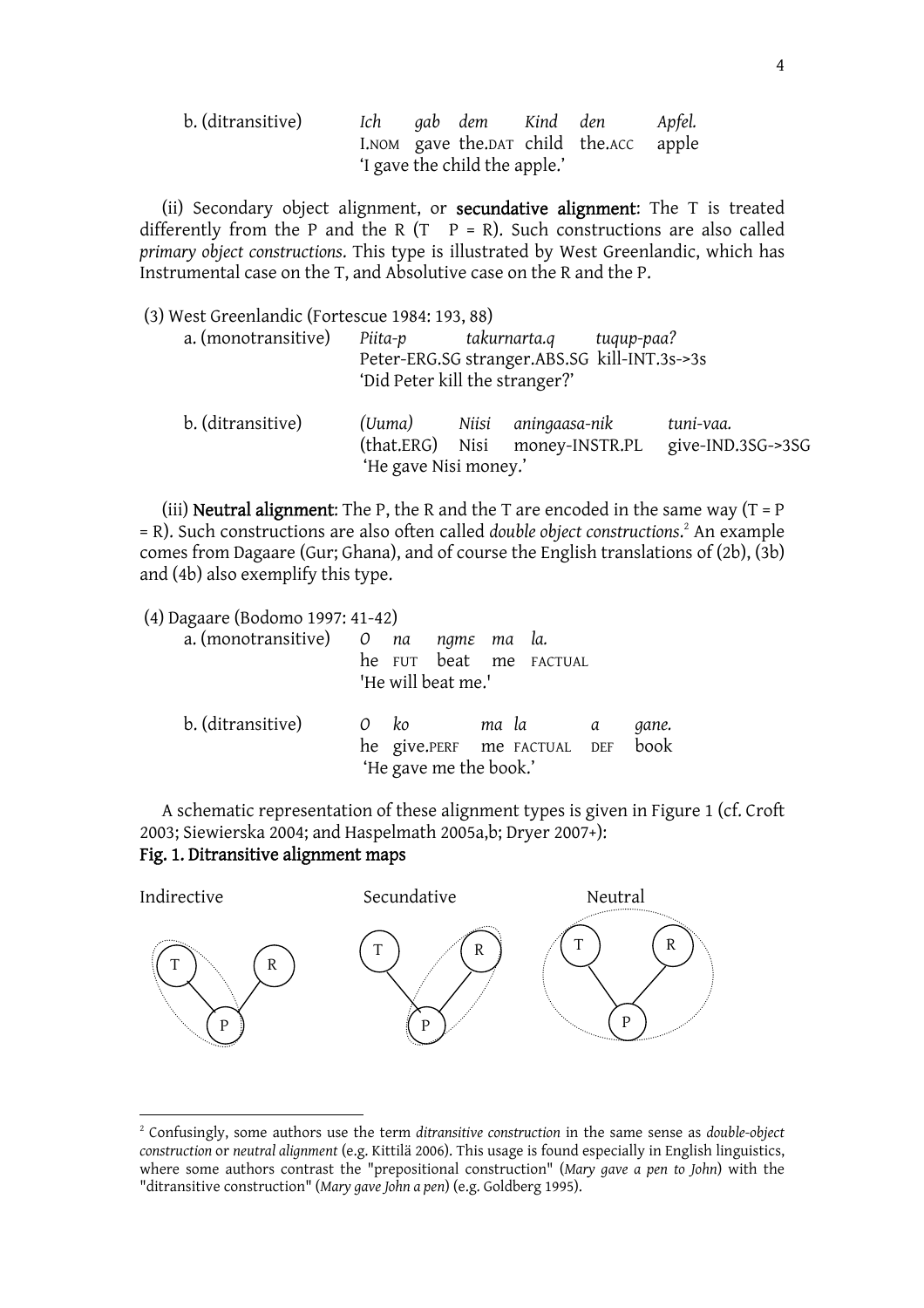These three patterns are predicted to be the most frequent types as they comply with the functional principles of economy and distinguishability which apply to case marking in general. The indirective and secundative patterns are both economical in that they have at most two markers but still satisfy distinguishability between the R and T arguments. The neutral pattern is most economical because it needs no marker, and it is possible because distinguishability can also be ensured by other clues such as word order.

 Croft (2001:147) proposes the semantic map in Figure 2 for the encoding of core arguments, which unifies both transitive and ditransitive construction in a single conceptual space. (Croft uses "G" for our R.)

#### Fig. 2. Croft's conceptual space for core arguments (participant roles).



Given standard assumptions about well-formedness of semantic maps (in particular, the contiguity requirement), this semantic map correctly predicts the marginality of alignment types which would display discontinuous segments on the map (such as the semantically anomalous SA=P pattern). All types that are representable by contiguous sections on the map are robustly attested (cf. Dryer 2007+): Accusativeindirective  $(A = S \ P = T \ R$ ; e.g. German), accusative-secundative  $(A = S \ P = R \ T)$ ; e.g. Huichol), ergative-indirective  $(A \ S = P = T \ R$ ; e.g. Lezgian), and ergativesecundative  $(A \ S = P = R \ T; e.g. West Greenlandic).$ 

There are two further patterns that are logically possible: The **tripartite** alignment pattern, in which T and R differ from the P and from each other, and the horizontal alignment pattern, in which T and R are coded in the same way, but differently from the P. Tripartite alignment is not economical and hence rare (an example from Kayardild is given in (26)). Horizontal alignment is uneconomical and fails to distinguish precisely the two roles that need to be distinguished, and thus it is even rarer than tripartite alignment (it is absent in Siewierska 2004 and Haspelmath 2005a,b). In fact, we do not know a single clear case of horizontal alignment.<sup>3</sup>

 $3$  A peculiar case that resembles hoizontal alignment is found in !Xun (Khoisan; König & Heine 2007+), where both T (in a secundative pattern) and R (in an indirective pattern) may be introduced by the same preposition *k:*, while P is not marked by this preposion. However, T and R are never simultaneously marked in this way.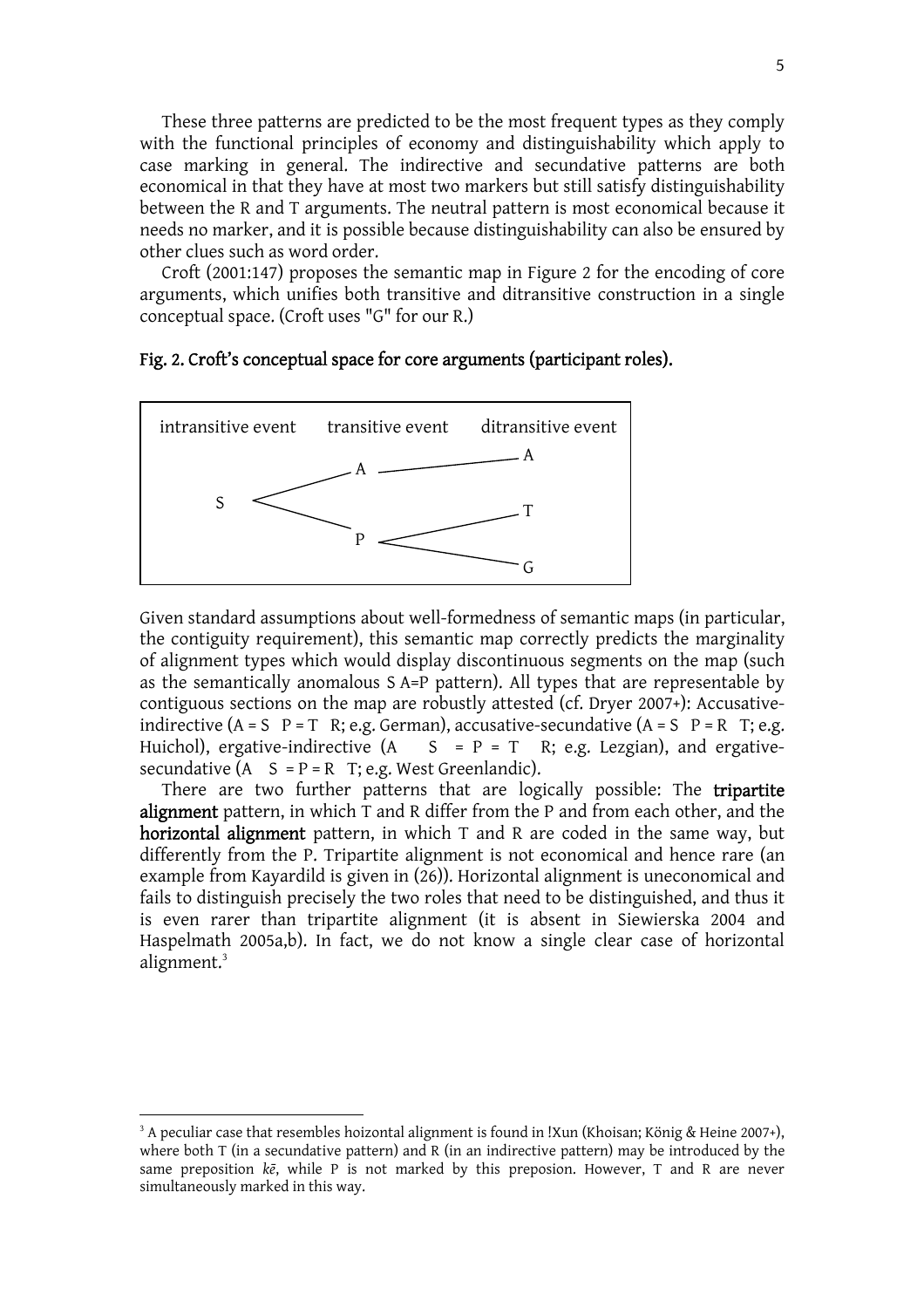### Fig 3. More alignment maps:



# 3. Coding properties of ditransitive constructions

### 3.1. Alignment in flagging, indexing, and word order

Although alignment types are often associated with entire languages (as when we say that "Tsez is an ergative language"), they in fact apply to particular constructions. The most salient constructions are case or adpositional marking (or flagging, to use a more general term) and person(-number) cross-referencing or agreement (or indexing, to use a more general term). The examples seen so far show different alignment types in flagging, but they can also be seen in indexing. Thus, Tzutujil shows ergative alignment in monotransitive indexing, and indirective alignment in ditransitive indexing (the P and the T are indexed in the same way, as opposed to the R, which is not indexed at all).

- (5) Tzutujil (Dayley 1985: 63, 156)
	- a. *x-at-wari* CPL-2SG.ABS-sleep 'you slept'
	- b. *x-at-kee-ch'ey* CPL-2SG.ABS-3PL.ERG-hit 'they hit you'
	- c. *N-Ø-kee-ya7 paq cha-qe.* INCPL-3SG.ABS-3PL.ERG-give money to-1PL 'They will give money to us.'

Flagging and indexing together with word order are generally seen as the primary means of argument encoding. In flagging and indexing constructions, an alignment type can always be identified, while in word order, this is typically problematic. One might be tempted to say that the word order alignment of the English Double-Object Construction (*Mary gave John a pen*) is secundative, because the R behaves like the monotransitive P (*Mary kissed John*) in that it is immediately postverbal. However, one might also say that the alignment is indirective because both the T and the P are in the final position.<sup>4</sup> Thus, the ordering of T and R with

<sup>&</sup>lt;sup>4</sup> This view receives support from some facts about the placement of particles. According to Hudson (1992:259), only the T can follow the particle with the ditransitive verb *send out*, just like the P. The R cannot follow the verb: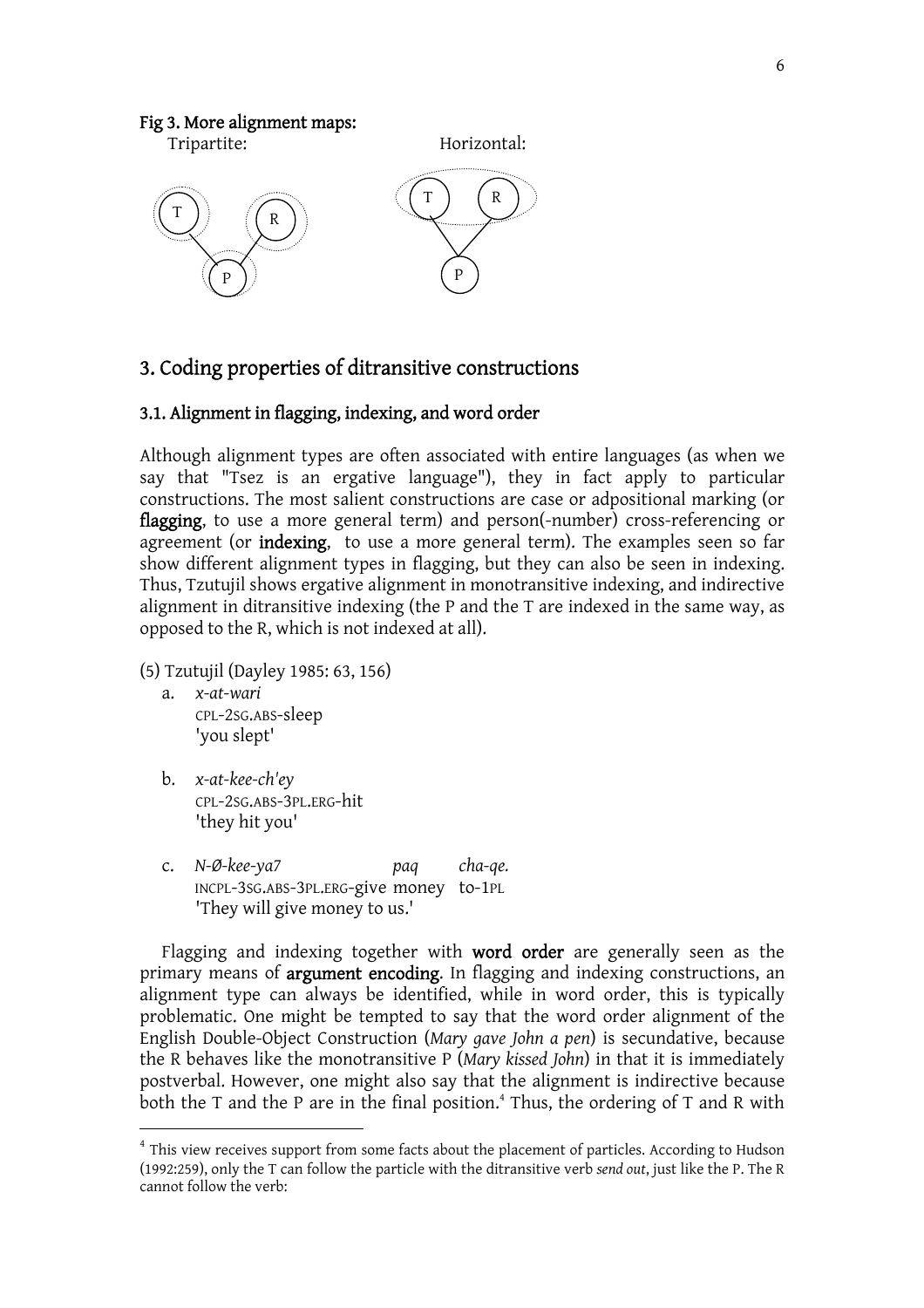respect to the verb gives rise to a clear alignment pattern only if the T and the R are on different sides of the verb. An example of such a language is cited by Blansitt (1984:138):

- (6) Tarahumara (Blansitt 1984:138)
	- a. A-P-V *Siríame muní go'áre.*

chief beans ate 'The chief ate beans.'

b. A-T-V-R *Siríame muní áre mukí.*  chief beans gave woman 'The chief gave the woman beans.'

Thus, we can assess the alignment type for each coding pattern separately, and the coding patterns are logically independent of each other, so that the possibility of mismatches arises. And indeed, such mismatches are not uncommon. We may refer to them as **mixed alignment**. For example, one can find languages where flagging is indirective, while indexing is secundative. Consider example (7) from Amharic, where R is introduced by the dative prefix (indicating indirective alignment of flagging), yet R rather than T controls suffixal person-number indexing on the verb:

(7) Amharic (Amberber 2007+)

*l><i><i>l***<b>***mma l<i>l***<sub></sub>***i***</sup>/***b***<sub>***r***</sub>** *mas'haf sat't'-a-(w). <br><i>Lemma* **to-child-DEF book give.PF-3M-3MO** Lemma to-child-DEF book 'Lemma gave the book to the child.'

Such cases are apparently infrequent, but the combination of secundative indexing with neutral flagging is rather common, as illustrated in (8) for Manam (Oceanic; Papua New Guinea):

(8) Manam (Lichtenberk 1983:159) *tanépwa bóro téCe-Ø dí-an-i.* chief pig one-3SG.ADN 3PL.RL-give-3SG.OBJ 'They gave one pig to the chief.'

Importantly, there is a certain pattern of alignment mismatches. Generally, in the case of mismatches, indexing is secundative while flagging is indirective, rather than the other way around (Haspelmath 2005b; Siewierska 2003). The usual explanation for this correlation proposed in the literature (Dryer 1986: 841; Siewierska 2004:137) is that case and adpositional marking is more sensitive to role properties, while cross-referencing and agreement is more sensitive to inherent prominence (animacy, definiteness). Note that on the first count P is more similar to

<sup>(</sup>i) a. *The secretary sent out a schedule.*

b. *The secretary sent the stockholders out a schedule.*

c. *\*The secretary sent out the stockholders a schedule.*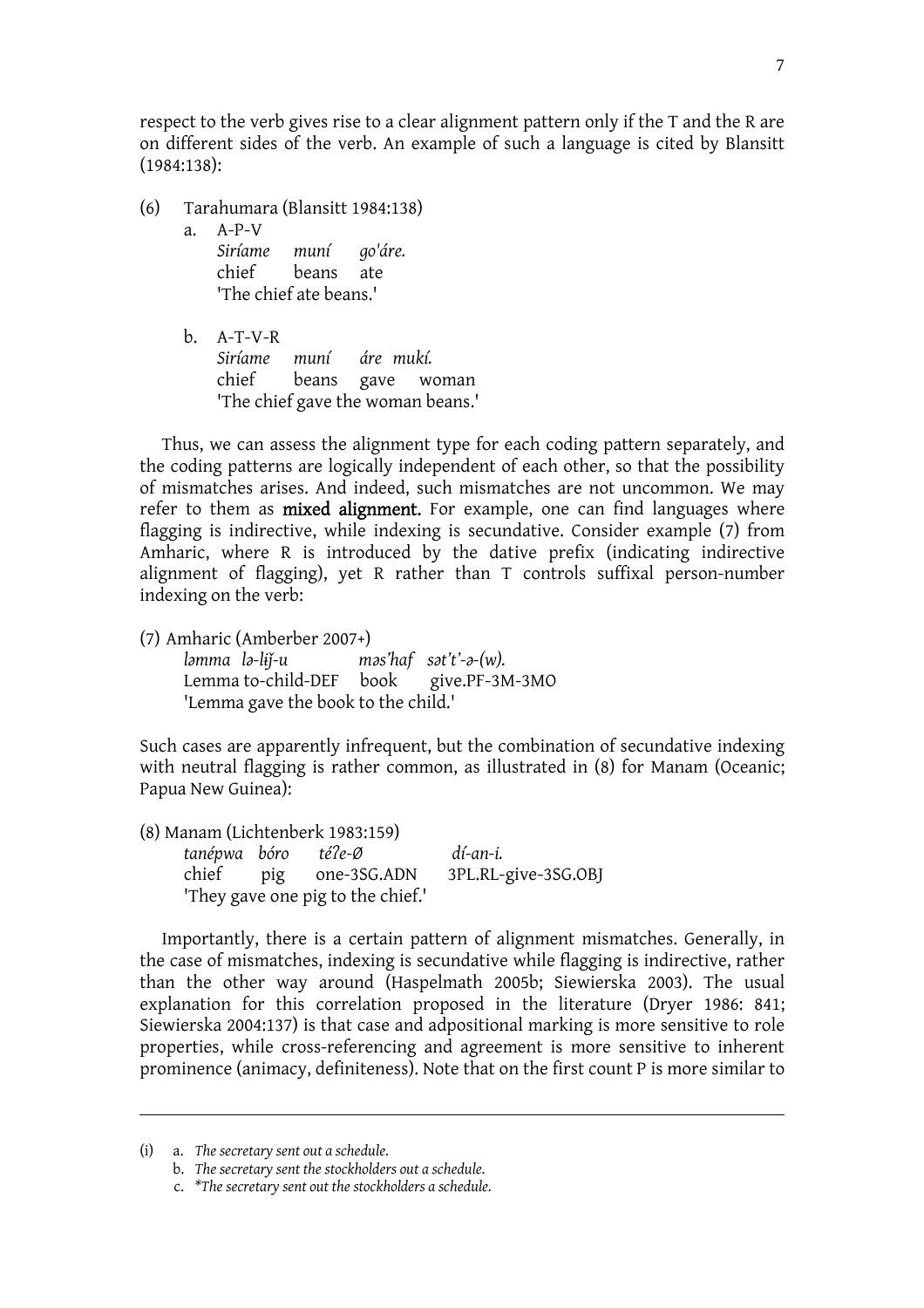T (both can be construed as undergoers), while on the second count P is more similar to R (both can be animate, while T is normally inanimate).

 In addition to argument encoding constructions, there are a fair number of other constructions for which alignment patterns can be established. Constructions such as passivization, relativization, and nominalization may treat the R, the T, or both in the same way as the monotransitive P. It is customary to contrast (en)coding patterns (flagging, indexing, ordering) with behavioral patterns of this kind. Behavioral patterns will be discussed further in §4 below.

### 3.2. Encoding strategies

#### *3.2.1. Alignment types vs. encoding strategies*

The alignment types that we have distinguished are highly abstract concepts and correspond to fairly diverse encoding patterns. Languages may have several quite distinct patterns that fall under the same alignment type. For instance, Tsez uses the Lative case with 'give' (also the Poss-lative case, for temporary transfer of ownership), the Poss-essive case with 'tell', and the Super-lative with 'write' (Rajabov 1999: 55–57). Itelmen (Chukotoko-Kamtchatkan; Russian Far East) also shows two indirective ditransitive patterns, but with respect to indexing rather than flagging:

(9) Itelmen (Georg & Volodin 1999: 78; 77)

| a. Ne?n | babu-nke                                   | ən'ç-e?n t-ənkl-al-çe?n.                   |
|---------|--------------------------------------------|--------------------------------------------|
| now     |                                            | grandmother-DAT fish-PL 1SG-send-FUT-3PL.T |
|         | 'Now I will send fish to the grandmother.' |                                            |

b. T'sal-aj heni-s-kinen:  $zaq$  salke  $\partial_1 c^k$ *ku-ka-q!* fox-PEJ say-PRS-3SG.A>3SG.OBL PROH around look-KKM-NEG 'The fox said to him: don't have a look-around!'

In the construction in (9a), the R is in the dative, and the object person-number marker indexes the T. The construction in (9b) is also indirective both in casemarking and in indexing, but in a different way: It uses special dative personnumber markers for the R. Thus, this pattern involves a dedicated "dative" indexing in the absence of P/T indexing, which seems to be quite exceptional crosslinguistically<sup>5</sup> (it is unattested in Haspelmath's (2005b) sample).

 In their recent cross-linguistic study on the cross-linguistic expression of threeparticipant events, Margetts & Austin (2007:402-403), distinguish between the following types of strategies:

- (i) three-place predicate (direct-argument) strategy
- (ii) oblique strategies
	- (ii a) R-type oblique
	- (ii b) T-type oblique
- (iii) serial verb strategy
- (iv) incorporation strategy
- (v) adnominal strategy

<sup>&</sup>lt;sup>5</sup> The opposite case of a dedicated T-marking is found in Shimaore, mentioned by Creissels (2006: 61).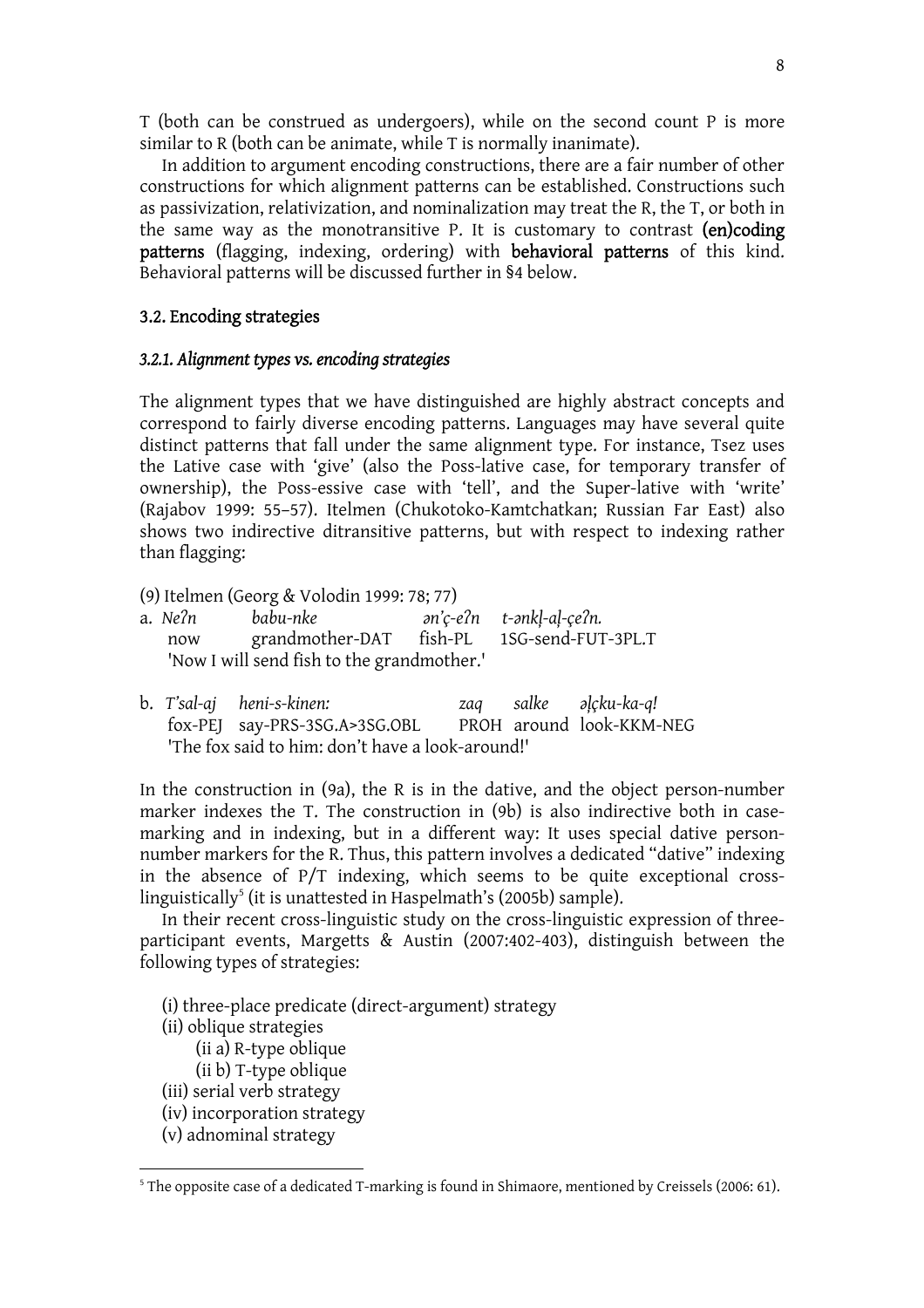(vi) directional strategy (vii) absorption strategy<sup>6</sup>

Their classification bears some obvious resemblances to our classification in terms of alignment, in that the two oblique types correspond fairly directly to the indirective and secundative flagging types. And judging from their examples, their three-place predicate strategy corresponds to our neutral alignment pattern. However, it is defined in such a way that it would also include indirective constructions in which a dative case is used to encode the R (such as (2b) from German) (in their terms, the notion of a three-place predicate is limited to predicates with "direct arguments", i.e. arguments with no marking or nominative, accusative, absolutive, ergative, or dative marking). Similarly, Faltz (1978) distinguished between a "double-object" type (as in *Mary gave John a pen*), an "oblique type" (as in 10), and a "dative type" (as in 11).

(10) Tamazight

| L-ša                                  |  | urgaz lešθaβ |  | i θməṭṭuṭṭ. |  |  |  |  |
|---------------------------------------|--|--------------|--|-------------|--|--|--|--|
| 3sg.m-give man book to woman          |  |              |  |             |  |  |  |  |
| 'The man gave the book to the woman.' |  |              |  |             |  |  |  |  |

(11) Japanese

*Otoko ga hon o onna ni age-ta.*  man NOM book ACC woman DAT give-PRET 'The man gave the book to the woman.'

The problem with this approach is that it assumes that a notion like "dative" can be defined cross-linguistically. But if *dative* is defined as the marker for the recipient of 'give', then of course the Tamazight marker *i* or the English preposition *to* would also count as dative markers, and there could be no R-type oblique strategy.<sup>7</sup> Our classification of alignment types has the advantage of not presupposing that a notion such as "dative" or "direct argument" is cross-linguistically applicable.

 Thus, we would prefer to say that ditransitive constructions are typically encoded by argument flagging (case and adpositional marking), argument indexing (about which Margetts & Austin say nothing, as if it were irrelevant to encoding), and word order, and that these three encoding types can appear with different kinds of alignment. However, Margetts & Austin are right to point out that in addition to these three major means for argument encoding, there are also some minor strategies, and it is these that we now turn to.

 The discussion of the directional and incorporating strategies will be postponed to a later section (the former is briefly mentioned in §3.6, where Saliba is discussed). Both strategies are basically indirective in alignment: incorporation targets the P and T arguments, while directional markers obviate the explicit use of a noun

<sup>&</sup>lt;sup>6</sup> 'Absorption strategy' where the verb takes two arguments, but the third argument is implied by its lexical meaning (cf. kick, shelve) will not be considered here.

<sup>&</sup>lt;sup>7</sup> Margetts & Austin would perhaps say that they would only include dative cases, not dative adpositions, but that would create the problem of distinguishing between cases and adpositions. This problem has not even been solved for a well-studied language such as Japanese (where *ni* is sometimes regarded as a dative case affix and sometimes as a dative postposition), so we do not want to make a major classificatory decision dependent on it.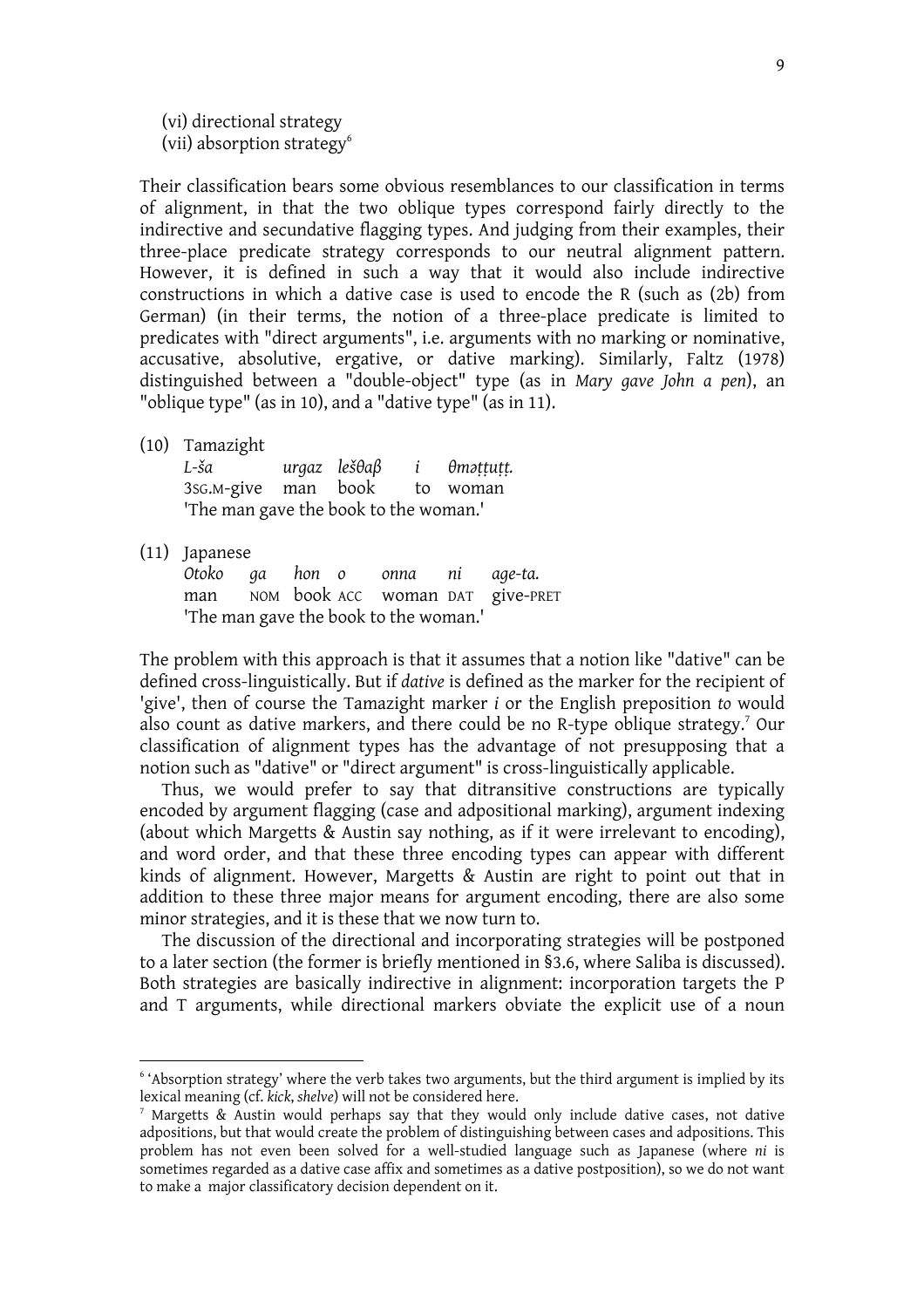phrase for the R. Let us now look at serial verb constructions and adnominal ditransitive constructions.

### *3.2.2. Serial verb constructions*

Margetts & Austin 2007 introduce a useful distinction between T-type and R-type serial verb constructions (SVCs), depending on whether the serial verb introduces a T argument or an R argument. In terms of alignment, R-type constructions are indirective, while T-type constructions are secundative. The two patterns are illustrated by examples from Fongbe and Thai, respectively:

- (12) Fongbe (Lefebvre 1994:3) *Kòkú só asón ó ná Àsíbá.*  Koku take crab DET give Asiba 'Koku gave the crab to Asiba.'
- (13) Thai (Natchanan Yaowapat, p.c.) *song cotmaay hay chan.*  send letter give 1SG '(S/he) send him a letter.'

These examples are representative insofar as T-type serial verb patterns involve a verb like 'take' (Margetts & Austin also mention 'use'), and R-type serial verb patterns involve a verb like 'give'. For the latter, however, another common possibility is directional verbs, as can be also found in Thai:

(14) Thai (Natchanan Yaowapat, p.c.) *song cotmaay pay Krungthep*  go Bangkok '(S/he) send a letter to Bangkok.'

Predictably, 'go' serialization involves more goal-like recipients, while 'give' serialization involves recipients that are more like beneficiaries. Interestingly, certain patterns involve both serial verbs, as in the following examples:

(15) Thai (Natchanan Yaowapat, p.c.) *khwaang luukbRn pay hay khaw* throw ball go give 3SG '(S/he) throw him a ball'

Thus, languages like Thai give insight into semantic structure of the different types of ditransitive constructions, providing perhaps some empirical evidence for the analyses relying on lexical decomposition, as proposed in the literature (Rappaport Hovav & Levin 2008; Wunderlich 2006).

 It should be noted that just as we cannot always distinguish easily between adpositions and cases, it is often difficult to distinguish between serial verbs and adpositions.

### *3.2.3. Adnominal ditransitive constructions*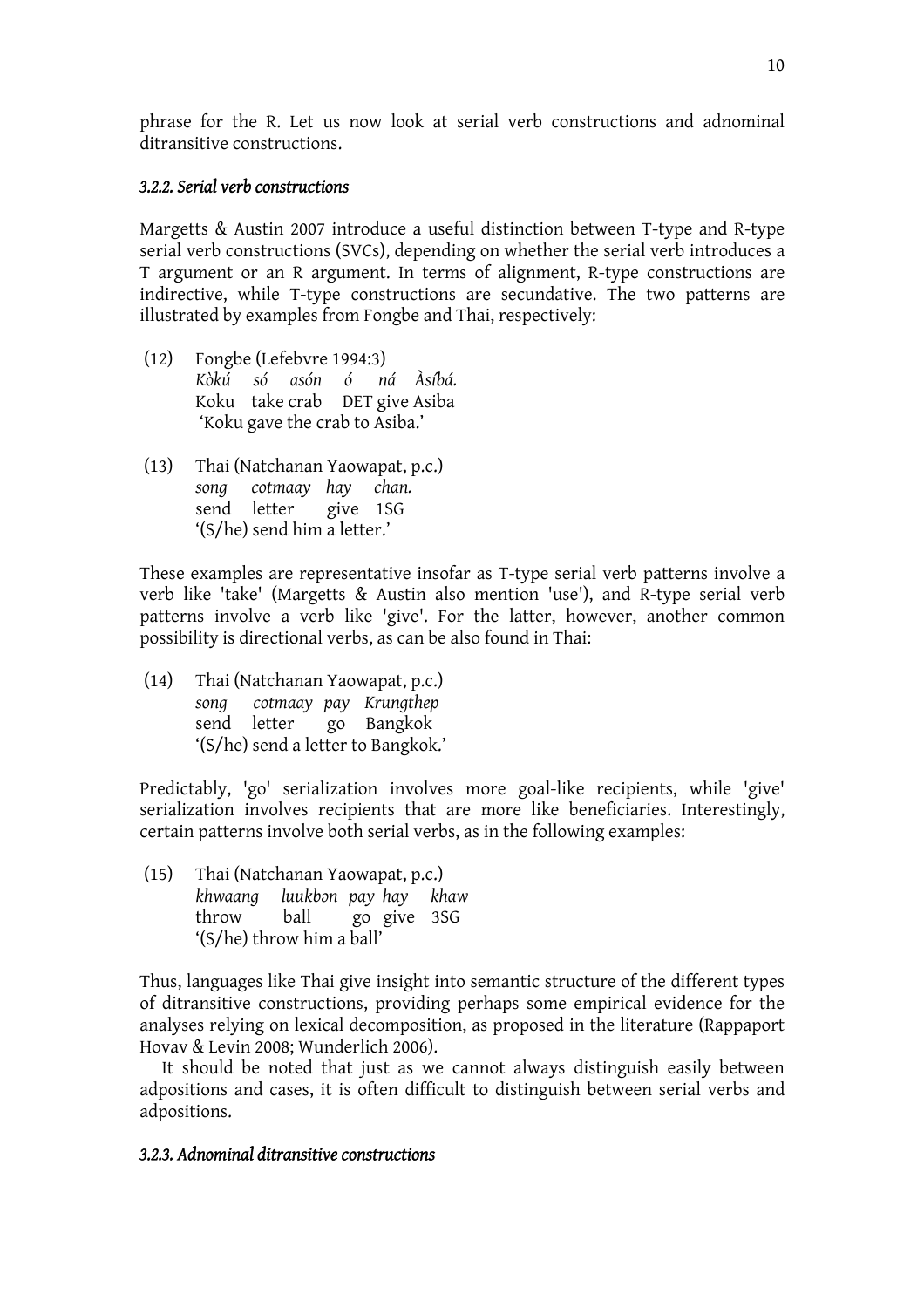The adnominal strategy as defined by Margetts & Austin comes in two types: In the possessive adnominal strategy, the R is expressed as the possessor of the T ('gave R's  $T'$  = 'gave T to R'), while in the **proprietive adnominal strategy**, the T is expressed as an adnominal modifier of the R ('gave R having  $T'$  = 'gave R T'). With respect to alignment, the first strategy is indirective, while the second is secundative. Yet an important qualification should be made here. These cases are a distinct encoding type as long as the two arguments belong to a single noun phrase.<sup>8</sup> But for the proprietive strategy, as illustrated from Kayardild, this is not obvious:

(16) Kayardild (Evans 1995: 336)

| maku      | dun-maru-tha                          | wuu-ja | nguku-wuru |
|-----------|---------------------------------------|--------|------------|
| woman.NOM | husband-(v)DAT-ACT give-ACT           |        | water-PROP |
|           | 'A woman gives water to her husband.' |        |            |

While the proprietive is often used adnominally, it can also be used for clause-level arguments, and it should perhaps be regarded as an instance of the oblique-T strategy (this is also a possibility mentioned by Margetts & Austin).

 More interesting are cases where the R is unmistakably NP-internal, as found in Samoyedic and Tungusic (Daniel & Malchukov, in prep.; cf. Creissels 1979). This pattern of NP-internal recipient is exemplified here from Even and Nganasan:

- (17) Nganasan (Creissels & Daniel 2006) *tMCM, TMmsu-Ui-VüC tMUaCa.* here food-DEST-1PL.ACCPL bring:PF 'Here, he brought us some food.'
- (18) Even (Malchukov 1995:13, and field notes) *etiken kunga turki-ga-n emun.* old.man child sledge-DES-3SG.POS brought 'The old man brought a sledge to/for the child.'

In both cases the possessor is clearly NP-internal: it occurs in the possessor position, and is cross-referenced by possessive agreement on the head. Yet it is interpreted as a recipient or beneficiary rather than a regular possessor due to a special marking on the head: designative agreement in Nganasan and designative case in Even. It is instructive to compare the designative construction in Even to the construction with an accusative object containing a possessive phrase:

| (19) | Even    |       |                                           |       |
|------|---------|-------|-------------------------------------------|-------|
|      | etiken  | kunga | turki-wa-n                                | emun. |
|      | old.man | child | sledge-ACC-3sG.poss brought               |       |
|      |         |       | 'The old man brought the child's sledge.' |       |

In the latter construction the formal possessor is interpreted – in the absence of designative marking – as a regular possessor, not as a beneficiary.

# 3.3. Word order

<sup>&</sup>lt;sup>8</sup> Cf. the term "monotransitive give-verbs" used by Cressels & Daniel (2006).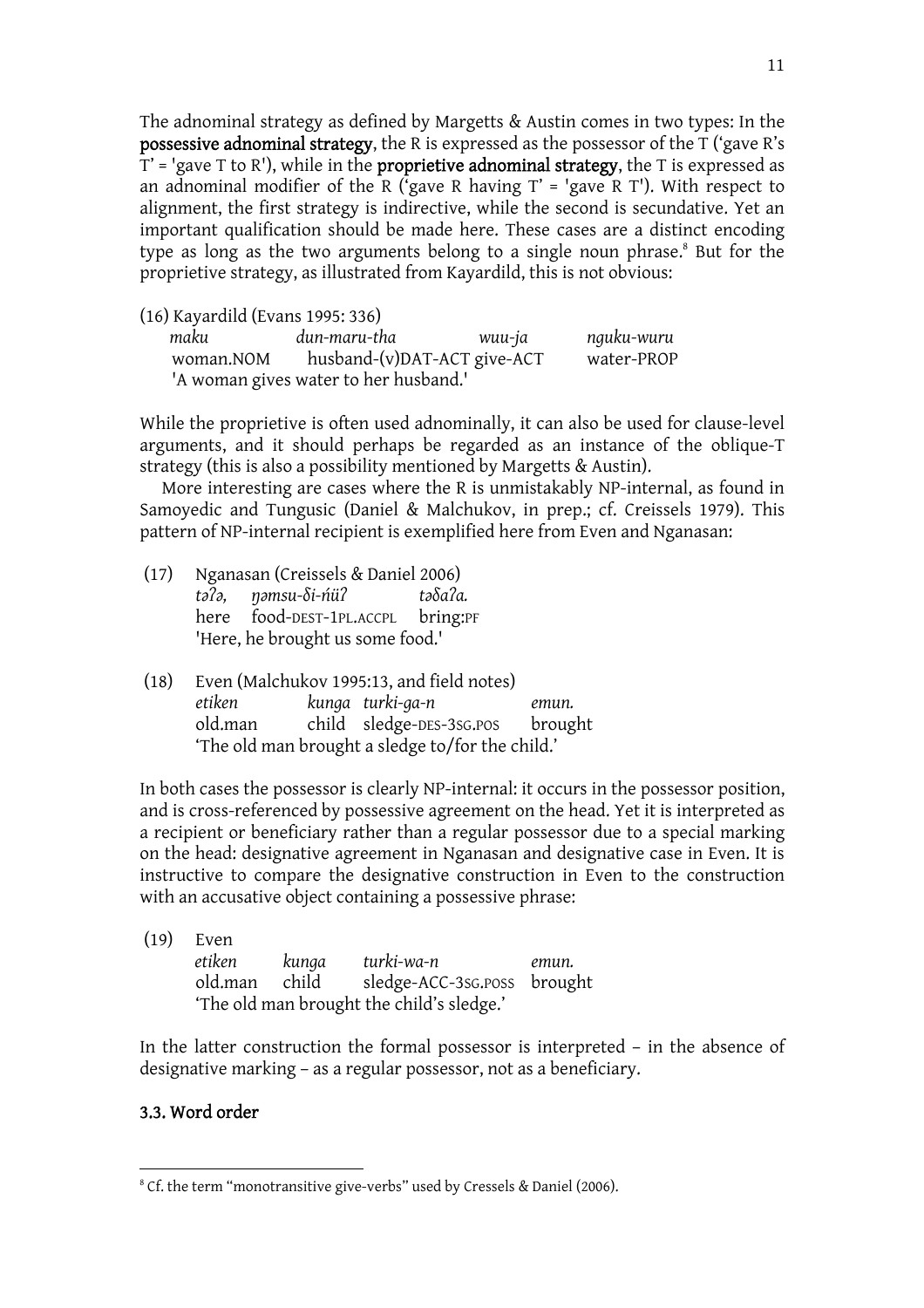Generalizations about the ordering of the verb and the direct object (= the P) in the world's languages have long been known and studied extensively (e.g. Dryer 1997), but after the the early work by Blansitt (1973) and Sedlak (1975), the ordering of the R and the T with respect to each other received little attention until recently (see Primus 1997 for the languages of Europe, Heine & König 2007 for an extensive world-wide study; and Gensler 2003, Siewierska & Bakker 2007 for the ordering of bound pronouns).

 A first generalization that can be formulated is that the R and the T show a strong tendency to occur on the same side of the verb, next to each other. Thus, Table 1 shows that corresponding to each of the basic order types SVO, SOV, VSO and VOS, there are ditransitive order types with R-T order and T-R order. (However, for the rarer VOS order, we do not yet have examples for T-R order.)

| Table 1.         |                                   |               |                                   |          |  |
|------------------|-----------------------------------|---------------|-----------------------------------|----------|--|
| basic order type | R-T order                         | example       | T-R order                         | example  |  |
| <b>SVO</b>       | S V O <sub>p</sub> O <sub>r</sub> | Tswana        | S V O <sub>r</sub> O <sub>p</sub> | Fongbe   |  |
| SOV              | SO <sub>v</sub> O <sub>v</sub> V  | <b>Uzbek</b>  | SO <sub>x</sub> O <sub>y</sub> V  | Ijo      |  |
| <b>VSO</b>       | V S O <sub>p</sub> O <sub>r</sub> | <sub>So</sub> | V S O <sub>r</sub> O <sub>e</sub> | Tahitian |  |
| <b>VOS</b>       | V O <sub>p</sub> O <sub>r</sub> S | Q'eqchi'      | V O <sub>r</sub> O <sub>p</sub> S |          |  |

While one might have expected the orders S  $O_R$  V  $O_T$ , S  $O_T$  V  $O_R$ , V  $O_R$ , S  $O_T$ , and V  $O_T$  S  $O<sub>R</sub>$  to occur with comparable frequency, this is in fact not the case. Only the order S  $O<sub>r</sub>$  V  $O<sub>s</sub>$ , which we already saw in the Tarahumara example in (6b), is occasionally attested, primarily in languages with the order S-(Aux-)O-V-other, which cluster in an area in western Africa (cf. Dryer with Gensler 2005). In particular, all languages of the Mande family seem to exhibit this order:

(20) Jeli (Mande; Cote d'Ivoire; Tröbs 1998:199)

| Na wa | waro                                |  | s0N na seŋ munu. |  |
|-------|-------------------------------------|--|------------------|--|
|       | I PERF money.DEF give 1sG father to |  |                  |  |
|       | 'I gave my father money.'           |  |                  |  |

The ordering of the T and the R with respect to each other is far from being random, too, and interestingly, it seems to depend on the flagging of the two nominal arguments. If both T and R are unflagged, the R generally precedes the T (as in Dagaare, example (4b)). This probably derives from the fact that the R is generally human (and often definite) and thus tends to be more topical than the T, which is typically inanimate (and often indefinite). Based on this consideration, one might expect that the R-T order occurs as overwhelmingly as S-O (=A-P) order, and that T-R order is quite marginal. However, the T-R order is the overwhelmingly dominant order in indirective constructions when the R is flagged by an adposition (Primus 1997, Heine & König 2007). This order is favored under these circumstances in SVO and VSO languages because of the Early Immediate Constituents principle (Hawkins 1994). Similarly, in secundative constructions in SVO/VSO languages where the T is flagged by a preposition, the order is invariably R-T. But the order S O<sub>r</sub> O<sub>r</sub> V is also attested (e.g. in Burushaski, Chukchi, Evenki, Kalkatungu, according to Heine & König 2007). It cannot be motivated by parsing considerations, but Dik (1997) proposes that the order T-R is more iconic than the order R-T, because in the unfolding of the event the T is first involved in the action, which reaches the R only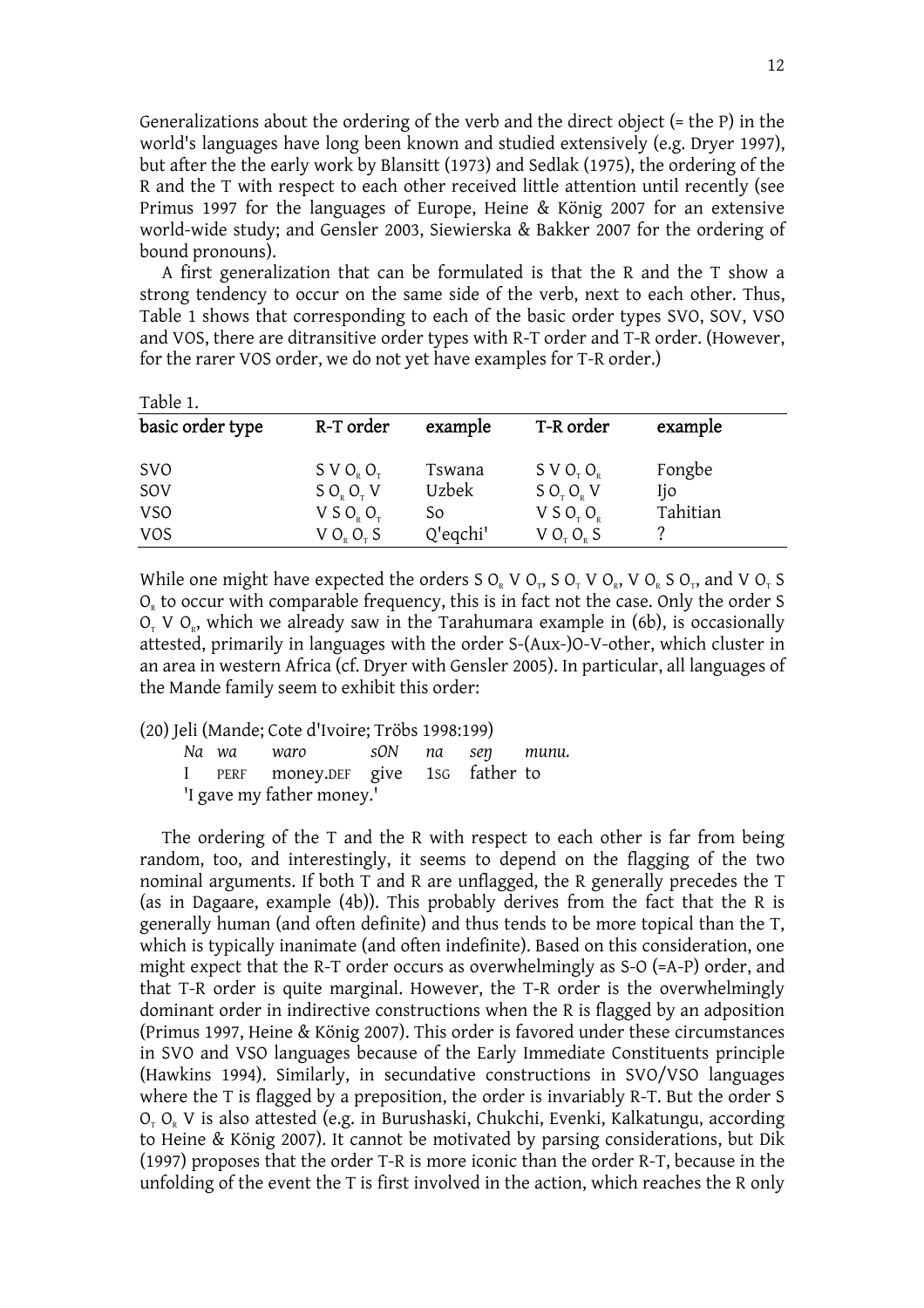in a second step. So iconicity could be a motivation that competes with topicality and parsing ease.

 Of course, many languages have considerable word order flexibility, and in quite a few languages it is difficult to establish even a dominant order. In such languages, topicality and definiteness often plays a role in determining the order. In German, for instance, while the neutral order seems to be R-T (cf. (21b) with two definite arguments), the order T-R is normal if the T is definite and the R is indefinite (cf. 21a). This order is not possible if the T is indefinite and the R is definite (21b is possible only with contrastive focus on *dem Kind* and requires a very unusual context).

- (21) German
	- a. *Ich gab den Apfel einem Kind.* 'I gave the apple to a child.'
	- b. *#Ich gab einen Apfel dem Kind.* 'I gave an apple to the child.'

The ordering of bound R and T forms is less predictable, as one would expect from more grammaticalized constructions. Gensler (2003) found no clear trends, but Siewierska & Bakker (2007) note that when one takes the alignment into account, a generalization emerges: In secundative and neutral alignment, the R tends to be closer to the verb stem than the T (i.e. T-R-V or V-R-T), but the opposite tendency is found in indirective alignment (i.e. R-T-V or V-T-R). Siewierska & Bakker relate this finding to the order of grammaticalization of the bound markers.

### 3.4. Ditransitive construction alternations

### *3.4.1. Kinds of alternations*

In the simplest case, a language has just a single ditransitive construction, but not uncommonly languages show splits or alternations. A split is the situation where different verbs use different constructions, while an alternation is the situation where one and the same verb can occur with different constructions with roughly the same meaning. Lexical splits will be considered further below in Section 5. The notion of a ditransitive construction alternation is familiar from English, where the alternation between the double-object construction as in (22a) and the prepositional dative construction as in (22b) has been extensively studied (e.g. Mukherjee 2005, Bresnan & Nikitina 2007, Levin & Rapaport Hovav 2008, and much earlier work).

(22) a. *Mary gave John a pen.* b. *Mary gave a pen to John.*

This type of alternation (generally called "dative alternation", earlier "dative shift" or "dative movement") occurs also in other languages (especially in Western Nilotic, Bantu, and Western Malayo-Polynesian, cf. Siewierska 1998), but it is not very frequent in the world's languages. Siewierska (1998:179) only finds it in 12 out of 219 languages in her sample (about 6%). We also do not know what determines whether a language exhibits such an alternation. Siewierska (1998) attempts to establish typological correlations, using 16 independent cases. For instance, she considers the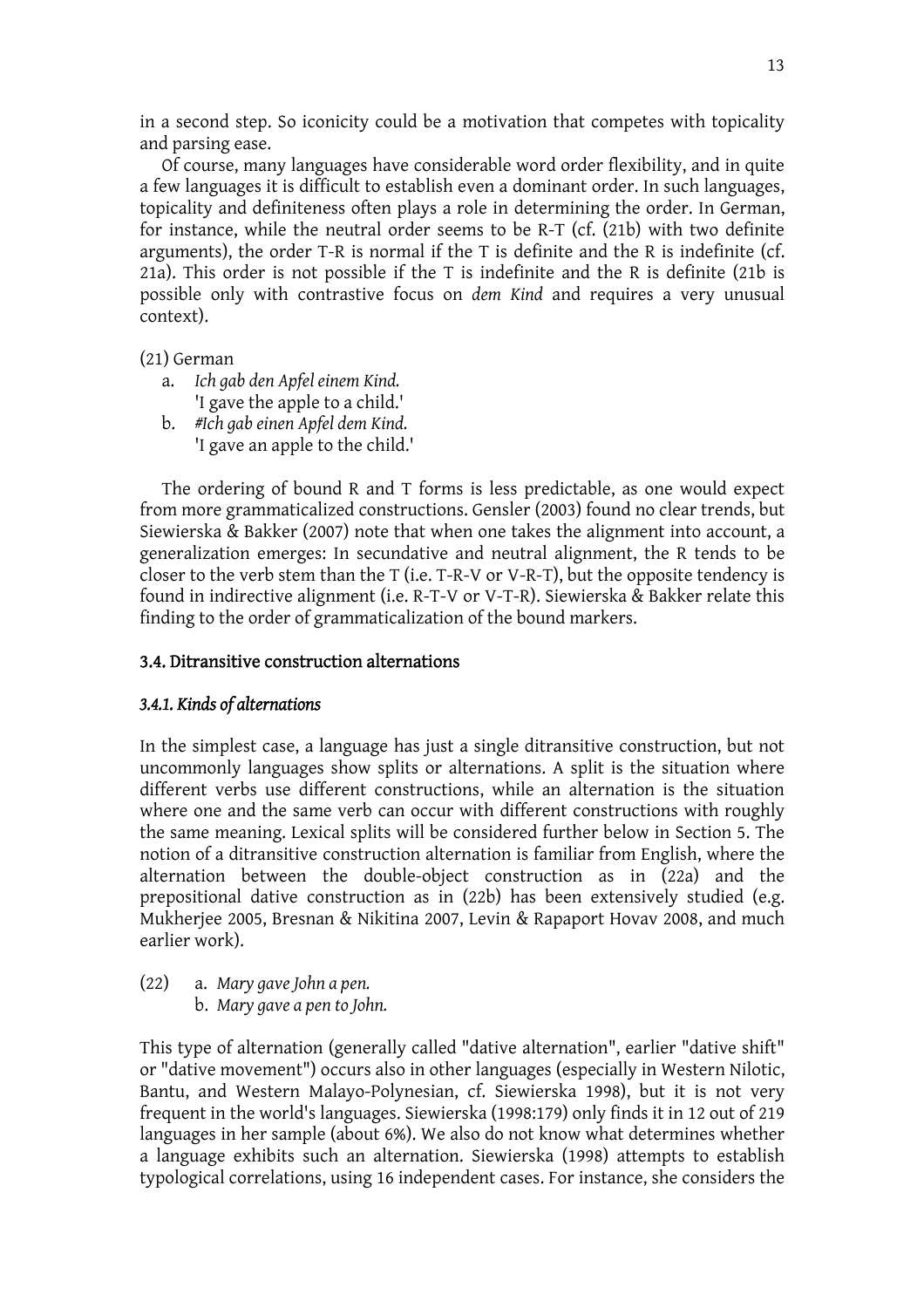possibility that an alternation is correlated with the existence of a V-P and T-R order of the language. But the correlation is clearly not bidirectional: One cannot say that V-P languages with adpositional R-encoding and T-R order generally tend to have an alternation.

 The best-known alternation is that between a double-object construction and an indirective construction, but alternations between indirective and secundative constructions are also found in European languages, and in fact are more widespread. However, they tend to be limited to relatively few verbs. In (23) we see an example from Serbo-Croatian (Zovko Dinković 2007).

- (23) a. *Lena je poslužila gost-ima Zaj i keks-e.*  Lena AUX served guest-DAT.PL tea.ACC and biscuit-ACC.PL 'Lena served tea and biscuits to the guests.'
	- b. *Lena je poslužila gost-e Zaj-em i keks-ima.* Lena AUX served guest-ACC.PL tea-INS and biscuit-INS.PL 'Lena served the guests (with) tea and biscuits.'

English also has an alternation of this kind, but only with a handful of verbs (*provide, supply, present, entrust, credit,* and a few others).

 Some languages allow still more diversity here. Thus, Kayardild has no less than five different patterns with the verb *wuu-* 'give' (three patterns are illustrated below):

 (i) In the Dative Construction, the R is expressed by the "verbal dative", and the T and P by "modal cases":

(24) Kayardild (Evans 1995: 336)

*wuu-ja wirrin-da ngijn-waru-th!*  give-IMP money-NOM 1SG-VDAT-IMP 'Give me money!'

(ii) In the Instrumental Construction, the T is expressed by the proprietiveinstrumental case, and the R and P by modal cases:

(25) Kayardild (Evans 1995: 336) *Nguku-wuru wuu-ja dangka-y.*  water-PROP give-ACT person-MLOC '(I) will provide mankind with water.'

(iii) In the Dative-Instrumental Construction, R expressed by the "verbal dative", T by the "proprietive"-instrumental case:

(26) Kayardild (Evans 1995: 336) *Maku dun-maru-tha wuu-ja nguku-wuru.* woman.NOM husband-VDAT-ACT give-ACT water-PROP 'A woman gives water to her husband.'

The first two patterns are straightforward manifestations of indirective and secundative alignment, respectively, as familiar from the previous discussion. The third pattern represents a less common **tripartite** structure, where  $T$  and  $R$  are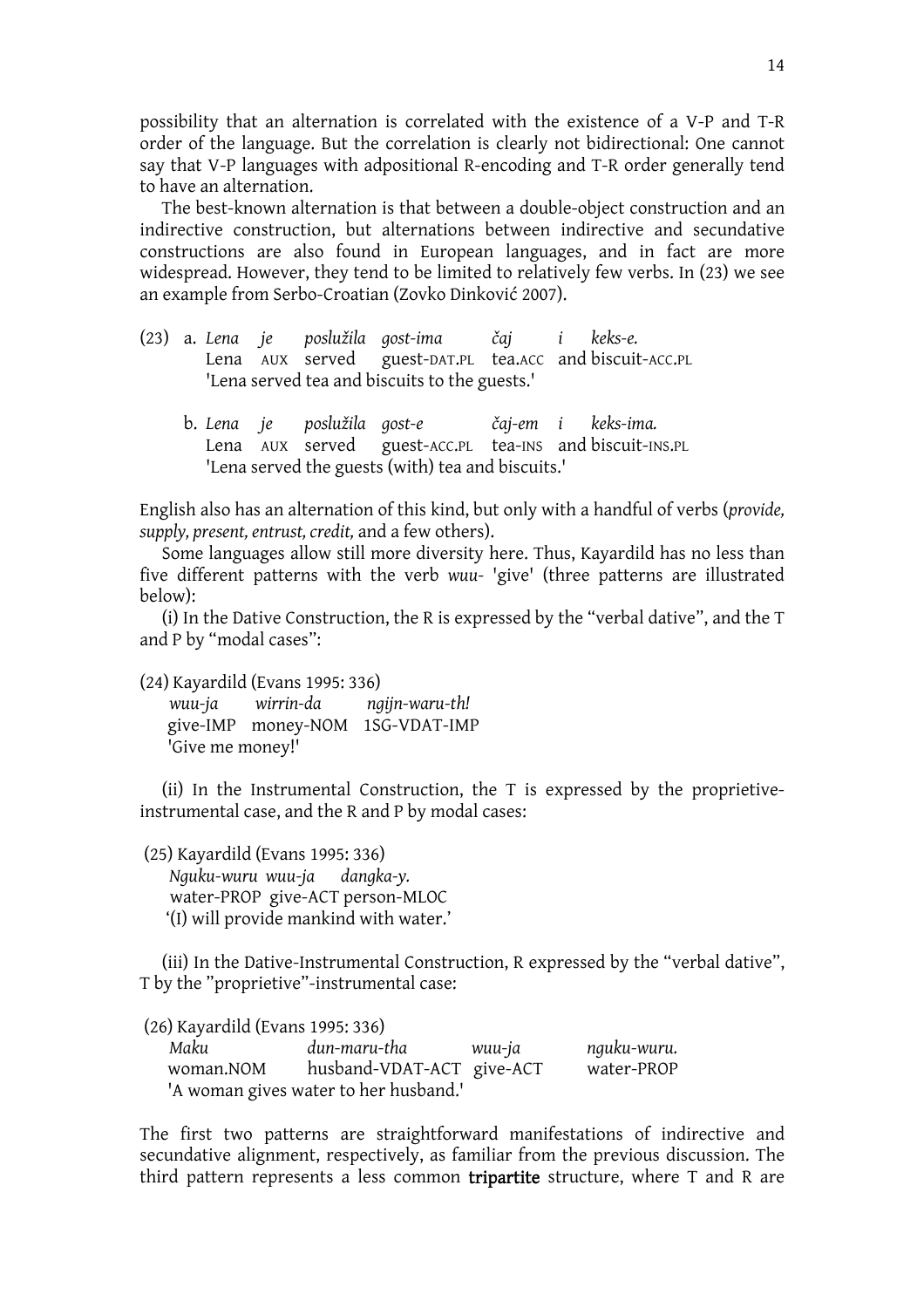marked distinctly from each other and from P. The third pattern is uneconomical, hence rare cross-linguistically (Haspelmath 2005b); yet as illustrated for Kayardild it can develop through analogical extension (instrumental-marked Ts and allativemarked Rs are attested elsewhere).

#### *3.4.2. Factors determining the choice of construction*

Now let us consider what factors condition the choice between the alternating constructions in a language which allows for several ditransitive constructions. Several factors have been implicated in this connection. On the one hand, there may be semantic differences between alternating patterns. Thus for English the dative alternation has been related to the degree of affectedness of the recipient (cf. 'cause to have' vs. 'cause to go to' contrast), although by no means all the verbs carry this implication (see Rappaport Hovav & Levin 2008). Similarly, affectedness has been implicated in the case of some Bantu languages, such as Zulu (Taylor 1989). Some other semantic differences can hardly be generalized: For example, for Kayardild, the Dative Construction (as in (24)) is reported to stress a beneficial effect ("for immediate benefit of R"), the Instrumental Constructions (as in (25)) is used for "for important gifts/contractual exchange"; while the Dative-Instrumental Construction (as in (26)) is used for "for small gifts".

 On the other hand, alignment alternations have been related to distinctions between the objects in prominence (animacy/topicality, etc). This is, of course, well known from the literature on dative alternation in English. The Double Object Construction is favored in cases where R outranks T on the prominence scales and is disfavored otherwise (cf. Bresnan & Nikitana 2007, Haspelmath 2007). The prominence includes actually different factors factored out by Bresnan et al. as separate constraints, including animacy, nominal/pronominal status, discourse status (topicality), and the choice of one of the patterns is often due to interaction of one or more of these factors. In other languages discussed below it is easier to factor out the role of each factor in isolation.

 The alternation above can be conceived in terms of competition between the R and T arguments for the position of the P-like object, which is resolved on the basis of role and prominence features. (Note that in some languages, the alignment remains indirective even when T is animate). Another way to look at this alternation is in terms of markedness (cf. Haspelmath 2005b). As is well known in the literature (cf. Sedlak 1975), the most frequent type of a ditransitive construction is the one where R is more prominent than T: in particular, R is normally animate and T is not. And deviations from this scenario lead to a marked pattern which can be observed both in the domain of case and agreement (Kittilä 2006a,b; Haspelmath 2005b). One manifestation of this tendency is a shift to a different construction (as above), another is a ban on animate themes as observed for example in Mohawk (Baker 1996).

 In other languages, the choice between the patterns is related to topicality rather than animacy. To some extent topicality effects are observed also in English; cf. Van Valin's (2007) examples: *Leslie gave the girl a book*; *?? Leslie gave a girl the book*. Khanty is instructive in this respect. In Khanty (Nikolaeva 1999; 2001), the choice between the two patterns depends on which object is more topical (which object is a secondary topic, in the terms of Nikolaeva 1999). If T is more topical, the construction is indirective: R is introduced by the dative postposition, while T is unmarked and controls object agreement (just as P).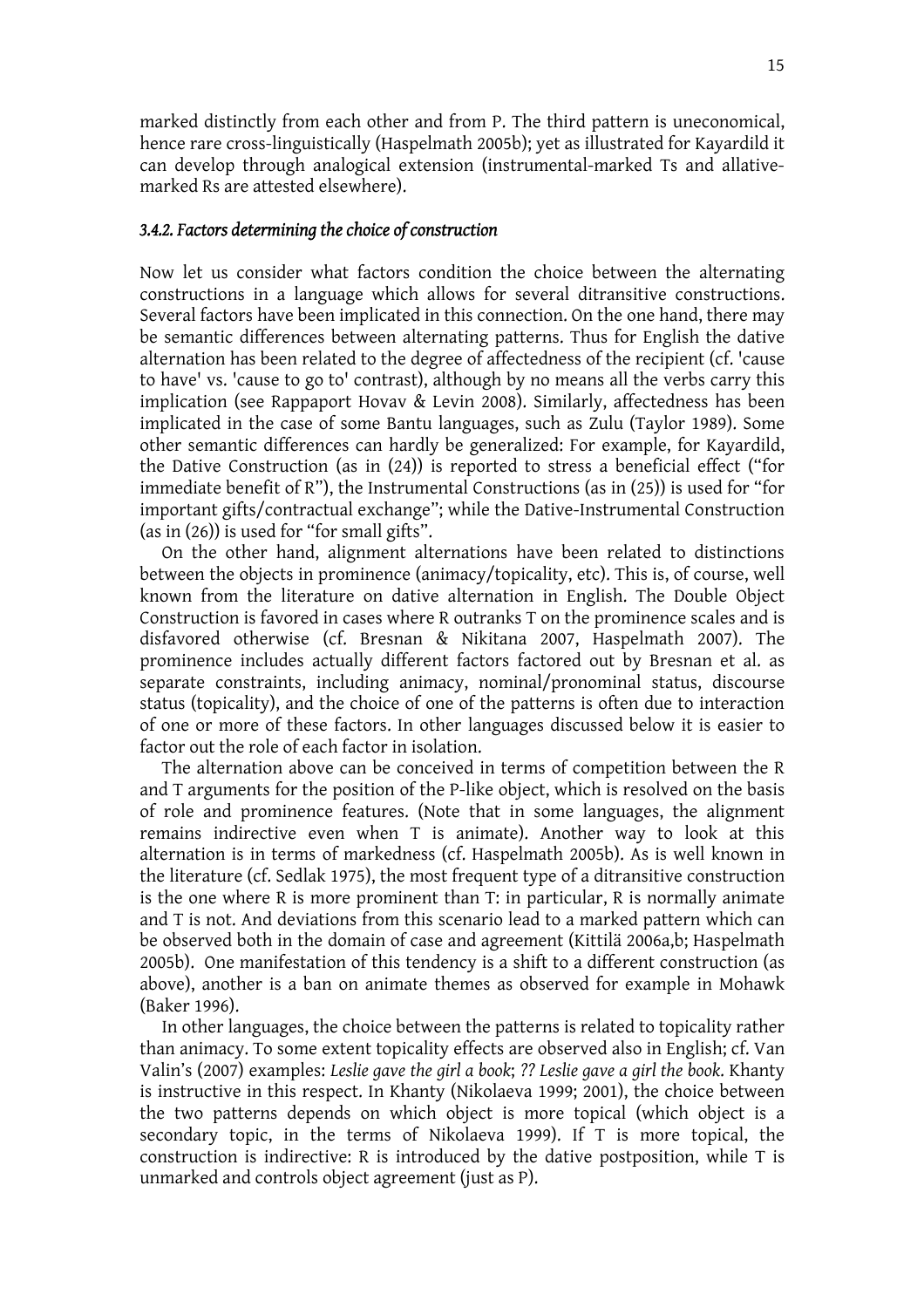(27) Khanty (Nikolaeva 1999: 40) *Ma a:n Juwan e:lti ma-s-e:m.* I cup John to give-PAST-SG/O+1SG 'I gave the cup to John.'

If R is more topical, the construction is secundative: now T is introduced by a locative-instrumental postposition, while R is unmarked and triggers agreement (Nikolaeva 1999: 40).

(28) *Ma juwan a:n-na ma-s-e:m.* I John cup-LOC give-PAST-SG/O+1SG 'I gave the cup to John.'

There is still another pattern, which is used when neither T or R is topical; this construction is indirective as far as flagging is concerned, but is neutral in indexing (as there is no object agreement with the "VP-internal object"; Nikolaeva 1999:40).

(29) *Ma juwan e:lti a:n ma-s-[-m.* I John to cup give-PAST-EP-1SG 'I gave the cup to John.'

Thus, in Khanty, the construction alternation is driven by topicality; interestingly it affects both indexing and flagging. Yet this option is permitted by the pattern of alignment splits in section 2: prominence related alternation are predicted to affect agreement prior to case; and if case is affected agreement should be affected as well.

### 3.5. Ditransitive construction splits

While a construction alternation refers to a situation where two different constructions are possible in the same grammatical and lexical environment (with only subtle semantic/pragmatic differences), a construction split describes a situation where under a specific set of grammatical and lexical conditions, only one or the other construction is possible. Ditransitive construction splits are not uncommon, and they are most typically conditioned by the difference between personal pronouns and full NPs. In French, for example, nominal recipients are coded by the preposition *à* 'to', but when they are personal pronouns, a special dative form is used (in pre-verbal position):

- (30) a. *Elle a donné le livre à Kim.* 'She gave the book to Kim.'
	- b. *Elle lui a donné le livre.* 'She gave the book to him.'

(30a) and (30b) are clearly distinct constructions, which occur in complementary distribution. They thus represent a split, rather than an alternation. An example of a split where the contrast is between pronouns and proper names on the one hand, and other NPs on the other, is Drehu (Oceanic; New Caledonia):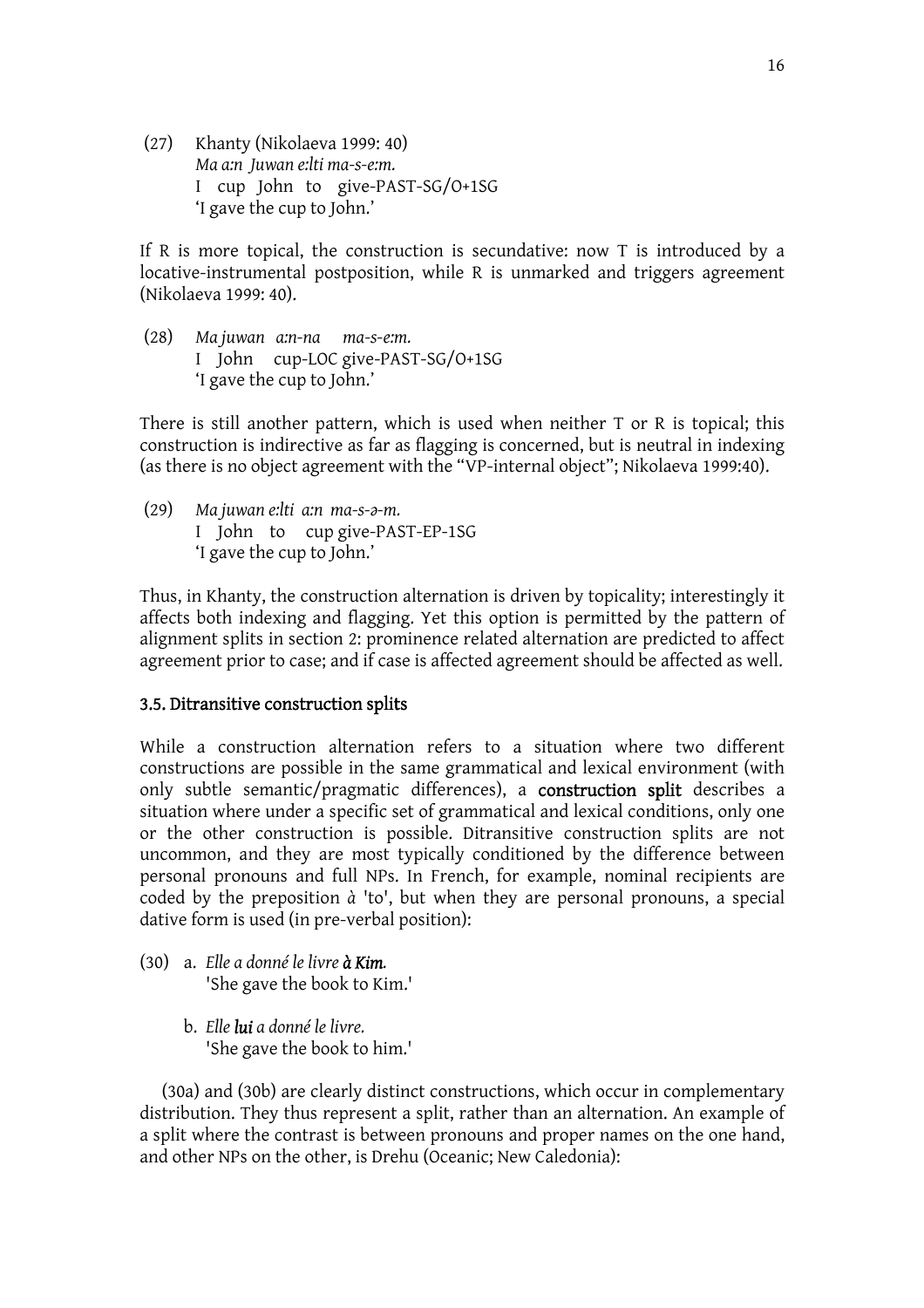(31) Drehu (Moyse-Faurie 1983:161-2)

- a. *Eni a hamëë Wasinemu la itus.* I PRS give Wasinemu the book 'I give Wasinemu the book.'
- b. *Eni a hamëën la itus kowe la nekönatr.* I PRS give the book to 'I give the book to the child.'

The factors determining splits are very similar to the factors determining alternations. In general, we can say that the higher the R is on the animacy, definiteness, and person scales, the greater the chance that it will not need special marking.

 Construction splits may also be determined in relative terms, i.e. by the relative position of the T and the R on one of the prominence scales (cf. Haspelmath 2007). For example, in Jamul Tiipay (Yuman; California, Mexico), the basic alignment pattern is secundative (in indexing) (see 32a), but changes to indirective if T outranks R on the person scale (see 32b):

(32) Jamul Tiipay (Miller 2001: 162)

- a. *Puu-ch xiikay nye-iny-x-a.* that.one-SUBJ some 3>1-give-IRR-EMP 'He will give me some.'
- b. *Nyaach map Goodwill ny-iny-x.* I-SUBJ you.ABS Goodwill 1>2-give-IRR 'I am going to give you to Goodwill.'

Similarly in Chukchi (Dunn 1999: 207), the only ditransitive verb -*jl*- 'give' agrees with R if it is 1st/2nd person, and agrees with T if both R and T are  $3<sup>rd</sup>$  person. In both cases flagging remains indirective (R is in the allative case), so the construction split affects indexing only.

 A very frequent kind of split based on relative prominence is conditioned by an unusual alignment of the person and role scales: most commonly, 1st/2nd person are R and 3rd person is T. When this is inverted, or both R and T are 1st/2nd person, many languages have a construction split: The ordinary bound-pronoun construction is impossible and a construction with full pronouns has to be used (this is called the Ditransitive Person-Role Constraint; see Haspelmath 2004):

(33) Bulgarian (Hauge 1999 [1976])

|    |    | 'I recommend her to them.' | a. (3>3) Az im ja preporâčvam.<br>3PL.REC 3SG.F.THM recommend.PRES.1SG  |  |
|----|----|----------------------------|-------------------------------------------------------------------------|--|
|    |    | 'I recommend you to them.' | b. (3>2) *Az im te preporâčvam.<br>I 3PL.REC 2SG.THM recommend.PRES.1SG |  |
| c. | Az |                            | 2SG.THM recommend.PRES.1SG to them                                      |  |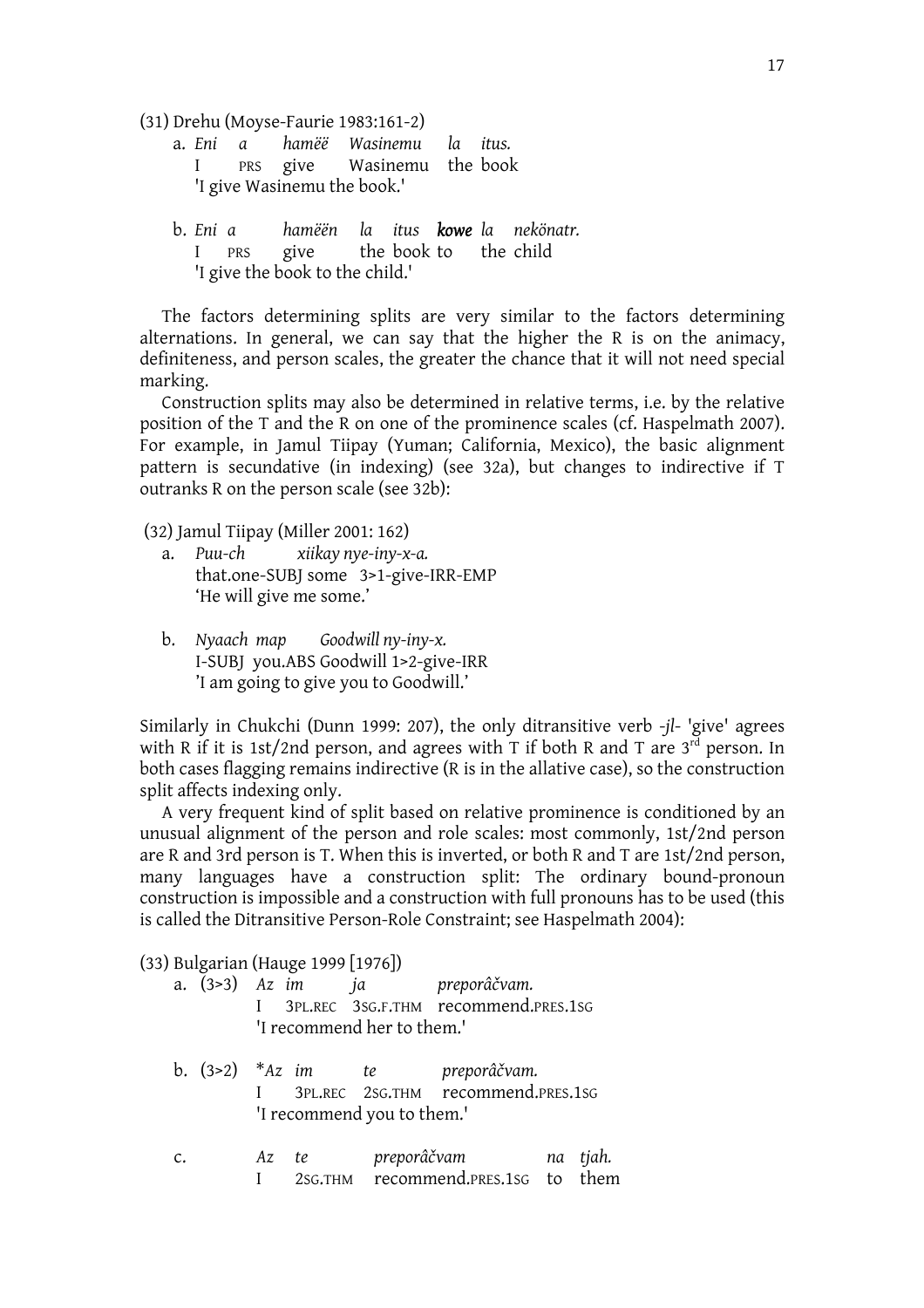#### 'I recommend you to them.'

In the case of construction splits, the alignment of course has to be determined separately for each construction. This issue also arises if there is just a single ditransitive construction, but a split in the monotransitive construction that affects the similarities of coding. A particularly common phenomenon is a monotransitive split involving a flag (case-marker or adposition) that is also used for the R in ditransitives, i.e. differential object marking (Bossong 1985), in which the "differential object marker" is identical to the R marker. A well-known example is Spanish, which uses the preposition *a* to code the (nominal) R (*doy el libro a Juan* 'I give the book to Juan'), but also for the animate P (*veo a Juan* 'I see Juan'). Here one would say that with respect to animate Ps, Spanish has secundative alignment, while with respect to inanimate Ps, it has indirective alignment. Since inanimate Ps are more frequent than animate Ps and animate Ps are the special case, we would be inclined to say that indirective alignment is more "basic" than (or "dominant" over) secundative alignment (cf. the concept "basic alignment" in §2). Interestingly, ditransitive constructions show no animacy-based split in Spanish: The R is always marked by the preposition *a*, even in the unusual case when it is inanimate, and the T is never marked by *a*, even in the unusual case when it is animate:

(34) Spanish (Company 2003: 234)

*El maestro presentó Ø su mujer a sus alumnos.* the teacher introduced his wife to his pupils 'The teacher introduced his wife to his pupils.'

#### 3.6. Suppletion

A number of languages have distinct forms of the verb 'give' depending on the person(–number) of the R. We refer to this phenomenon as suppletion – though without entering into theoretical debates as to whether this would count as suppletion, in the strict sense, in particular morphological theories, some of which would regard the forms as distinct lexical items. In some cases, the different forms are completely unrelated phonologically, whereas in other cases they seem to be at least diachronically related. The phenomenon is, incidentally, found sporadically but in many different parts of the world; see Comrie (2003) for more details.

 The most frequent suppletion pattern is binary, with a distinction between one form for third-person R and another for first- or second-person R being by the far the most frequent, as in Malayalam *koTukkuka* 'give (to 3)' versus *taruka/tarika* 'give (to 1/2)'. In Malayalam, the forms are phonologically unrelated; contrast Tsez *tec* 'give (to 3)' versus *ne* $\lambda$  'give (to 1/2)', where the initial consonants are etymologically deictic prefixes. Less frequently, there is a binary opposition between one form for first-person R and another for second- and third-person R, as in Kenuzi-Dongola *tir* 'give (to 2/3)' versus *d*<sup>2</sup>n 'give (to 1)'.

 Occasionally, number is also involved, as in !Xun, where the form *nà* is used only with a first person singular R, *|à'i* for all other person–numbers (König & Heine 1997+). In some cases, person–number combinations lead to a richer set of oppositions, as in Waskia, where there are four forms: *tuiy-/tuw-* 'give (to 3SG)', *kisi-* 'give (to 2SG)', *asi-* 'give (to 1SG)', and *idi-* 'give (to PL)'; this seems to be an areal and/or genealogical feature of languages spoken around Madang in Papua New Guinea.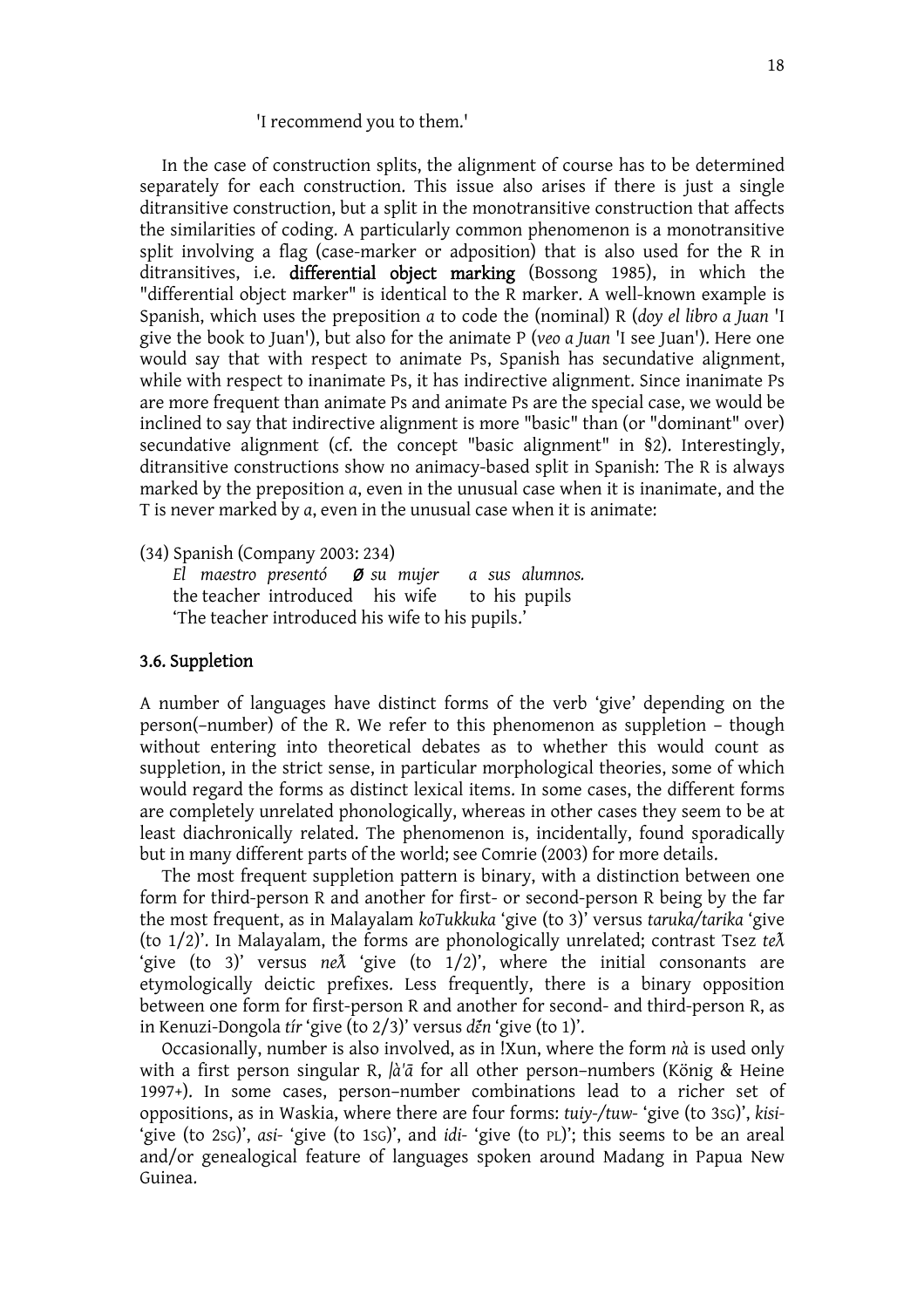Usually, the different verb forms have identical argument structures, but in at least one instance this is not the case. In Saliba, the form *le* 'give (to 1/2)' indexes T in the verb and expresses R by means of a postpositional phrase (indirective alignment); *mosei* 'give (to 3)' takes either this construction or indexes R in the verb and expresses T by means of a bare noun phrase not indexed in the verb (secundative alignment).

 Although the suppletion is most widely attested for 'give', it is also attested for 'tell' in some Otomanguean languages (Smith Stark 2001).

 This kind of suppletion seems to be an independent phenomenon, occurring for instance in languages that otherwise lack indexing of person–number in the verb completely (e.g. Malayalam), or that otherwise lack person indexing in the verb completely (e.g. Tsez), or that otherwise lack indexing of the person–number of objects (e.g. Waskia). Comrie (2003) hypothesizes that the binary oppositions derive historically from the increasing grammaticalization of originally purely lexical deictic oppositions, and this finds some support in the existence of intermediate systems, such as that of Japanese, where one set of verbs (*kureru/kudasaru*) indicates that R is socially closer to the speaker (thus including, but not being restricted to, a first person R) than is A, while the other set (*ageru/yaru*) indicates that R is socially more distant. Richer systems like that of Waskia seem to have a different origin, namely in the reinterpretation of originally more productive object affixes attached to a zero-stem verb.

 There seem to be no comparable instances of suppletion according to the person of the T of 'give', although in some languages 'give' may show suppletion according to other features of T, such as shape and size, features that are known to be likely controllers of object suppletion in monotransitive verbs. For instance, in Huichol we find such forms as *k*^*eitïarika* 'give (something long)' versus *'ïitïarika* 'give (something flat)'. This distinction makes sense in terms of frequency: T of 'give' is usually third person, so it would make little sense to have distinct forms for different grammatical persons; R is usually human, so grammatical person distinctions make sense, but not distinctions according to shape and size.

### 4. Behavioral properties of ditransitive constructions

#### 4.1. Introduction

In this section we will consider behavioral properties of ditransitive constructions. We will ask which of the objects behaves in the same way as the monotransitive patient with regard to a number of syntactic constructions such as passivization, relativization, and incorporation. This is basically the same question we addressed in the section concerning encoding properties, and the classification of alignment types will be the same: Behavioral patterns, like coding patterns, can be divided into indirective, secundative, and neutral.

 These behavioral properties are often called "tests" or "diagnostics", because in the generative literature (including the literature in Relational Grammar and Lexical-Functional Grammar), the guiding question has typically been which of the two objects, the R or the T, is the "direct object" (or occupies the relevant slot in the syntactic tree), and in particular there is an extensive literature discussing the nature of double object constructions (where encoding does not distinguish between the two objects). The problem that this approach is running into is that it is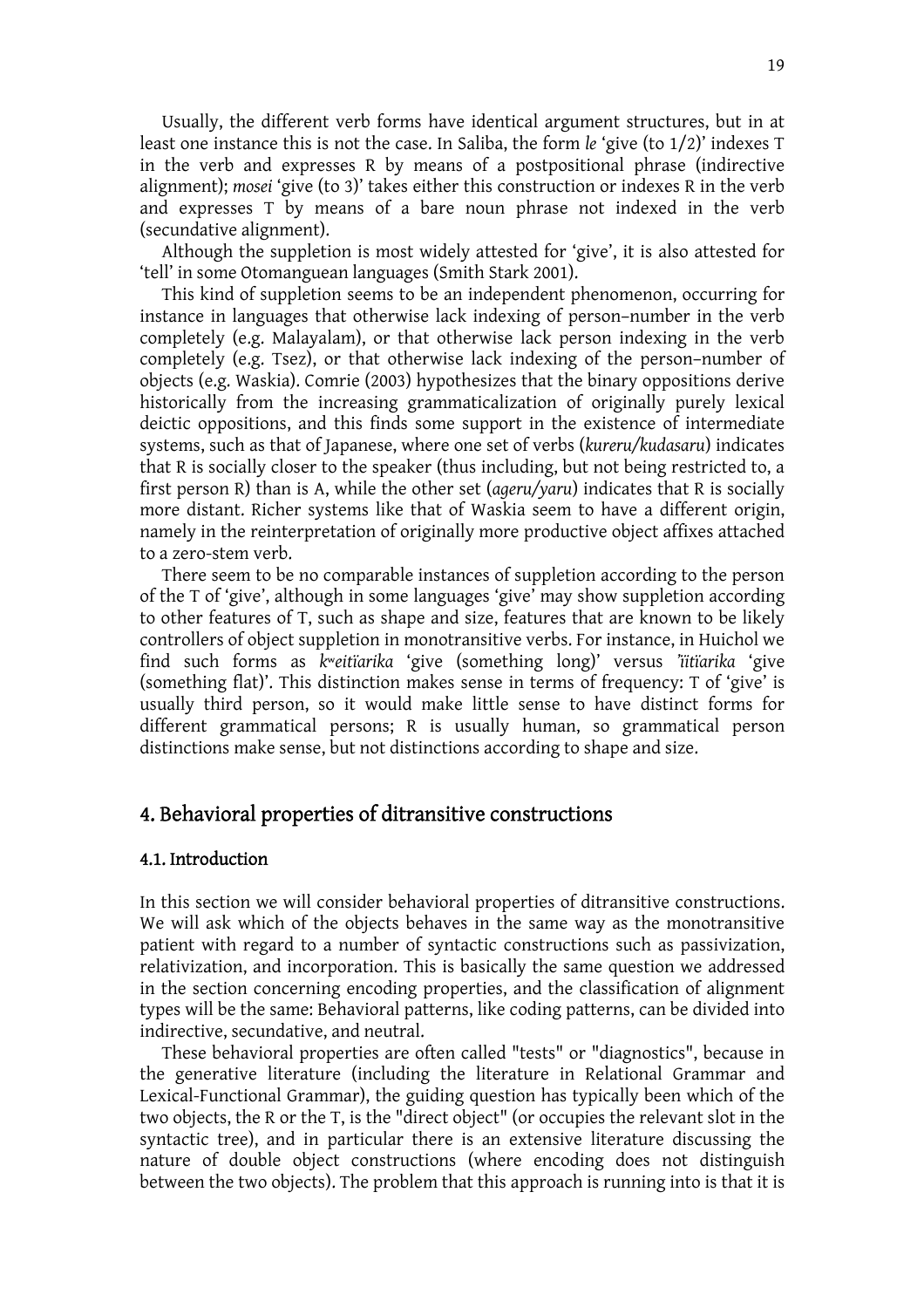not clear how the different criteria should be weighted in case of mismatches (see Hudson 1992 for discussion), and that often the choice of criteria seems arbitrary or opportunistic (Croft 2001:30).<sup>9</sup> Moreover, there is no good reason for making the presupposition that all languages should have a "direct object" (or that all languages should have abstract underlying trees of the same kind), so we are not asking this question.

Instead, we are simply asking how the  $T$  and the R behave, and how they compare with the P, i.e. what alignment patterns the behavioral properties exhibit. In a next step, we would like to know what preferences (or predilections, or biases) particular behavioral properties have with respect to the alignment types, and eventually we would like to know why this is the case. It is in the light of this research program that many of the following remarks should be seen.

 A problem that sometimes arises for the typologist is the language-specific nature of the behavioral properties. Thus, for example, the property of particle verb placement used by Hudson (1992) as one of his diagnostics for English has limited cross-linguistic application. For Ojibwa, it is reported that obviation is a relevant test insofar as the primary object controls obviation of the clausemate secondary object, but again, few languages have comparable obviation phenomena. In Ewe, there is a special "*nya*-construction" promoting an object to a subject position (which incidentally functions on an indirective basis), but which differs from passive in implying that the subject is "pleasant" for the agent. It is clear that these behavioral properties do not readily translate into other languages.

 And even when we find analogous constructions, they may be subtly but crucially different in different languages. Let us illustrate this with passivization, the most widely discussed behavioral property of ditransitive objects. Usually, if P is passivized, either R or T can be passivized as well. Yet in Even (Tungusic) it is awkward to passivize either of the object arguments:

- (35) Even (Malchukov 1995 and field notes)
	- a. *Etiken kunga-du turki-v bön.* old\_man child-DAT sledge-ACC give.AOR.SG 'The old man gave a sledge to the child.'
	- b. *?Kunga turki-v bö-v-re-n.* child sledge-ACC give-PASS-AOR-SG 'The child was given a sledge.'
	- c. *?Turki kunga-du bö-v-re-n.* sledge child-DAT give-PASS-AOR-SG 'The sledge was given a child.'

The explanation for these restrictions is that the passive construction in Even is of the adversative passive type (Malchukov 1993, 1995). In the adversative construction the subject corresponds to a person adversely affected by the event. Now, since the T argument is inanimate it cannot be selected as the subject (hence

<sup>9</sup> For example, as Haspelmath (2007+) points out, Role and Reference Grammar (e.g. Van Valin 2007) seems to have made the aribitrary decision that passivization is more important than other criteria for determining undergoer status (which is roughly equivalent to the notion of "direct object" in RRG).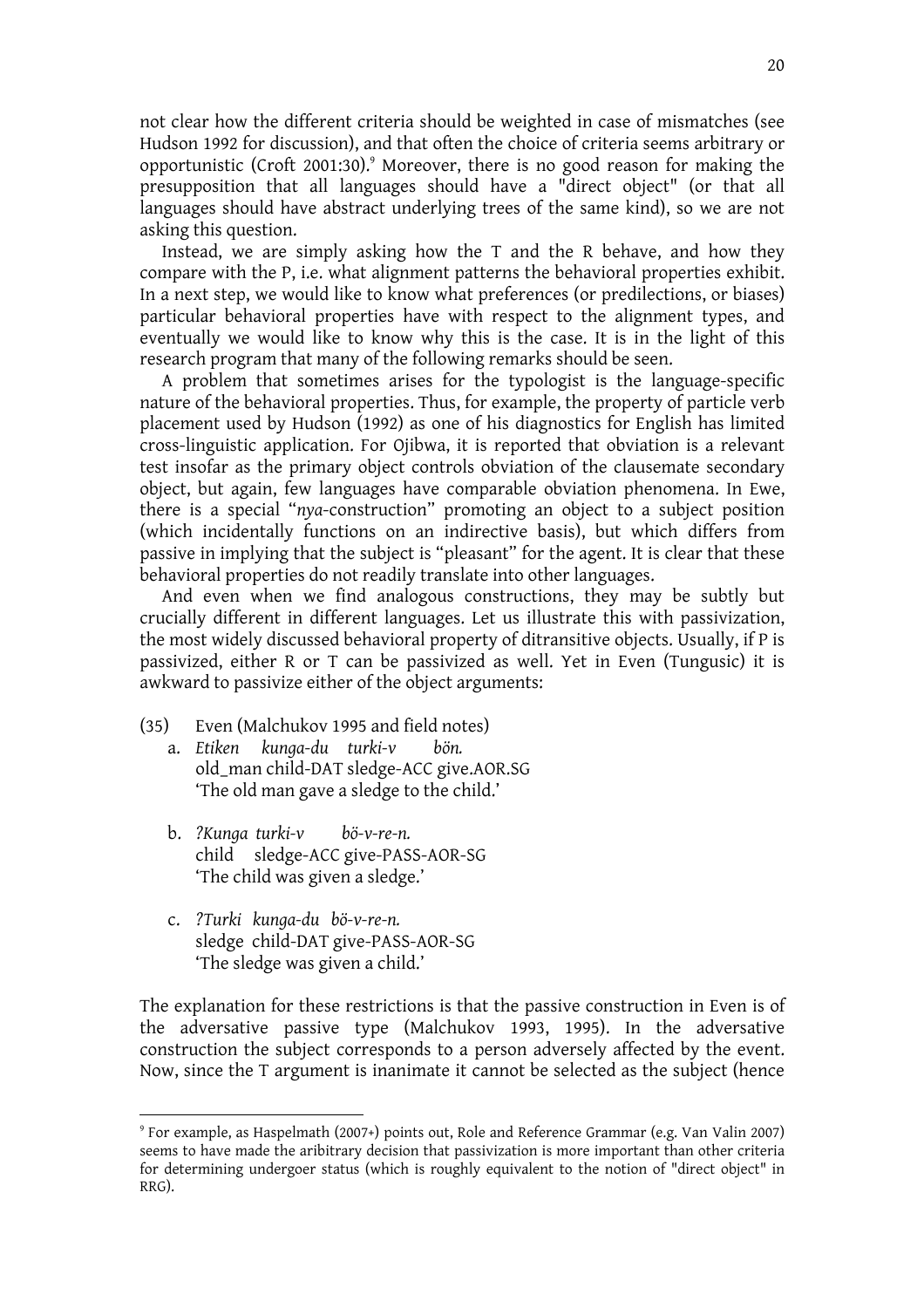the unacceptability of (35b)); R can hardly be a subject either unless in special contexts, since the verbs of giving normally imply a beneficial rather than an adverse effect on the recipient (hence the unacceptability of (35c)). Some other types of trivalent verbs, like verbs of dispossession, allow for promotion of the (Ablative) object in an adversative passive construction:

(36) *Kunga turki-v tie-v-re-n.* child sledge-ACC take\_away-PASS-AOR-SG '(lit.) The child was taken away a sledge (against his will).'

In this case, the properties of the passive construction preclude its use with ditransitive verbs.

 The same point can be made with respect to other behavioral properties as well. Thus, relativization that makes use of relative pronouns is most often neutral, permitting relativization of different kinds of arguments and adjuncts, while relativization that makes use of non-finite forms is more likely to be restricted in application.

 In what follows we will address the most important behavioral properties discussed in the literature: passivization, antipassivization, relativization, constituent questions, reflexivization, reciprocalization, nominalization, incorporation, quantifier float, and scope properties. We discuss how behavioral properties correlate with morphosyntactic coding. The general conclusion will be that the behavioral properties often show the same alignment as the coding properties, but may also show mismatches. In the latter case we can detect certain tendencies concerning preferences of individual constructions for certain alignment types.

### 4.2. Passivization

As with argument encoding, we can distinguish three primary alignment types in passive formation: (i) indirective, (ii) secundative, and (iii) neutral.

 (i) Indirective passivization (the T and P passivize, but R does not) is illustrated by passivization from the Yaqui indirective construction:

- (37) Yaqui (Guerrero & VanValin 2004: 291) a. *Aurelia-Ø Karmen-ta-u toto'i-ta nenka-k.* 
	- Aurelia-NOM Carmen-ACC-DIR hen-ACC sell-PASTP 'Aurelia sold the hen to Carmen.'
	- b. *U toto'i-Ø Karmen-ta-u nenka-wa-k.*  the hen-NOM Carmen-ACC-DIR sell-PASS-PASTP 'The hen was sold to Carmen.'
	- c. \**Karmen u-ka toto'i-ta nenka-wa-k.*  Carmen the-ACC hen-ACC sell-PASS-PASTP 'Carmen was sold the hen.'

(ii) Secundative passivization (the R and P passivize, but T does not) is illustrated by passivization from a double object construction in Swahili.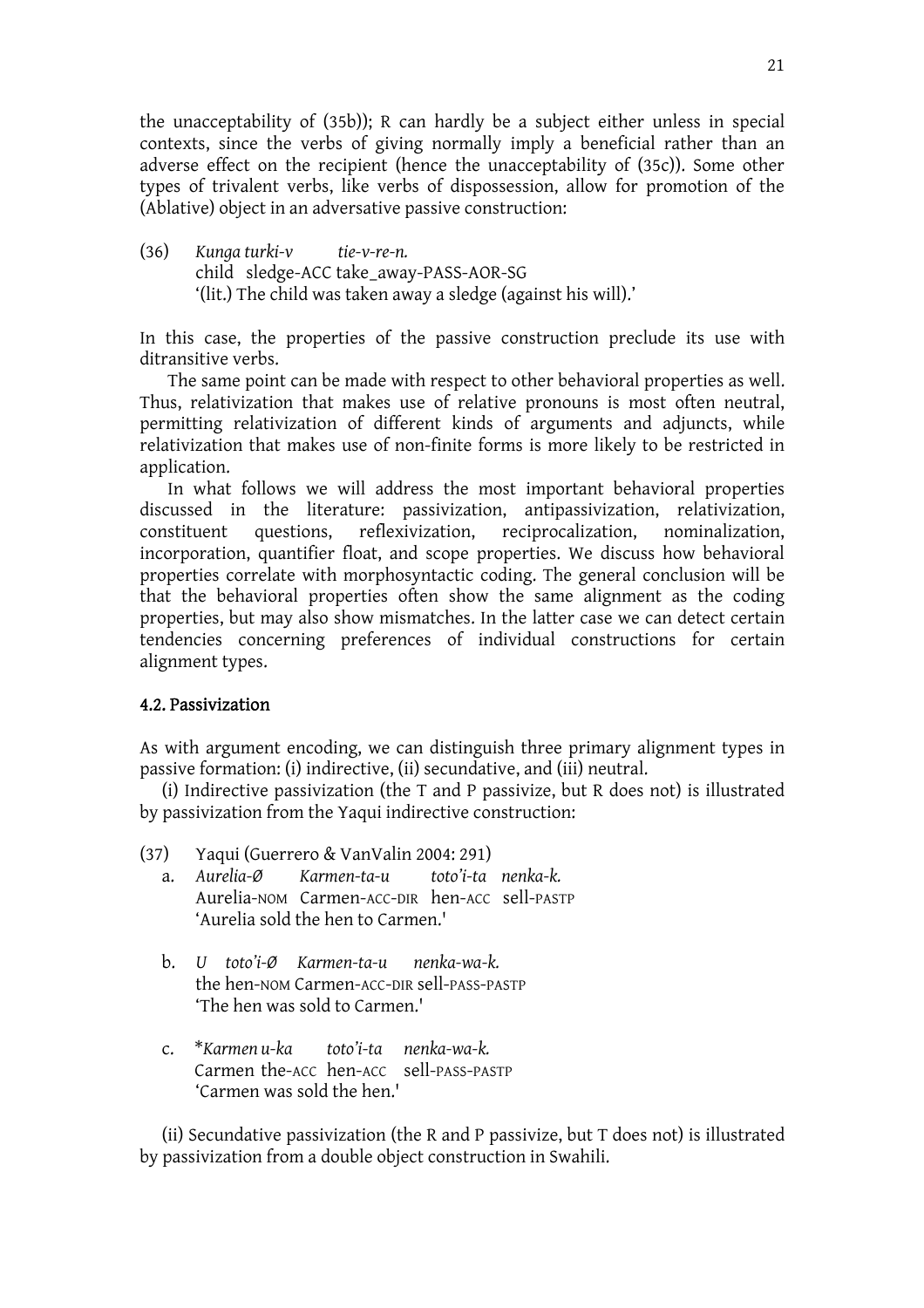(38) Swahili (Vitale 1981: 130)

- a. *Halima a-li-m-pa zawadi Fatuma.*  Halima she-PST-her-give gift Fatuma 'Halima gave a gift to Fatuma.'
- b. *Fatuma a-li-p-ew-a zawadi na Halima.*  Fatuma she-PST-give-PASS gift by Halima 'Fatuma was given a gift by Halima.'

(iii) Neutral alignment (both R and T passivize) is illustrated by passivization from a double object construction in Tukang Besi (both objects are marked by the oblique marker *te*):

- (39) Tukang Besi (Donohue 1999: 278)
	- a. *No-to-hu'u-mo na kamba te mo'ane mandawulu.*  3R-PASS-make-PFV NOM flower OBL man beautiful 'The flower was given to the beautiful man.'
	- b. *No-to-hu'u-mo na mo'ane mandawulu te kamba.*  3R-PASS-make-PFV NOM man beautiful OBL flower 'The beautiful man was given a flower.'

It is perhaps not surprising that in many cases, the alignment of passivization follows the alignment of encoding. Thus, the same indirective alignment as in Yaqui is found in many languages with an indirective encoding pattern, such as Hungarian, Yukaghir, Koyra Chiini, Oriya, and Kazakh. The same point (behavioral alignment matching coding alignment) can be made for Swahili, which has secundative indexing and secundative passivization. Also other languages with secundative alignment show a preference for R-passivization, e.g. Ojibwa, where passivization of R is possible, while passivization of T is not:

- (40) Ojibwa (Rhodes 1990; ex. (17b), (24a)) a. *\*Gii-adaawed-ige-de-w odaminowin.* PST-sell-PASS-INAN.ABS-3SUBJ toy 'The toy was sold.'
	- b. *Mazinahigan ni-gii-mii-n-igoo(-n).* book 1SUBJ-PST-lend-AN.ABS-PASS(-N.INAN) 'I was given a book.'

A connection between the alignment of passivization and the encoding is also obvious in languages which allow alignment alternations. Some languages require a matching between encoding and passivization insofar as only the P-like object can be passivized from a ditransitive pattern. Thus in Khanty, R–passivization is apparently possible only from the secundative pattern:

(41) Khanty (Nikolaeva 1999: 31) *P:etra:j-na xo:p-na mo:jl-[-s-a.*  Peter-LOC boat-LOC give-EP-PAST-PAS.3SG 'He was given a boat by Peter.'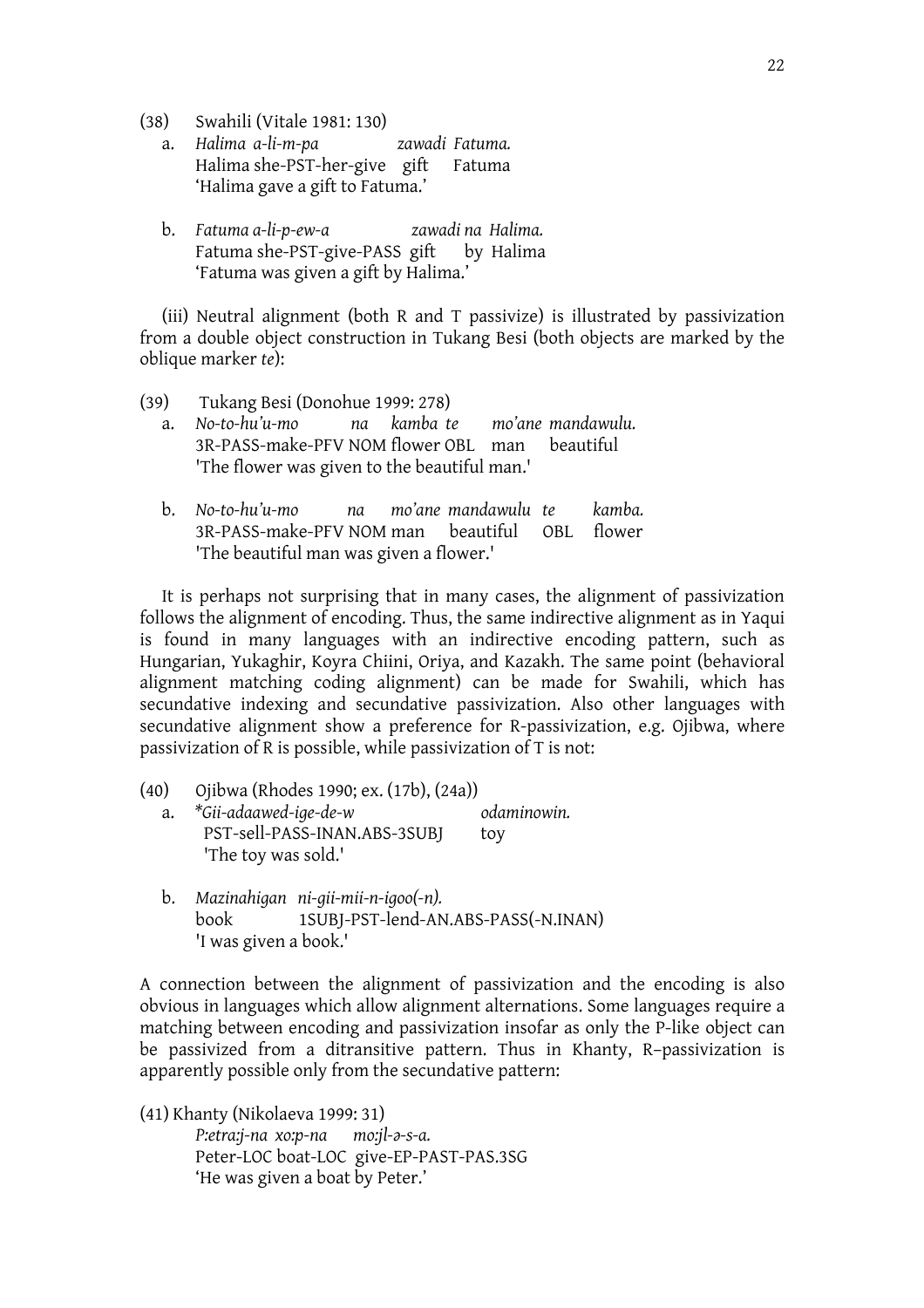(In this example the T argument is in the Locative-Instrumental case, which indicates that the corresponding active pattern is secundative; the agentive nominal is also incidentally in the same case).

 Yet, it is not always the case that passivization of R is restricted to languages with secundative coding alignment, as it is also frequently found in languages with neutral alignment. For example, in the Yaqui Double Object construction, only R can be passivized:

(42) Yaqui (Guerrero & VanValin 2004: 292)

- a. *Karmen-Ø toto'i-ta miika-wa-k.*  Carmen-NOM hen-ACC give-PASS-PASTP 'Carmen was given the hen.'
- b. \**U toto'i-Ø Karmen-ta miika-wa-k.*  'The hen was given [to] Carmen.'

Note that the ditransitive construction in Yaqui is neutral both in flagging and indexing, yet passivization is secundative. Of course, the same point can be made for English, where R passivizes more easily than T from the Double Object construction.

- (43) *The children were give sweets.*
- (44) ?*The sweets were given children.*

In Japanese, both R and T can passivize from the Dative construction:

(45) Japanese (Miyagawa & Tsujioka 2004:16, 19)

- a. *Taroo-ga Hanako-ni nimotu-o okutta.* Taro-NOM Hanako-DAT package-ACC sent 'Taro sent Hanako a package.'
- b. *Taroo-ga nimotu-o okur-are-ta.* Taro- NOM package-ACC send-PASS-PAST 'Taro was sent a package.'
- c. *Nimotu-ga Taroo-ni (yotte) Hanako-ni okur-are-ta.* package-NOM Taro-by Hanako-DAT send-PASS-PAST 'The package was sent (to) Hanako by Taro.'

Thus, passivization can follow a secundative pattern even if coding is neutral, and a neutral pattern even if the coding is indirective. What is unattested is a language with secundative coding but strictly indirective passivization. Thus, R-passivization is generally preferred over T-passivization. This would make sense given that the function of passives is to topicalize the object, because the R tends to be more topical in the ditransitive construction (cf. Polinsky 1998).

 However, apart from topicalizing "foregrounding passives" (in Van Valin's terms), there are also passives whose primary function seems to be to express the affectedness of the P (in particular passives deriving from patient resultatives such as *it is broken*). Since in ditransitives affectedness is primarily a property of the T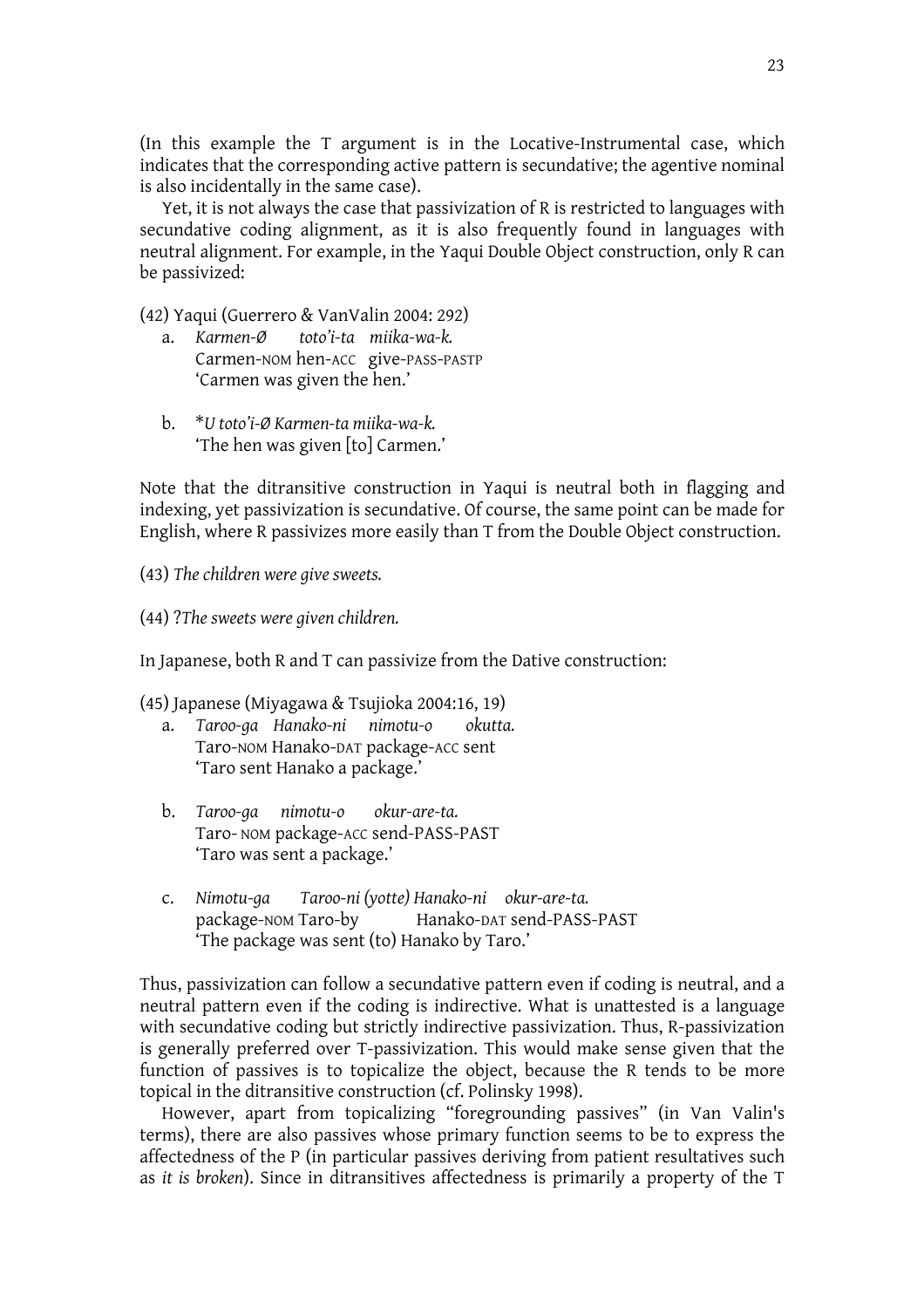rather than the R, is not surprising that such passives (as attested in Hungarian, Yaqui, Koyra Chiini, and many Indo-European languages) tend to be indirective.

### 4.3. Antipassivization

While passivization promotes the P and demotes the A, antipassivization promotes the A (from ergative to nominative/absolutive) and demotes the P. Antipassives have a fairly strong bias with respect to ditransitives, targeting T in preference to R for demotion. This bias can be seen in languages of different alignment types. Thus, in Dyirbal, which has an indirective alignment pattern with nonderived ditransitive verbs, the antipassive predictably demotes the T to an oblique, coded by Dative case.

(46) Dyirbal (Dixon 1972: 91) *Bayi* wugal-nanu bagum diga-gu. he.ABS give-ANTIP DET.DAT cigarette-DAT 'He is giving out cigarettes.'

This is expected, given that the basic ditransitive pattern is indirective, and T is coded in the Absolutive case. However, the same pattern has been observed for Eskimo where the basic alignment is secundative:

(47) West Greenlandic (Fortescue 1984: 267) *Uni-si-vuq.*  give-ANTIP-IND.3SG '(He) gave things.' (not: 'He gave people.')

Note that the antipassive –*si*- form suppressing an object applies here to T rather than R.

 Similarly, in Chinantec only T can be antipassivized (demoted) from a secundative ditransitive pattern (Foris 1997: 222). Also in Northern Paiute, the antipassive demotes P/T, not R:

(48) Northern Paiute (Thornes 2003:286,287)

- a. *Nn midn kuhani.* I meat cook 'I am cooking meat.'
- b. *Nn tn-kuhani.* I ANTIP-cook 'I am cooking.'
- c. *Usu i-tn-kuhani-kn.* s/he 1-ANTIP-cook 'S/he cooks for me.'

However, some other languages with secundative alignment allow antipassivization of R arguments (often in addition to T). Thus, according to Cooreman (1987), this is possible for some ditransitive verbs in Chamorro (although most ditransitive do not allow this):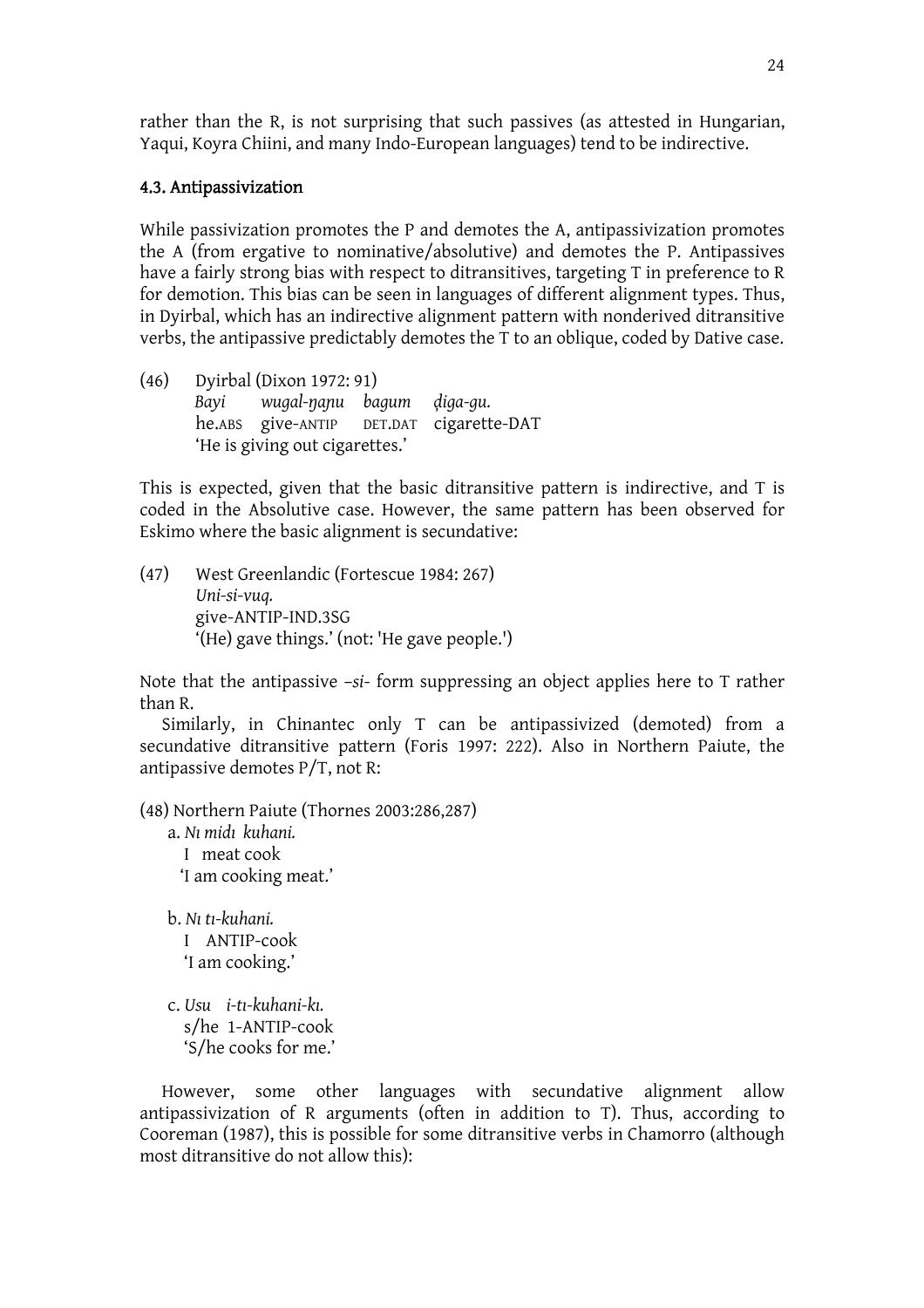(49) Chamorro (Cooreman 1987: 122)

| a. Ha-offresi hao si Juan ni salape'.    |  |  |
|------------------------------------------|--|--|
| ERG.3SG-offer ABS.2SG the Juan OBL money |  |  |
| 'Juan offered you the money.'            |  |  |

b. *Man-offresi si Juan nu hagu ni salape'.* ANTIP-offer the Juan OBL EMPH.2SG OBL money 'Juan offered the money to you.'

Note that the use of the antipassive form in (49b) triggers demotion of the primary object ('you') to oblique coding (the secondary object 'money' is oblique already in the basic construction), resulting in a double oblique pattern.

 Another antipassive construction with double oblique coding is found in Kalkatungu (without the use of dedicated antipassive morphology though), contrasted here with the basic double object pattern:

(50) Kalkatungu (Blake 1990:57)

- a. *Nyin-ti anya-ngi ngai maa?* you-ERG gave-me 1SG food 'Did you give me some food?'
- b. *Nyini anyi-minhan-n nga-tyi maa-tyi?* you gave-IMPFV-you 1SG-DAT food-DAT 'Are you giving me any food?'

Newman (1996:114) finds is difficult to explain the appearance of the dative on the T-argument, but this pattern makes sense if we regard this construction as involving antipassivization which applies simultaneously to both objects. Note that the double object construction in Kalkatungu, while neutral in terms of flagging, is secundative with respect to indexing.

 In the case of Chamorro, Ojibwa and Kalkatungu, the alignment of antipassivization follows the secundative alignment of the encoding. Yet, as mentioned earlier, not all languages with secundative alignment behave in this way. Some, like Eskimo, Chinantec, and Northern Paiute, target T in spite of its being the secondary object. In still other languages with the secundative coding, such as Halkomolem, antipassives are impossible from ditransitives (Gerdts 1982:155). Also in Tzotzil, ditransitive verbs, which obligatorily take the applicative –*be*- marker, cannot take an antipassive form (Aissen 1987: 292). Such cases can perhaps be attributed to a "clash" between the secundative alignment type and the intrinsic indirective bias of the antipassive formation.

 The general indirective bias of antipassives is understandable, given that the antipassive derivation typically has an aspectual impact, and it is T rather than R that plays the most prominent aspectual role (in measuring out the event; it is T rather than R that is an "incremental theme" in the sense of Dowty and Krifka).

#### 4.4. Relativization

With respect to relativization, two main questions arise relating to the accessibility of positions in the relative clause to relativization. First, which of P, T, and R can be relativized at all in the language concerned, and in particular: Are there differences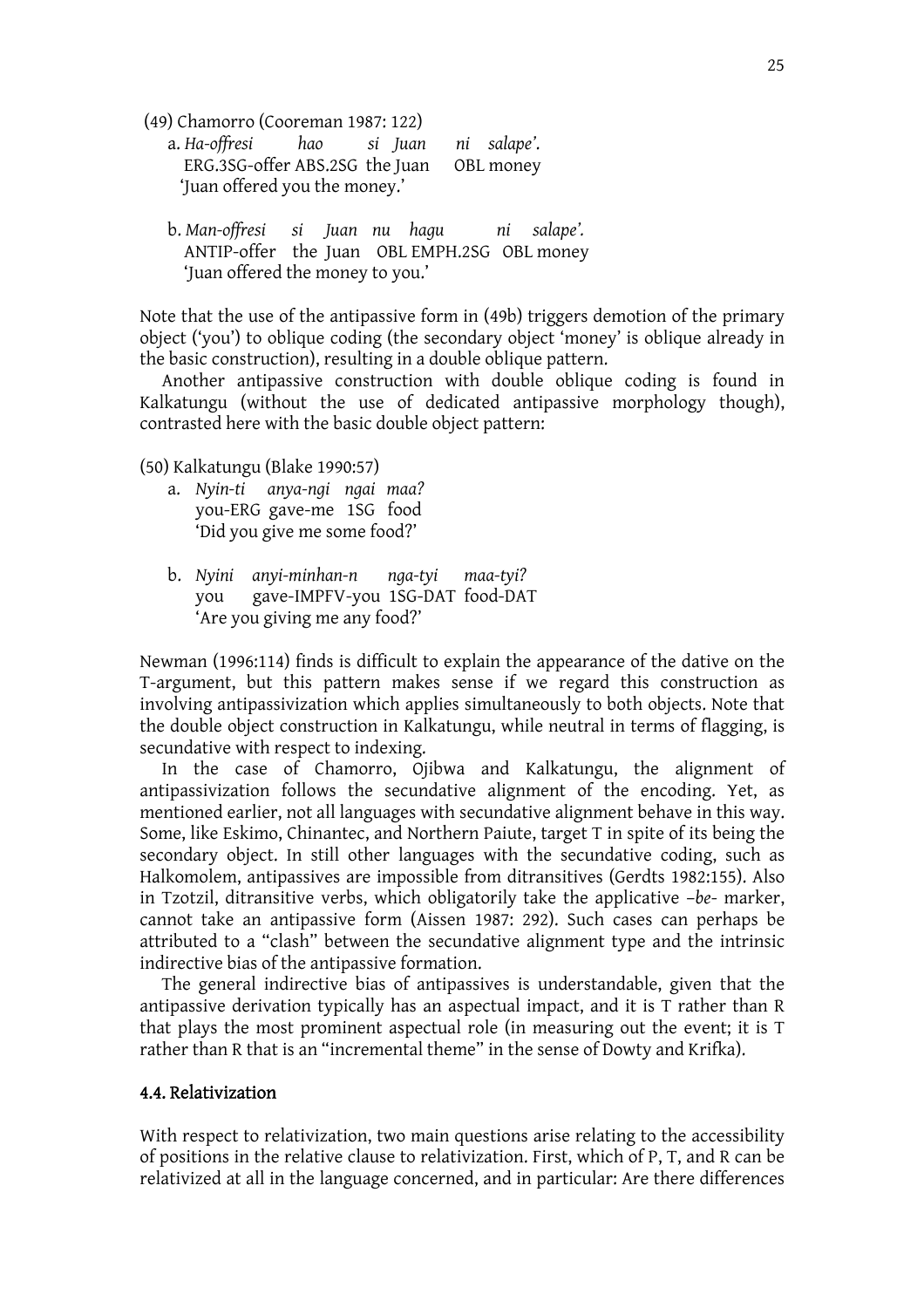among P, T, and R with respect to accessibility to relativization? Second, assuming that they are all relativizable, in what way are they relativized, in particular: Is there any difference in the way of relativizing P, T, and R?

 Inability to relativize all or some of P, T, and R is rare cross-linguistically, although some examples do occur. In Malagasy, for instance, only subjects are directly relativizable, so P, T, and R can only be relativized by presenting them in subject position, in which case all are relativizable. Dyirbal has a somewhat similar system, though on an ergative basis, in that only S and P are relativizable (Dixon 1972: 99–105, though without any examples involving 'give'). In the case of ditransitive predicates, either T is coded like P (with R marked with Dative or Genitive case), or R is coded like P (with T marked with Instrumental case). In both cases only the P-like object is relativizable in Dyirbal.

 In some languages where all of P, T, and R are accessible to relativization, the same relative clause construction is used for all three, for instance in Japanese, which uses a prenominal gap strategy (i.e. the relative clause precedes the head noun, and the role of the notional head noun in the relative clause is not indicated overtly).

(51) Japanese

- a. *gakusei ga kat-ta hon* student NOM buy-PST book 'the book that the student bought' (P relativized)
- b. *gakusei ga kyoozyu ni age-ta hon* student NOM professor to give-PST book 'the book that the student gave to the professor' (T relativized)
- c. *gakusei ga hon o age-ta kyoozyu* student NOM book ACC give-PST professor 'the professor to whom the student gave the book' (R relativized)

In Japanese, this relative clause construction is used for relativizing all positions, but even in some languages that have different constructions for relativizing different positions, all of P, T, and R are relativized in the same way. In Turkish, for instance, different verb forms are used in relative clauses depending roughly on whether the position relativized is subject (with the verb in a participial form) or non-subject (with the verb in a nominalized form), and the non-subject version is possible for all of P, T, and R.

### (52) Turkish

- a. *kitab-n al-an çocuk* book-ACC take-PRS.PTCP child 'the child who took the book' (Subject relativized)
- b. *çocuo-un al-dno-n kitap* child-GEN take-NMLZ-3SG book 'the book that the child took' (P relativized)
- c. *çocuo-un kadnn-a ver-dio-i kitap* child-GEN woman-DAT give-NMLZ-3SG book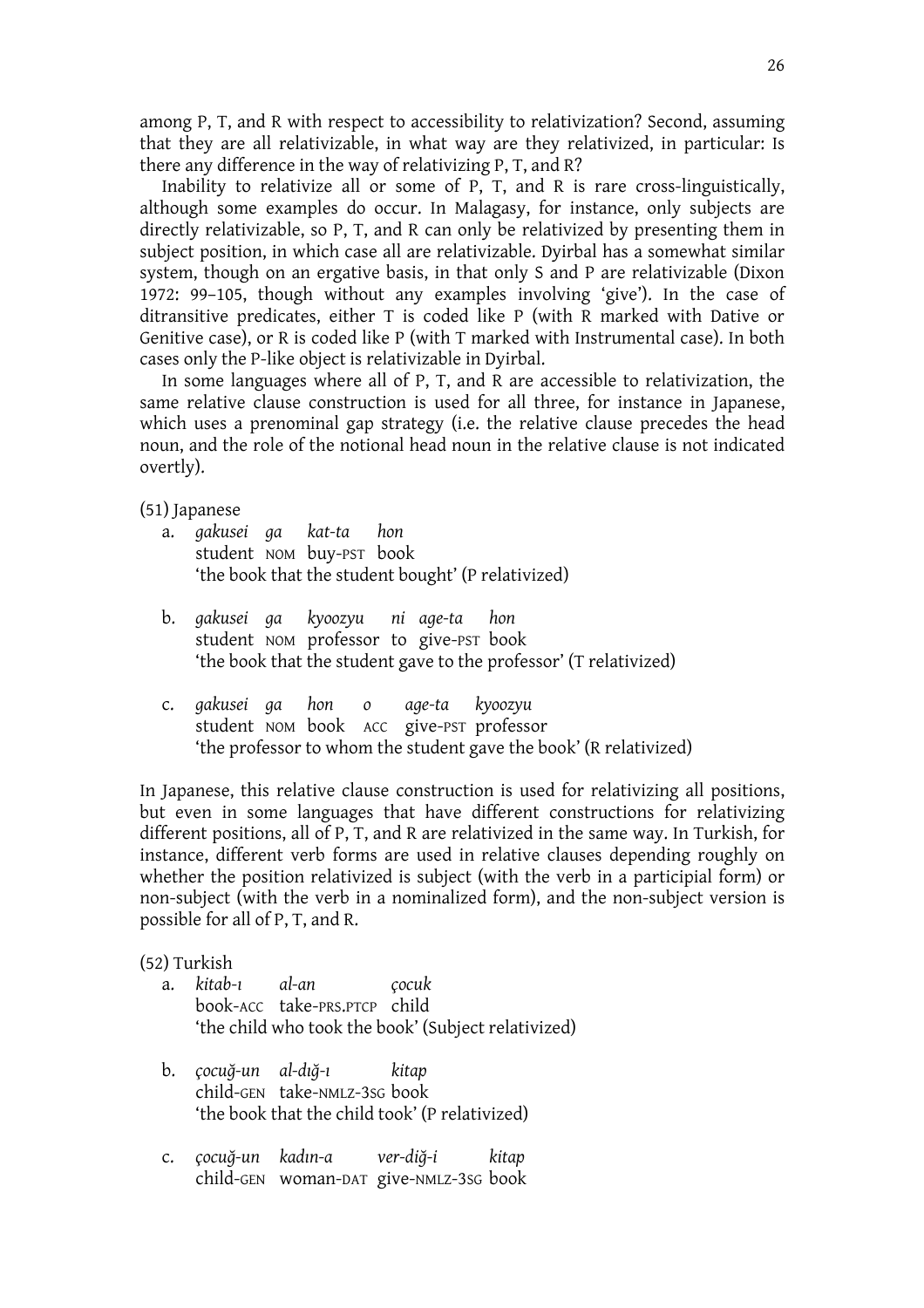'the book that the child gave to the woman' (T relativized)

d. *çocuo-un kitab-n ver-dio-i kadnn* child-GEN book-ACC give-NMLZ-3SG woman 'the woman to whom the child gave the book' (R relativized)

Turkish has an indirective ditransitive construction, but the same pattern is also found in some languages with different ditransitive constructions. For instance, Kinyarwanda has a double-object construction, and all of P, T, and R are relativizable in the same way.

(53) Kinyarwanda (Hurel 1951: 134; Kimenyi 1980: 67–68)

- a. *inkoko n-a-guz-e* chicken 1SG-PST-buy.REL-ASP 'the chicken that I bought' (P relativized)
- b. *igitabo umuhûungu y-a-háa-ye umukôobwa* book boy he-PST-give.REL-ASP girl 'the book that the boy gave to the girl' (T relativized)
- c. *umukôobwa umuhûungu y-a-háa-ye igitabo* girl boy he-PST-give.REL-ASP book 'the girl to whom the boy gave the book' (R relativized)

With respect to relativization, the languages mentioned in this paragraph thus all have neutral alignment.

 Other languages allow relativization of all of P, T, and R, but require or allow different relative clause constructions for relativizing different positions among these three, thus giving rise to indirective and secundative alignment. Indirective alignment can be illustrated by Italian, where P and T are relativized using the invariable relativizer/complementizer *che*, while relativization of R requires the preposition *a* (used also for full noun phrase Rs) and the relative pronoun *cui*.

(54) Italian

- a. *il libro che ho comprato* the book that have.PRS.1SG buy.PST.PTCP 'the book that I have bought' (P relativized)
- b. *il libro che ho dato a-l professore* the book that have.PRS.1SG give.PST.PTCP to-the professor 'the book that I have given to the professor' (T relativized)
- c. *il professore a cui ho dato il libro* the professor to who have.PRS.1SG give.PST.PTCP the book 'the professor to whom I have given the book' (R relativized)

Secundative alignment is found in Zulu relative clauses, where P and R require a pronominal prefix on the verb of the relative clause coreferential with the head, while T requires a full pronoun in the relative clause coreferential with the head.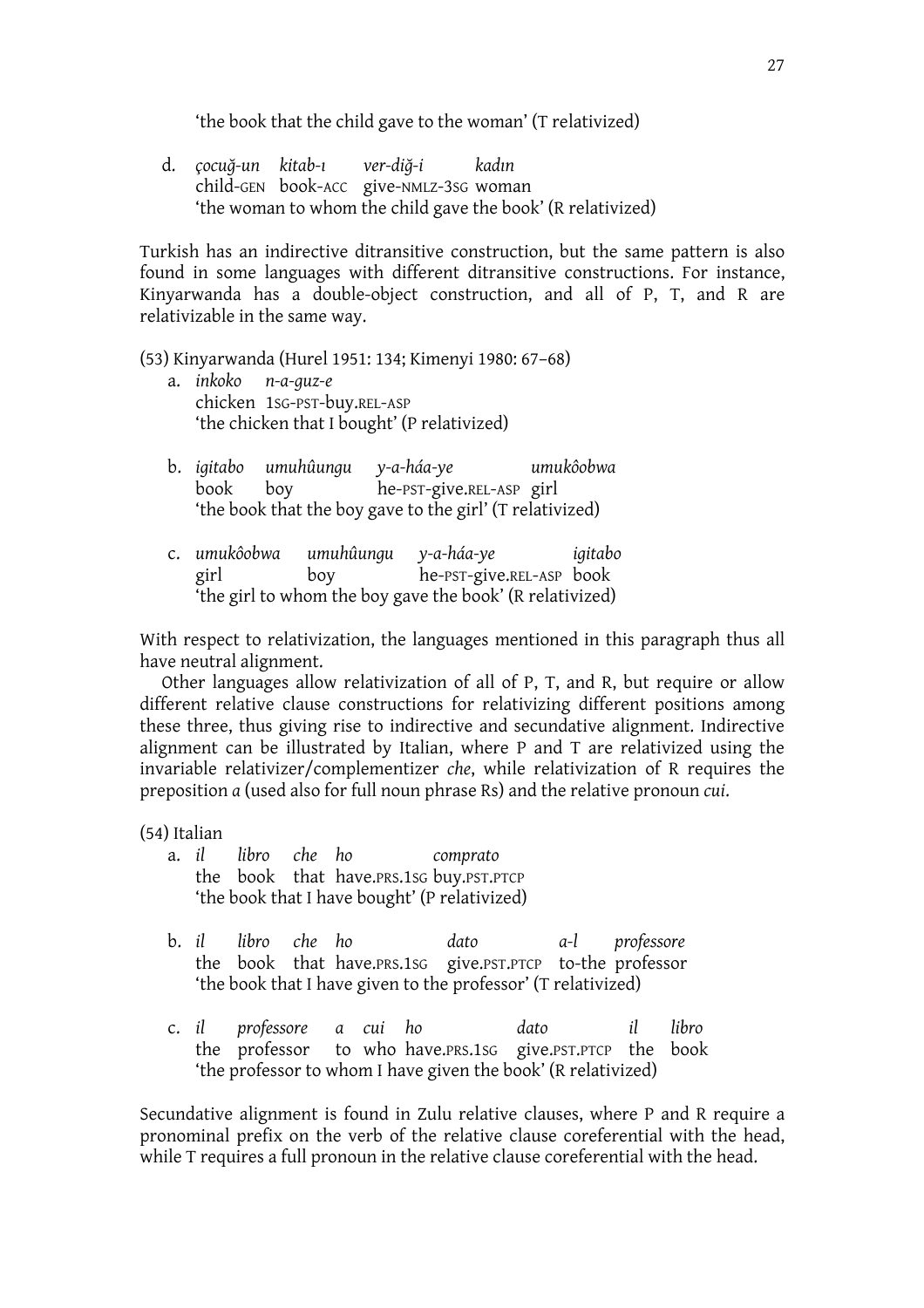(55) Zulu (Poulos & Msimang 1998: 161; Taylor 1997)

- a. *insimu umfana a-zo-yi-lima* field boy RELCON-FUT-it-plough 'the field which the boy will plough' (P relativized)
- b. *indaba o-b-e-wu-ngi-tshela yona* story RELCON.2SG-be-ASP-2SG-1SG-tell it 'the story that you were telling me' (T relativized)
- c. *izinsizwa ubaba a-zi-nik-e incwadi* young.men my.father RELCON-them-gave-ASP letter 'the young men to whom my father gave the letter' (R relativized)

Some languages combine a more general relative clause construction that allows relativization of all of P, T, and R with a more restricted construction that differentiates between P and T. In Finnish, for instance, the postnominal relative pronoun construction (i.e. with the relative clause after the head noun, and a casemarked relative pronoun at the beginning of the relative clause) allows relativization of all of P, T, and R, while the prenominal gap strategy allows relativization of P and T but not of R.

(56) Finnish (Karlsson 1983: 169–170, slightly modified)

- a. *kaupa-sta oste-ttu kirja* shop-from buy-PST.PTCP.PASS book 'a book bought in a shop' (P relativized)
- b. *opiskelija-lle anne-ttu lahja* student-to give-PST.PTCP.PASS present 'a present given to a student' (T relativized)
- c. *\*lahja-n anne-ttu opiskelija* present-ACC give-PST.PTCP.PASS student 'a student to whom a present has been given' (R relativized)

Often, the different relative clause constructions correspond to differences in clause structure logically independent of relative clause formation. For instance, in Italian the *che/cui* opposition corresponds to that between a bare noun phrase and a prepositional phrase. In Zulu, the full pronoun for T corresponds to the impossibility of a pronominal prefix, with pronominal prefixes being possible for P and R. In this, Zulu contrasts with Kinyarwanda, although both are Bantu languages. This seems to correlate with another distinction between the two languages: Although both languages have neutral alignment with respect to flagging (with all of P, T, and R being bare noun phrases), there is a difference with respect to indexing, since Zulu allows only one object to be indexed – in the ditransitive construction this is usually R (Taylor 1997: 84–85) – while Kinyarwanda allows indexing of both T and R simultaneously (Kimenyi 1980: 66). However, this correlation does not always hold. English, for instance, has a double-object construction with no overt flagging of T or R and no indexing of either, so one might have expected both T and R to have been equally relativizable. But while this is possible for T, acceptability drops when the attempt is made to relativize R.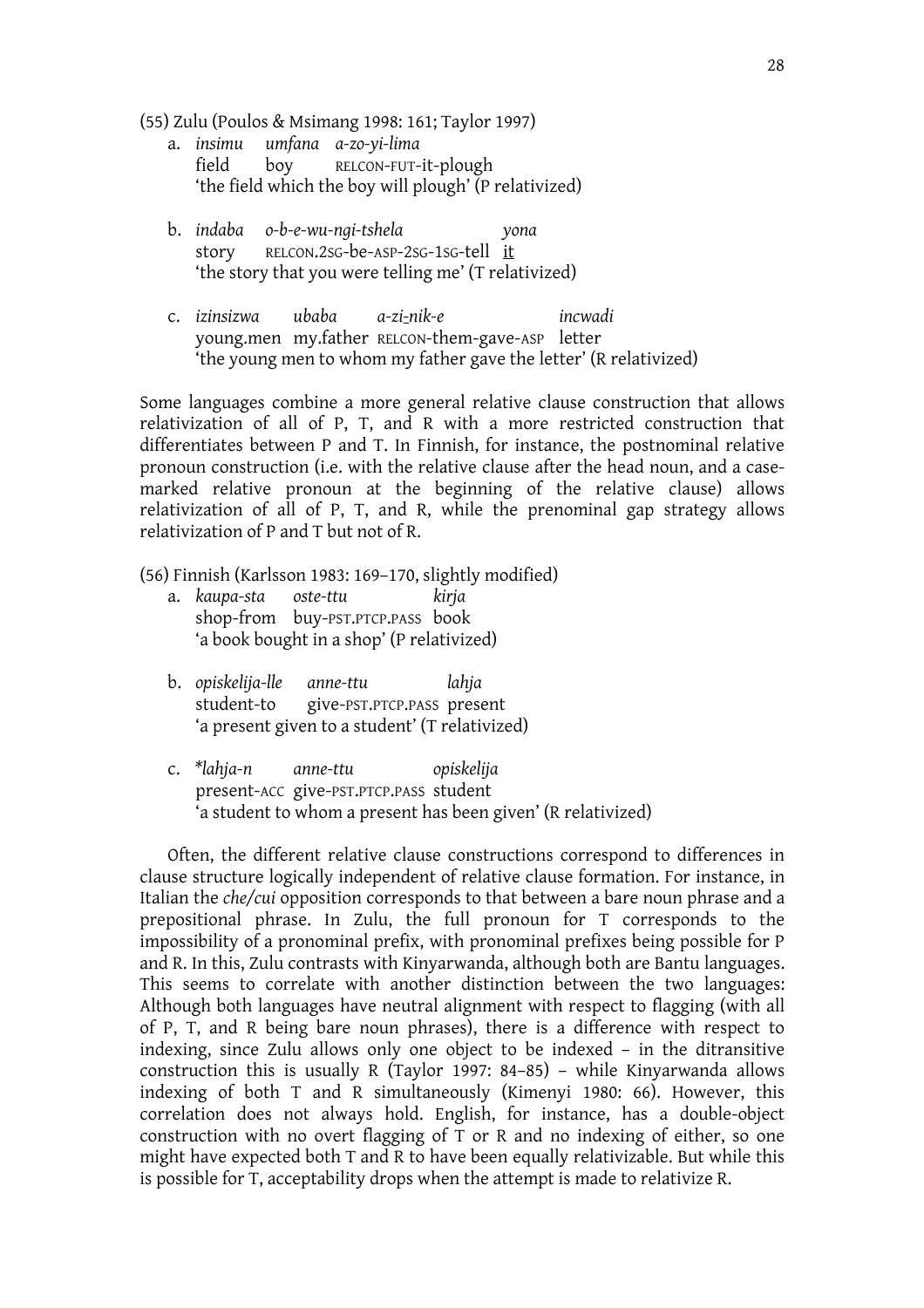(57) English

- a. *the book that the student buys* (P relativized)
- b. *the book that the student gives the professor* (T relativized)
- c. *?the professor that the student gives the book* (R relativized)

# 4.5. Constituent questions

Compared to the formation of passives and antipassives, the formation of constituent questions seems to be subject to few restrictions: Both objects can generally be questioned within a ditransitive pattern. This is certainly true for the languages/constructions with asymmetric (non-neutral) alignment. The following examples show the questioning of R and T from an indirective construction in Malayalam:

(58) Malayalam (Asher & Kumari 1997: 14)

- a. *Peena aarkkE koTuttu?* pen who.DAT give.PAST 'Whom did he give the pens to?'
- b. *EntE koTuttu?* what give.PAST 'What did he give?'

The same is true for languages with a secundative pattern, such as Wari' (Everett  $\&$ Kern 1997: 22). Also in a double object construction, both objects can usually be questioned, as reported, for example, for Koromfe (Rennison 1997: 18) and Yaqui:

(59) Yaqui (Zarina Estrada, p.c.)

- a. *Jabe ili usi-ta mobei-ta maka-k u yoeme?* qu-word DIM boy-ACC shirt-ACC give-PFV det.NOM man 'Which boy did the man give the hat?'
	- b. *Jita a maka-k u ili usi a mala-wa?* qu-word 3SG.ACC give-PRF det.NOM DIM boy 3SG.POSS mother-POSS 'What did the boy give to her mother?'

Against this background, the well-known restriction on the question formation in English is unexpected:

- (60) *What did Mary give the boy*?
- (61) *?Who did Mary give the book*?

Thus, the formation of *wh*-questions in English seems to follow an indirective pattern, treating R differently from both T and P, which do not show any restrictions in this respect (Hudson 1992). Somewhat similarly, in the Ewe double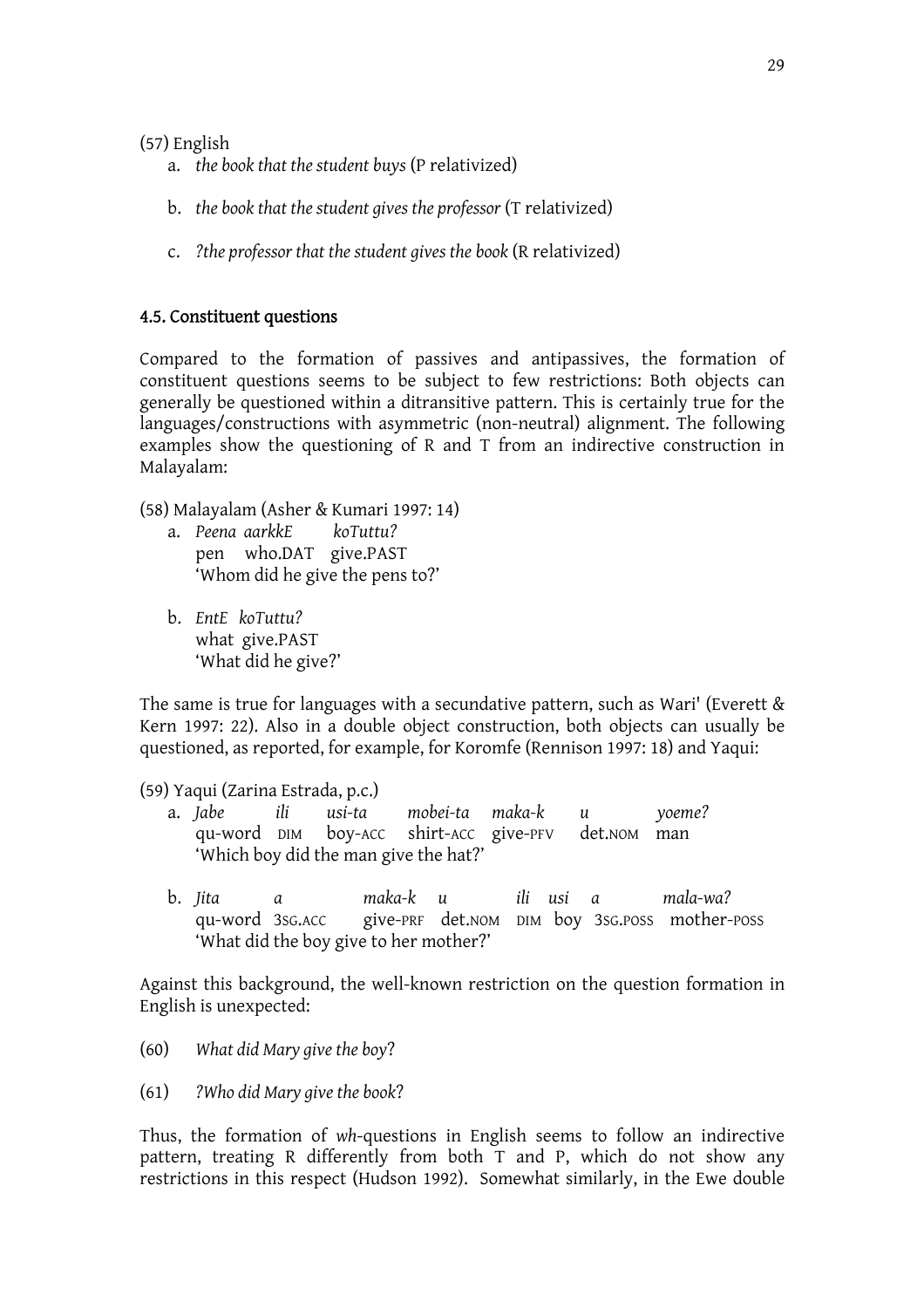object construction, R can be questioned only from the V-T-R pattern, not from the shifted V-R-T (Essegbey 1999: 148). One important fact to be noticed in this connection is that, unlike Yaqui and Koromfe, English allows an alignment alternation, and such alternations are likely to reflect differences in information structure.

# 4.6. Reflexivization

Reflexivization may involve either pronominal argument-like marking or verbal voice-like marking. When the reflexive marker is argument-like, there are normally no particular restrictions in ditransitive constructions (cf. *She showed herself to me, She showed it to herself)*. 10

However, Tzotzil shows special treatment of R in its reflexive construction with the reflexive pronoun *-ba*: In a ditransitive reflexive clause, A can antecede R, but not P (this matches the secundative alignment of coding):

(62) Tzotzil (Aissen 1987:113)

*7i-y-ak'-be s-ba li mayoletik-e.*  ASP-3ERG-give-APPL 3-self DET police-CL 'The police gave it to themselves.' NOT: 'He gave himself to the police.'

This is unusual, and such restrictions would be more expected with voice-like reflexivization strategies. But not uncommonly, we find alignment inheritance, i.e. the behavioral alignment follows the coding alignment. In Sahaptin (Rude 1997), there are two basic ditransitive constructions: the Allative construction with indirective alignment, and the Double Object construction with secundative indexing. As expected on the basis of the coding alignment, only T can be reflexivized in the Allative construction, while R is reflexivized in the Double Object construction:

(63) Sahaptin (Rude 1997: 335)

- a. *Piná-ni-ya muyuux-mí-yaw.* SG.REFL-give-PST chief-GEN-ALL 'He gave himself to the chief.'
- b. *Piná-ni-ya xaxákw.* SG.REFL-give-PST money 'He gave himself the money.'

Is there any bias associated with reflexive constructions? It seems that there should be a bias towards R-reflexives, since R arguments are normally animate, while Targuments are not. While this is true, it seems that R-reflexives are dispreferred at least for canonical ditransitives for pragmatic reasons: Reflexive expression of beneficiaries ('built himself (a house)') is more natural than reflexive expression of recipients ('gave himself (a present)'). This may explain why in some languages,

 $10$  Note that in this paper, we are only looking at reflexivization constructions expressing coreference with the A. Constructions in which the R is coreferential with the T or vice versa (*I showed him himself, I showed him to himself)* are also interesting, but we have too little cross-linguistic data on them.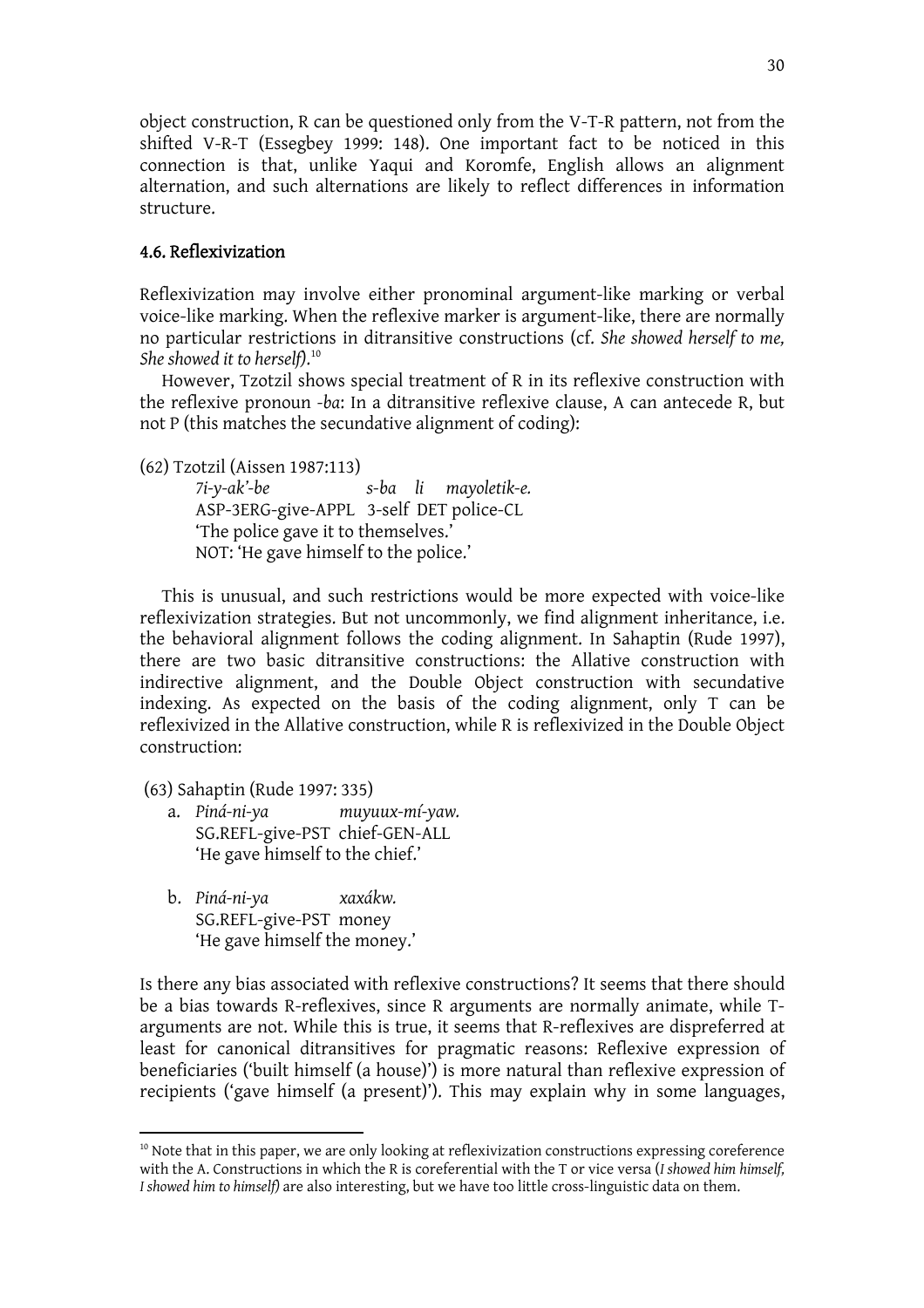canonical ditrasitives do not take reflexives at all. According to Bruce (1984: 233, 228), in Alamblak some three-place verbs allow for reflexives with the reflexive pronoun *tukia* 'self' ('rub oneself'), but 'give' verbs do not (\*'give oneself').

#### 4.7. Reciprocalization

Reciprocal constructions are similar to reflexives in a number of respects. Here too one needs to distinguish between reciprocal pronouns and indexes on the one hand (which show no peculiarities in ditransitive constructions) and reciprocal voice markers on the other. The use of a voice marker does not exclude the use of (optional) reciprocal pronouns in some languages, such as Even:

(64) Even (Malchukov 2007+) *Nimekel d'eple-v (meen meen-du-r) bö-met-kere-r*  neighbors food-ACC (each other-DAT.REFL.PL) give-REC-HAB-AOR.3PL 'The neighbors used to share food with each other (lit. give food to each other).'

Sometimes we find alignment inheritance in reciprocal voice markers as well, as is clearest in languages with an alignment alternation. Above we saw that in Sahaptin, the reflexivization pattern varies with the alignment. The same is true for reciprocalization: In the Allative construction, T stands in a reciprocal relation with the subject, while in the Double Object construction, R stands in a reciprocal relation with the subject:

- (65) Sahaptin (Rude 1997: 336)
	- a. *Pápa-ni-ya=taš miyuux-mí-yaw.* REC-gave=we chief-GEN-ALL 'We gave each other to the chief.'
	- b. *Pápa-ni-ya=taš xaxáykw* REC-gave=we money 'We gave each other money.'

Yet on balance, reciprocals seem to have a general secundative bias irrespective of the alignment of the basic ditransitive construction. This is of course related to the fact that a reciprocal relation normally presupposes animacy on the part of the subject and object, which makes the R a better choice than T. Differently from reflexives, the secundative type is pragmatically natural here ('give to each other'), which would account for a pronounced secundative bias of reciprocal constructions. Indeed, even in languages where ditransitives follow an indirective pattern, it is highly probable that reciprocals based on ditransitive verbs will mark crosscoreferentiality of the subject and the recipient ('give to each other'). For example, in Turkic languages, where the verbal reflexive is restricted to Ps, the reciprocal form of ditransitive verbs is used for cross-coreference with Rs. The same holds for Even, where the alignment of coding is indirective, and reciprocalization is the only construction which consistently shows secundative alignment, targeting (animate) P and R (cf. *ma-mat-* 'kill each other' and *bö-met-* 'give each other' in (64) above).

 On the other hand, it is less plausible that in a language with secundative alignment, T can be in a reciprocal relation to the subject. Thus, in Alamblak, which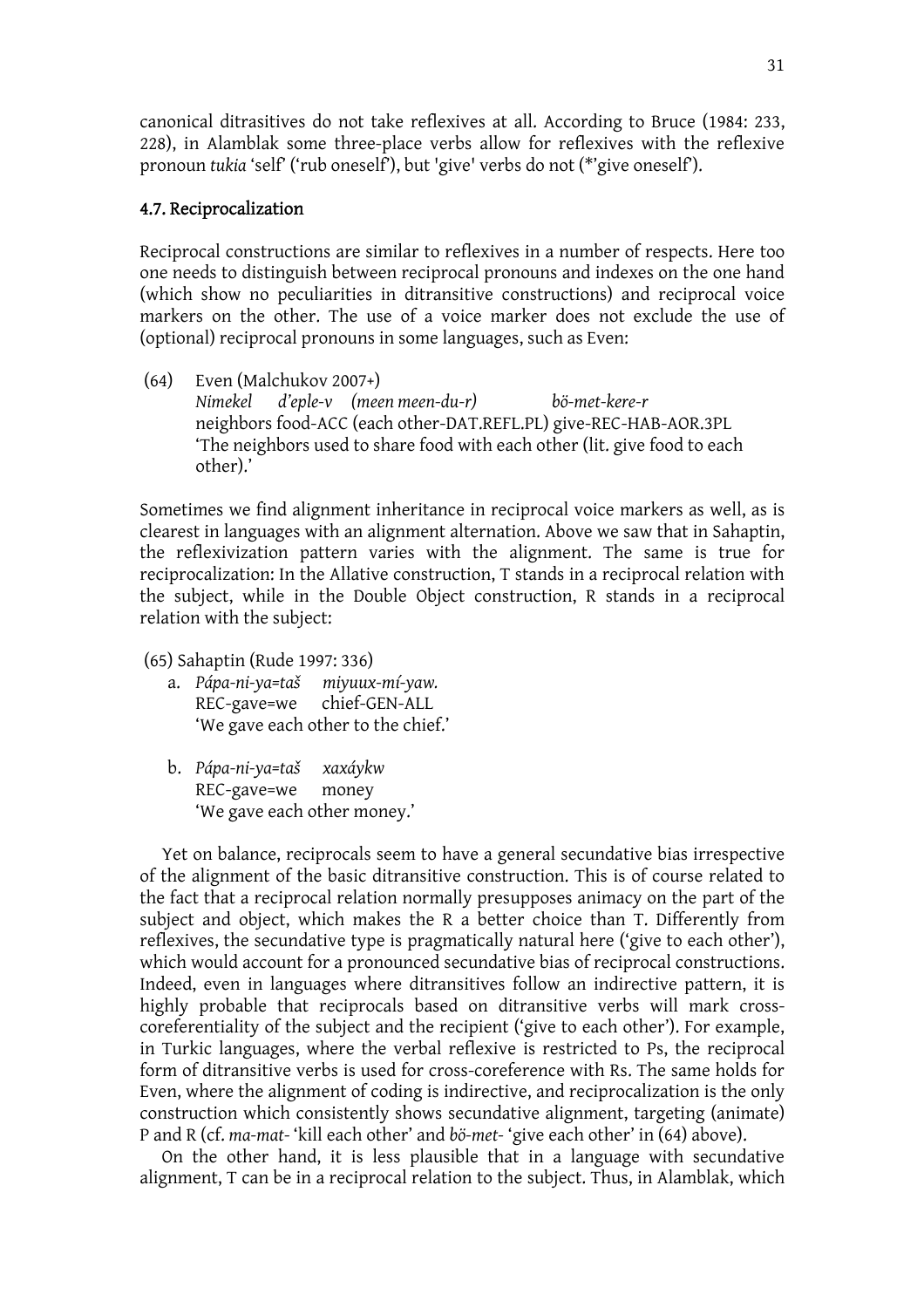has a secundative pattern, R can stand in a reciprocal relation to the subject while T is retained as a secondary object, which unlike the primary object is not crossreferenced on the verb:

(66) Alamblak (Bruce 1984: 160) *Maruham na-hay-më-f.*  money REC-give-PAST-3D 'They (two) gave money to each other.'

Yet, this generalization should be relativized insofar as it pertains to canonical reciprocals; it is less true for verbs with a goal argument (like 'send'). In the latter case the reciprocal alignment is more likely to be indirective or neutral, as in the following example from Kazakh, where the reciprocal form is ambiguous:

(67) Kazakh (Talant Mawkanuli, p.c.)

- a. *olar bir biri-ne körset-is-tn.* they each.other-DAT send-REC-PAST.3PL 'They sent something to each other.'
- b. *olar bir biri-n körset-is-tn.* they each.other-ACC send-REC-PAST.3PL 'They sent each other (to somebody).'

### 4.8. Nominalization

With respect to nominalization, the relevant question is which of the two objects can be genitivized in action nominals derived from ditransitives. Thus, in English, T can be genitivized in an action nominal construction while R cannot. For example, the English construction *Mary gave the book to the boy* gives rise to *Mary's gift of the book to the boy*, with replacement of the bare post-head noun phrase by an *of* prepositional phrase, as is usual in English nominalizations. The construction *Mary gave the boy the book* does not form a nominalization (*\*Mary's gift of the boy (of) the book*).

Of course many constructions are neutral in this respect. In particular, this holds for "weak nominalizations", where only the subject is genitivized while objects remain sentential (compare the English gerundive nominalizations that permit this: *His lending me money surprised me)*. More instructive in this respect are languages which allow for genitivization of one of the objects. In most attested cases this object is T. We have observed this for English above; the same pattern is found in Hungarian, where only direct objects genitivize (are indexed by possessive person markers on the action nominal), while indirect and oblique objects must be introduced by *való* 'being':

(68) Hungarian (Kenesei et. al. 1998: 355) *könyv Anná-nak való fel-olvas-ás-a.* book Anna-DAT being PFX-read-NMLZ-POSS 'the reading of the book to Anna'

Thus, in both English and Hungarian, nominalization operates on an indirective basis: only the P and T can be genitivized. Of course, the indirective pattern of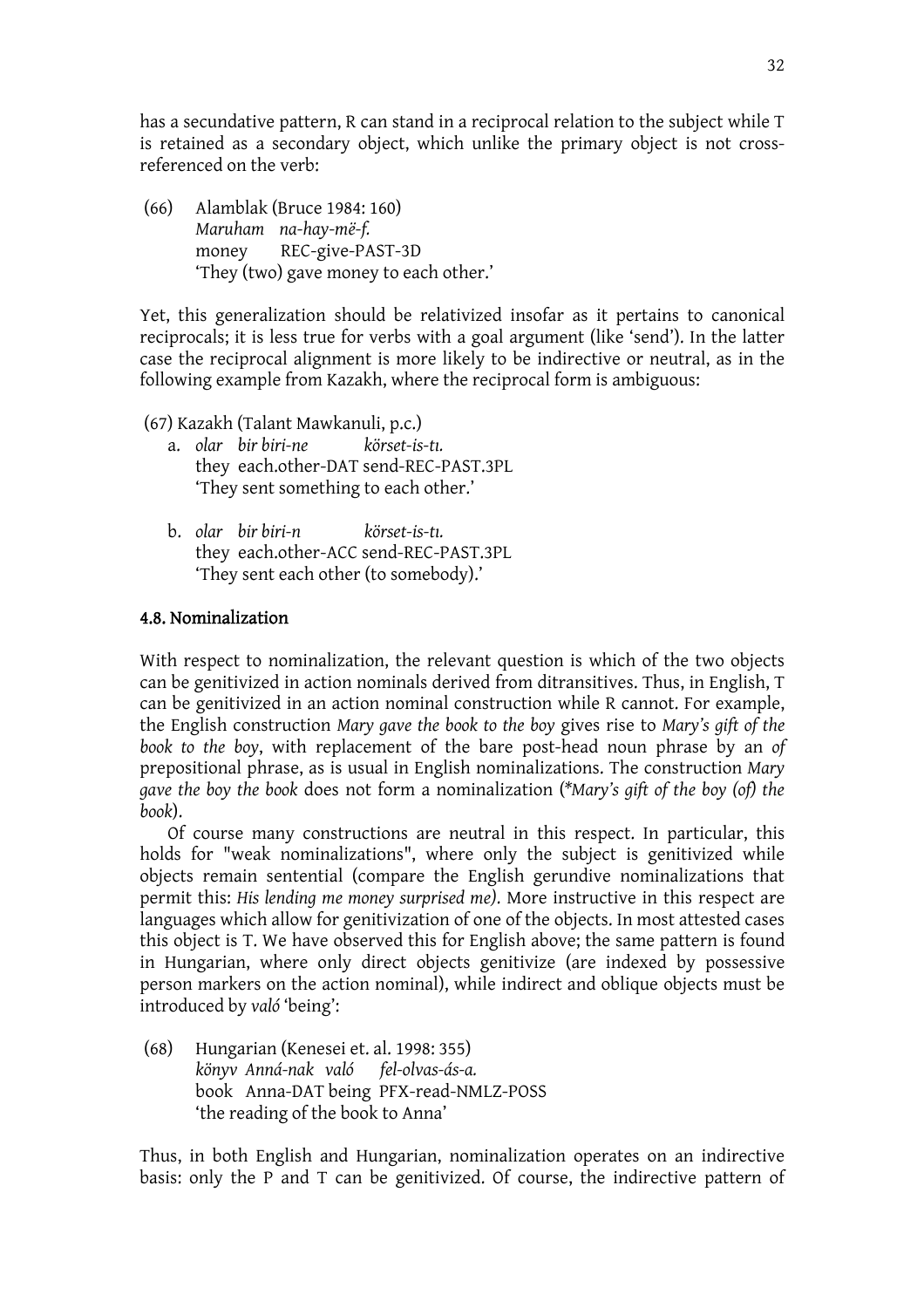nominalization may be attributed to the indirective alignment of the ditransitive construction in Hungarian. (For English, this would not explain restrictions on genitivization from a double object construction, however). The test case would be a language where the alignment is secundative, but which still genitivizes T in preference to R. Although the data are sparse, we know at least one language that behaves like this: In Alamblak, according to Bruce (1984: 286), in non-finite embedded clauses one of the arguments may be genitivized. Importantly, the secondary object (T) genitivizes preferentially to the primary object (R); cf. object genitivization in a non-finite "purposive relative clause" with the suffix –*yuk*:

(69) Alamblak (Bruce 1984: 113) *yinem-r yemrë-r-oh wikna-hay-yuk yima-r*  child meat-GEN.PL buy-BEN-PURP man-SM 'a man to buy meat for the child' (lit. meat's buying (for) child)

As reported by Bruce, the benefactive primary object can be genitivized, only if T/P is incorporated first.

 Thus, it seems that nominalization generally has an indirective bias. Still, there is some evidence for the role of the coding alignment pattern as well. For example, Tukang Besi, which has the option of an (ergative) secundative and a neutral (antipassive) ditransitive constructions, allows both T and R to genitivize. Since A is genitivized as well (and indexed by a possessive person markers), the resulting pattern is "triple possessive":

(70) Tukang Besi (Donohue 1999:76) *hu'u-ka-no nu iaku nu bokuj*  give-NMLZR-3POS GEN 1SG GEN book lit. 'their giving of a book of me'

This pattern can be interpreted as a compromise between the coding properties which favor genitivization of a primary object (R) in a secundative pattern and the intrinsic indirective bias of the nominalization pattern. The origin for this bias is not entirely clear, but probably has a semantic motivation: In the study of nominalizations, affectedness has often been implicated as a factor enabling genitivization, and this feature seems to be more readily associated with P and T rather than R.

### 4.9. Incorporation

Like nominalization, incorporation, too, favors indirective alignment. If incorporation occurs at all in a ditransitive construction, it is invariably T that is incorporated. This may be illustrated by Southern Tiwa, which has two different ditransitive constructions both of which involve incorporation (Allen & Frantz 1983). The first type is indirective insofar as R is marked by a postposition, while the second involves an unmarked R and can be characterized as neutral:

(71) Southern Tiwa (Allen & Frantz 1983: 306-7)

 a. *Ti-khwien-wia-ban seuanide-'ay.* 1SG.3SG.R-dog-give-PST man-to 'I gave the dog to the man.'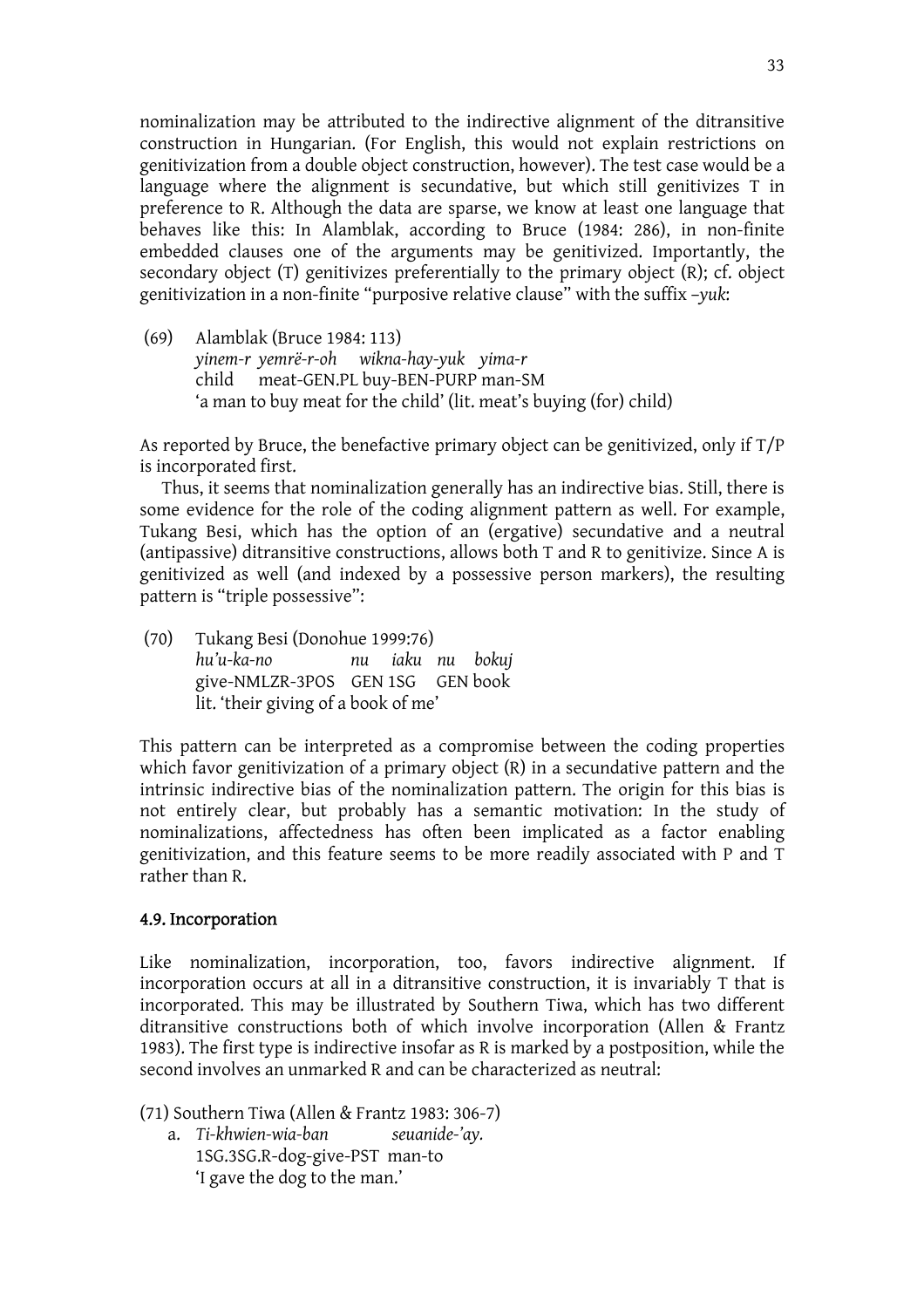b. *Ta-khwien-wia-ban seuanide.*  1SG.3SG.R.3SG.T-dog-give-PST man 'I gave the man the dog.'

Note that in both constructions T is incorporated, but in the indirective construction, incorporation is reported to be optional.

 We can distinguish several subtypes of incorporation, but in all subtypes T is preferentially targeted (cf. Margetts & Austin 2007). Thus, in Yaqui (Escalante 1990: 109), only (accusative) P and T can be incorporated, while R cannot, even when accusative. Similarly in Tukang Besi, only basic objects (P and T arguments), not the applied objects (benefactives and the like) can be incorporated (Donohue 1999: 63).

 In fact, it seems that Ts are even more predisposed towards incorporation than Ps. Thus in Southern Tiwa, for animate Ps incorporation is optional even in the secundative pattern, while for Ts it is obligatory; cf. the ungrammatical (72):

(72) Southern Tiwa (Allen & Frantz 1983: 306-7) *\*'u'ude mim-wia-ban seuanin.*  child 1SG.3PL.3SG-child-gave men 'I gave (to) the men the child.'

A somewhat similar situation is found in Puma (Kiranti; Nepal). Puma has a construction called "Ø-detransitivization" by Bickel et al. (2006) that is similar to idealized incorporation in that the incorporated object has nonspecific meaning and does not trigger object agreement; the A is nominative-marked rather than ergative-marked. Importantly, this kind of detransitivization is possible only with the T of ditransitives.

(73) Puma (Bickel et al. 2006) *Gai-lai ghasa itd-oT.* cow-DAT grass give-1SG.NOM.PST 'I gave grass to the cow.'

Thus incorporation follows a clear indirective pattern, targeting Ts (and Ps), but normally not Rs. The only exception to this generalization is found in Ojibwa, where R-incorporation, results in a pseudo-transitive construction with a sole secondary object (distinguished from a primary object by a special indexing type)

(74) Eastern Ojibwa (Rhodes 1990) *o-gii-asham-Ø-aawas-o-n niboob*  3SUBJ-PST-feed-AN.ABS-offspring-AN.ABS-N.INAN soup 'She fed her children soup.'

This pattern can be related to the fact that Ojibwa has a pronounced secundative alignment both in coding (indexing) and behavior (it is one of the few languages where antipassive applies to a secondary object). Thus, Ojibwa shows that alignment can override a general indirective preference of incorporation in certain cases. Yet, generally, the indirective bias of incorporation is apparent. This bias clearly has a semantic basis reflecting semantic compositionality. Importantly, similar effects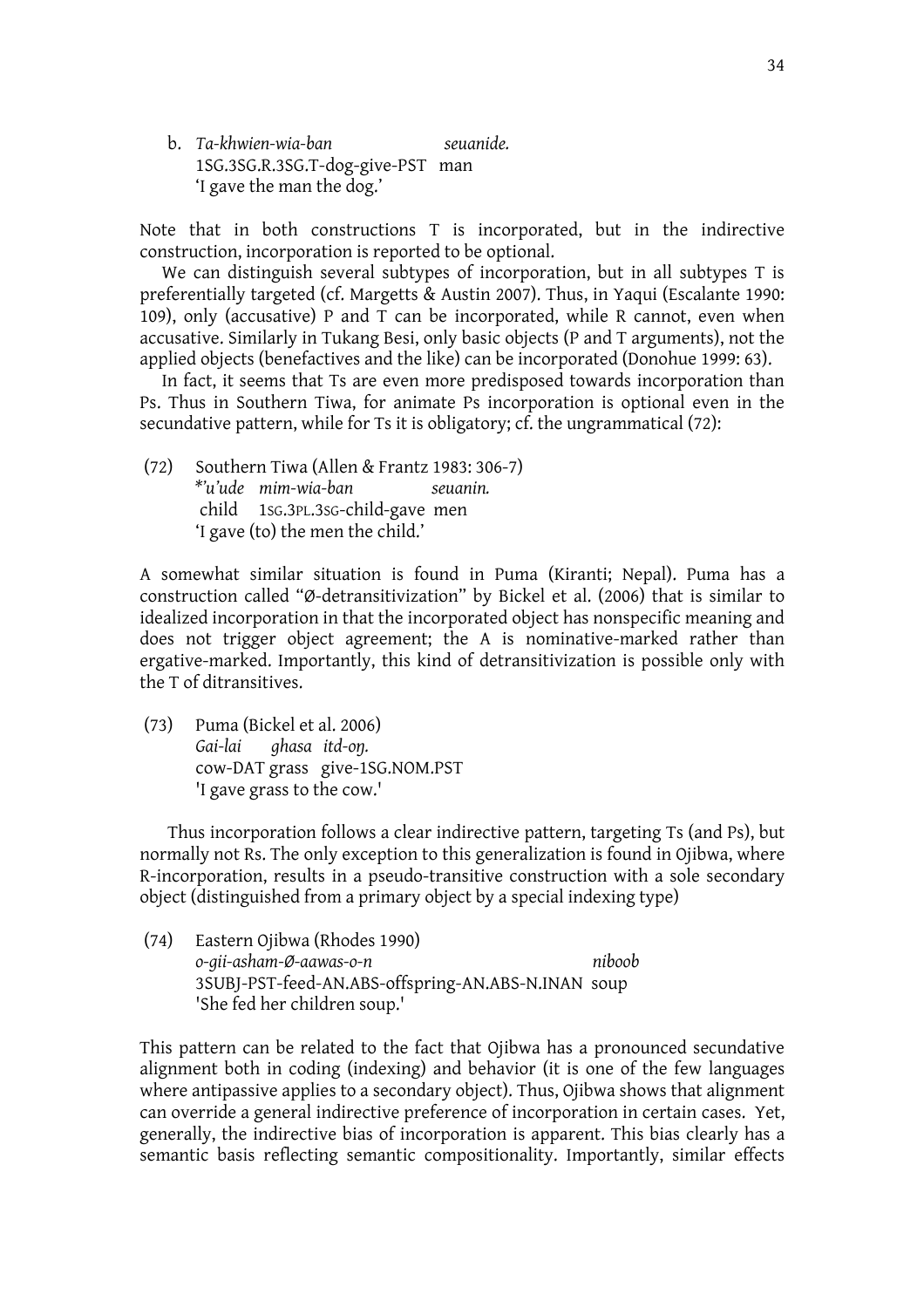have been observed in idiom formation, where ditransitive verbs more easily form idiom chunks with a T argument than with an R argument (Hudson 1992)<sup>11</sup>.

# 4.10. Quantifier float

Another syntactic construction that enjoyed some popularity in the literature is quantifier float. In typological literature this diagnostic has been mostly discussed with respect to monotransitive alignment, in particular, in discussions of syntactic ergativity (Manning 1996). Generally, the ability to launch quantifiers seems to be associated with the subjects and P-like objects. For instance, German allows quantifier float across an adverb with accusative objects (*Ich habe sie gestern alle gefunden*), but not with a dative object (*\*Ich habe sie ihnen gestern allen gegeben*). Similarly, only subjects and direct objects can launch quantifiers in French (Lazard 1998). For Korean it has been reported (O'Grady 1991:53-54) that "floated" postposed quantifiers are launched by both objects in the double accusative construction, but not dative Rs. In Japanese, however, apart from direct objects (P/T), dative R can also launch quantifiers if animate:

(75) Japanese (Miyagawa 1989) *Taroo-ga gakusei-ni huta-ri nimotu-o okutta.*  Taro-Nom students-Dat 2-CL package-Acc sent 'Taro sent two students a package.'

The preference for accusative objects to launch quantifiers as compared to dative objects, may be attributed to the indirective alignment pattern. Yet, there seems to be some evidence for a more general indirective preference of quantifier float. Thus, in Tzotzil, which has otherwise secundative alignment, the T rather than the primary object (R) launches a quantifier (Aissen 1983; Dryer 1986). In Alamblak, floating quantifier either pertains to both R and T (see (76), or it pertains to T alone, but never to R alone (Bruce 1984: 174).

(76) Alamblak (Bruce 1984: 174). *Met-t yima-m fëhr hay-buga-më-t-m*  woman-3SF man-3SM pigs give-'all'-PAST-she-them 'The woman gave all the men all the pigs.'

These data, admittedly scarce, suggest T-primacy in launching quantifiers. Yet, the basic alignment also plays a role: thus, in Ojibwa, both subjects and objects including (primary and secondary objects) can launch quantifiers.

 A construction similar to quantifier float is verbal plural marking. In Dyirbal, the verbal pluractional marker –*Day* marks plurality of absolutive NP, which might be either T or R in different ditransitive constructions. The construction in (77a) is secundative (with R in absolutive and T in instrumental); the construction in (77b) is indirective (with T in absolutive; R, if overt, would be marked by genitive or dative)

(77) Dyirbal (Dixon 1972: 250)

 $11$  Yet it should be noted that this holds for canonical ditransitives, less so for motion verbs ('send', 'throw'), which have been claimed to compose with T before the goal (Wunderlich 2006). There is also some evidence that the latter types more readily allow for Goal-idioms (see Miyagawa & Tsujioka 2004 on Japanese).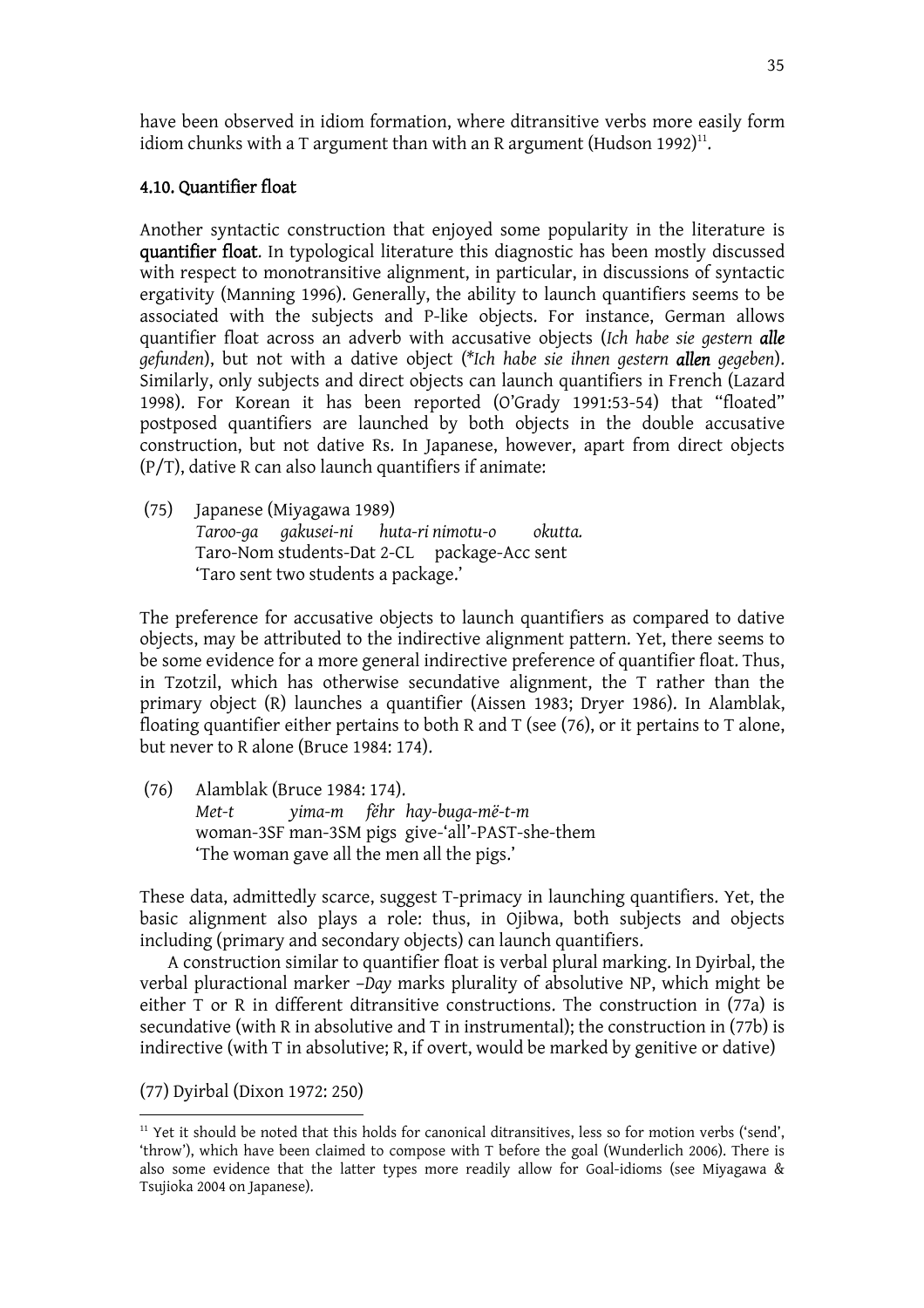- a. *Bayi yata baTgul wumuTgu wugalmalu* 'He gave the food to lots of men.'
- b. *BaTgul balam wumu wugalmalu* 'He gave all the food away.'

Thus, Dyirbal shows alignment dependency in interpretation of pluractionality of the type we have witnessed for *bona fide* cases of quantifier float. On the other hand, Manam shows variability in interpretation as observed for Alamblak. According to Lichtenberk (1988:179), in Manam, verbal number marking in a ditransitive construction can refer to the subject or either of the objects or to "any combination of them":

(78) Manam (Lichtenberk 1988: 179) *Tamóata áine nátu di-te-di-a-ø-dí-a-ru*  man woman child 3PL.RL-find-3PL.OBJ-BF-BEN-3PL.OBJ-BF-DU 'The (two) men found the (two) children for the (two) women.'

This type of pluractionality is reminiscent of distributive marking, which when applied to ditransitives may also apply to both objects, as illustrated for Even:

(79) Even (Malchukov 1992:8) *Hupkuchimnge kniga-l-bu kunga-l-du bö-ket-te.*  teacher book-PL-ACC child-PL-DAT give-DISTR-AOR.3PL 'The teacher distributed the books to the children.'

Thus quantifier float seems to fade into the domain of verbal pluractionality and distributivity (but also suppletion), which of course can represent a diachronic chain. Another pattern reminiscent of quantifier float is control of secondary (depictive) predicates. This criterion was also invoked by Hudson (1992) for English, who argued for the T-primacy in the English double object construction on the basis of the examples where T rather than R controls a depictive predicate such as *I gave him the meat raw* vs. \**I gave him the medicine sick.* Similar restrictions have been reported from other languages as well. For example, in Basque, ergative and absolutive NPs can control secondary predicates (depictives and resultatives), but dative R cannot (Hualde & Ortiz de Urbina 2003:447). Thus, with respect to quantifier float and related phenomena one can preliminarily state a certain indirective bias. It is likely that it is also semantically motivated, like many other phenomena in the domain of quantification. As noted in section 4.3 "incremental" themes are prime candidates for "measuring out" the event and are preferably interpreted as affected.

# 4.11. Scope

Finally, let us briefly consider a behavioral property that does not concern the relation between T/R and P, but the relation between T and R (it thus does not concern the question of alignment). It has often been noted that scope relations between quantifiers and variables or other quantifiers tend to be asymmetric. A very powerful factor that seems to be present in all languages to some extent is linear order: Preceding elements tend to take scope over following elements. In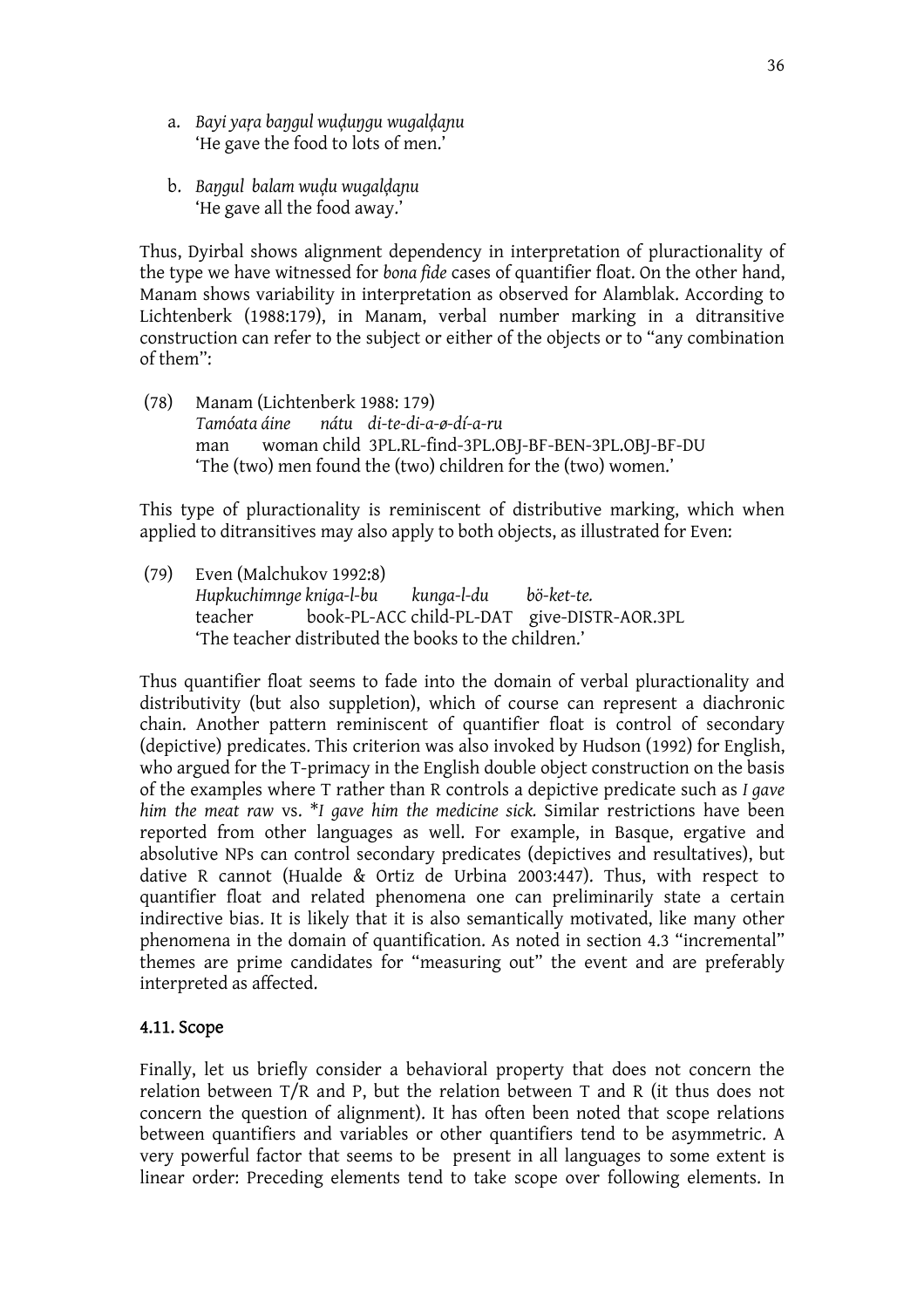English quantifier-variable relationships, this seems to be the only relevant factor: As noted by Barss & Lasnik (1986), English allows *Kim gave every boyi hisi pencil,* or *Pat introduced every teacher<sub>i</sub> to her<sub>i</sub> students?*, but does not allow \**Kim gave his<sub>i</sub> pencil to* every boy<sub>i</sub>, or \*Pat showed her<sub>i</sub> students every teacher<sub>i</sub>, with the relevant quantifiervariable relationships (indicated by subscripts).

 However, it seems that French does show an asymmetry between R and T: While the R can scope over the T even when it follows it, the opposite is not possible:

(80) French (cf. Harley 2003:62)

- a. *Kim a donné à chaquei garçon soni crayon.*  'Kim gave every boy his pen.'
- b. *Kim a donné soni crayon à chaquei garçon*. '\*Kim gave his pen to every boy.'
- c. *Kim a donné chaquei livre à soni propriétaire.* 'Kim gave every book to its owner.'
- d. \**Kim a donné à son<sub>i</sub> propriétaire chaque<sub>i</sub> livre.* '\*Kim gave its owner every book.'

Similarly, for Japanese it has been stated that R can scope over T irrespective of word order, while T cannot scope over R unless preceding it:

(81) Japanese (Miyagawa & Tsujioka 2004)

|  | a. John-ga nanika-o                                    | subete-no seito-ni |                                      | wata-s(i)-ta. |
|--|--------------------------------------------------------|--------------------|--------------------------------------|---------------|
|  | John-NOM something-ACC all-GEN student-DAT pass-LC-PST |                    |                                      |               |
|  | 'John passed something to every student.'              |                    |                                      |               |
|  |                                                        |                    | $(some > every, (?)$ every $> some)$ |               |
|  |                                                        |                    |                                      |               |

b. *Taroo-ga dareka-ni dono-nimotu-mo okut-ta.* Taro- NOM someone- DAT every-package-PCL send-PST 'Taro sent someone every package.' (some > every, \*every > some)

The same asymmetry has been reported also for Thai and Fongbe. Polinsky 1998 (following Sgall, Kuno and Van Valin) interprets it in terms of information structure: More topical quantified NPs take scope over less topical NPs (cf. also Van Valin 2007).

# 4.12. Conclusion

In conclusion, we return to the question whether it is feasible to predict the behavior of the two objects with respect to particular behavioral properties. By now, it should be obvious that no absolute constraints can be proposed in this domain, yet several contributing factors can be identified: (i) harmony or codingsyntax dependency; (ii) preferences associated with functions of specific constructions; (iii) construction-specific biases motivated by the formal properties of constructions.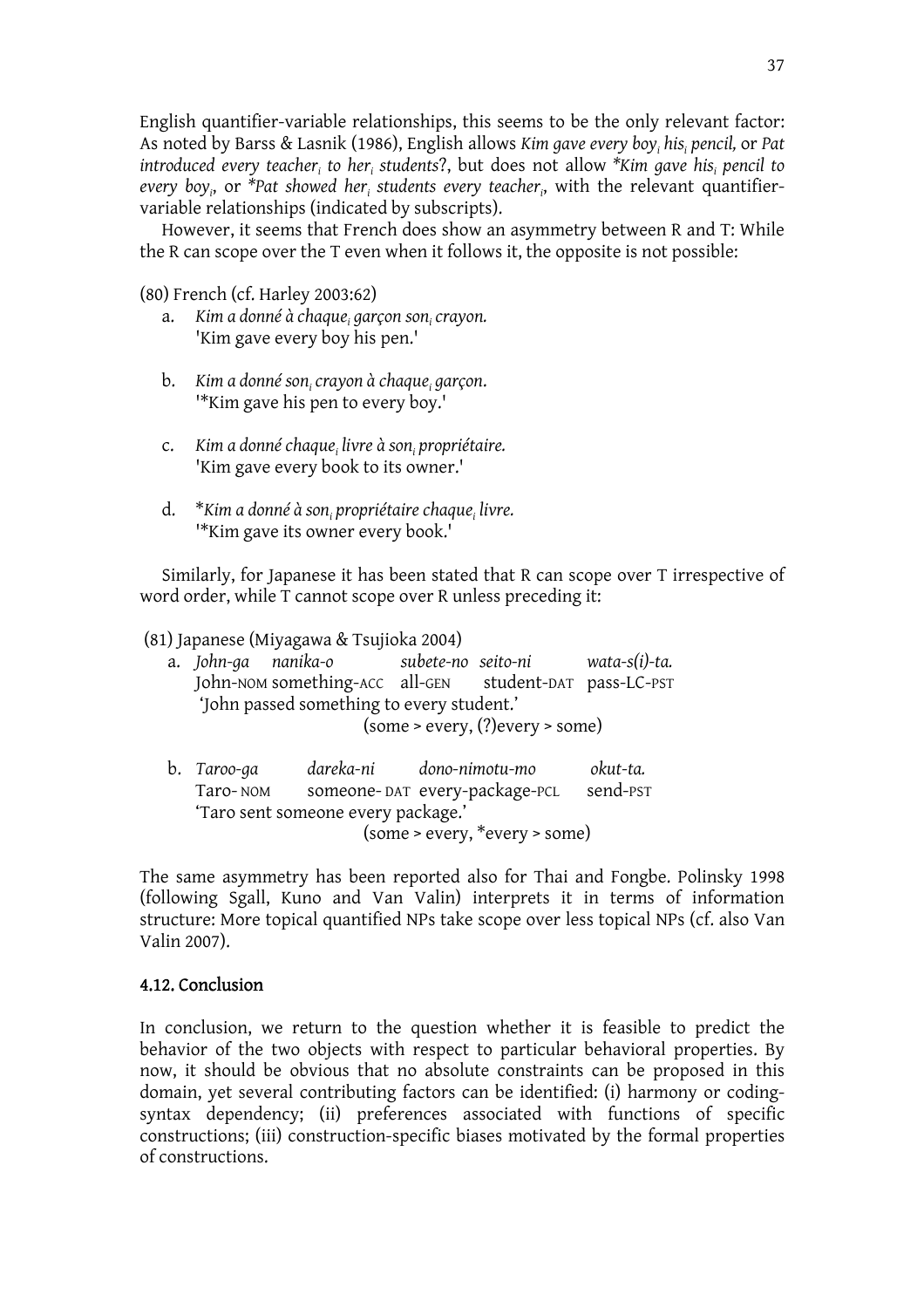#### (i) Harmony

As emerges from the discussion above, there is a clear tendency for behavioral properties to follow coding properties to the effect that the P-like coded object would have P-liked behavior, all other things being equal. This means that in an indirective pattern, the direct object T would show the syntactic behavior typical of Ps in behavioral properties as well, while in the secundative pattern the primary object R would show P-like behavior. However, although there is a clear correlation here, it is equally clear that it is not absolute. For example, we have seen that dative Rs can passivize in an indirective construction, and primary R arguments cannot incorporate from a secundative construction. Yet, a weaker correlation which can be formulated in implicational terms seems to hold. It can be represented in the form of the following implicational hierarchy:

|                               | indirective pattern > neutral pattern > secundative pattern |               |
|-------------------------------|-------------------------------------------------------------|---------------|
| $\leftarrow$ T-transformation | R-transformation                                            | $\rightarrow$ |

This hierarchy can be read in two ways:

(A) For multiple targets in a single transformation*:* If a P-style construction (e.g. passivization) is possible for R in an indirective pattern, it is also possible for T, and conversely, if a P-style construction in a secundative pattern is possible for T, it is also possible for R.

 It seems that these predictions are generally borne out. Thus, we find languages which allow for T-passivization from the indirective pattern, and R-passivization from a neutral one (English, Yaqui), R and T passivization from an indirective pattern (Japanese), R-passivization from secundative and T from indirective (Jalonke). All these patterns conform to the above generalization.

 (B) For a single target across multiple constructions: if a P-style transformation applies to T in a secundative pattern, it will also apply to T in neutral and indirective patterns; conversely, if a P-style transformation applies to R in an indirective pattern, it will also apply to R in neutral and secundative patterns as well.

 For example, if R passivizes from an indirective construction, it should be able to passivize (in the same language) from a neutral or secundative construction as well, while the opposite need not be true. Again it seems that the data conform to this generalization.

(ii) functional preferences

As noted above, certain syntactic constructions have preferences for a certain alignment associated with the function they fulfill. For monotransitive constructions such construction-specific preferences are well known from the work by Comrie (1978, 1989), Moravcsik (1979) and Dixon (1979, 1994), but these preferences can be detected for certain behavioral properties in the ditransitive domain as well. Thus we can tentatively propose the following universal preferences:

A. indirective: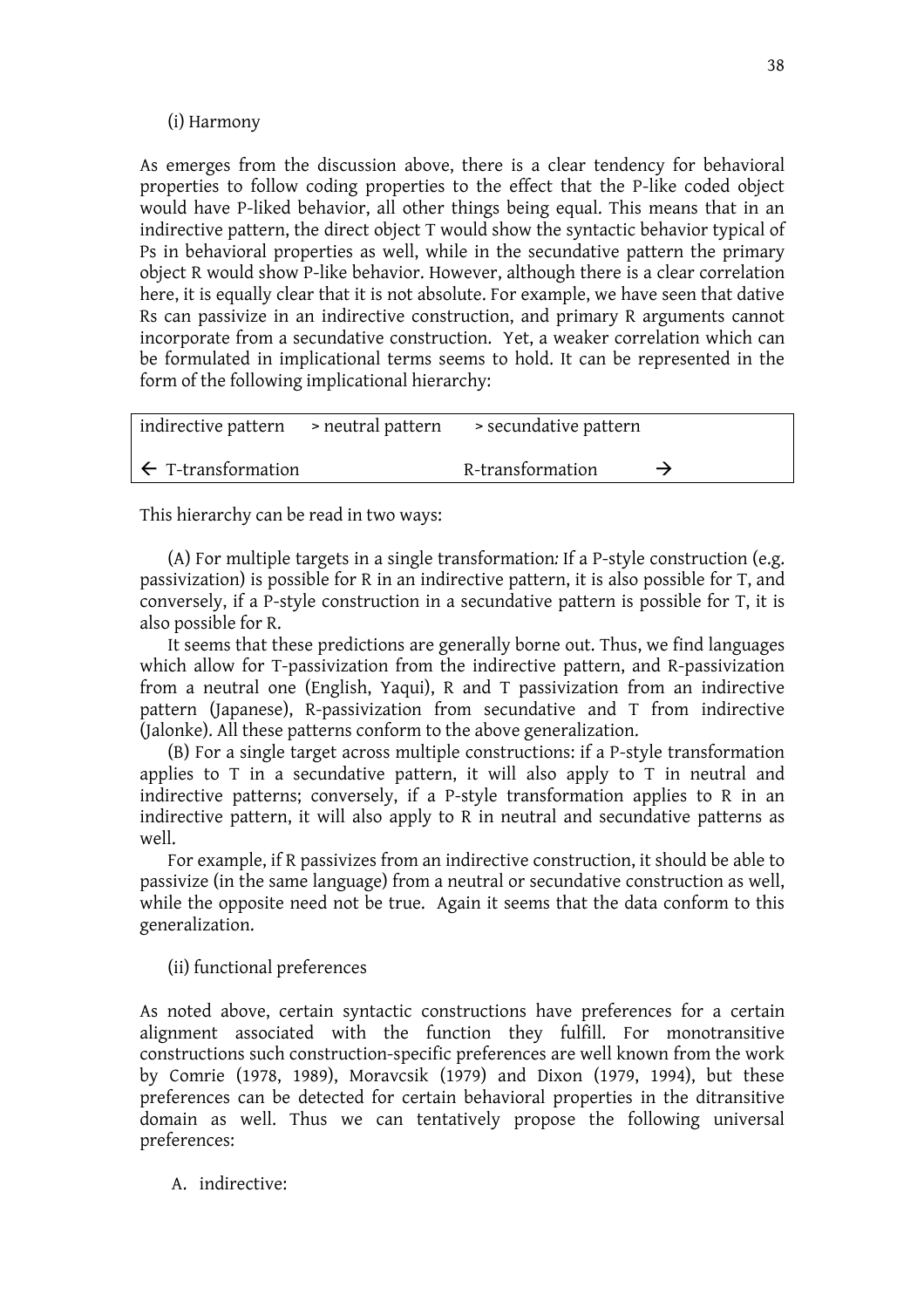- incorporation (and idiom formation)
- nominalization
- antipassivization
- B. secundative
- reciprocalization
- passivization
- scope

The explanations for these biases are not totally clear but they seem to be related either to discourse pragmatic factors (e.g., passivization targets the more topical constituent; topics tend to have wider scope; cf. Van Valin & Lapolla 1997; Polinsky 1998), or semantic factors (the T is more related to verbal semantics, it composes first with the verb in the process of semantic compostion, and hence can be used to measure out the event, as in case of antipassivization and quantifier float, and is a prime candidate for incorporation and idiom formation).

(iii) structural biases

Apart from universal functional preferences which may be associated with particular transformations, one should take into account construction-specific biases, associated with their form. Often it is insufficient to know the function of a certain construction to predict its behavior without regard to the structural properties. Thus at some level of abstraction both modifying finite clauses and participles would qualify as relative clauses but their alignment would be radically different, ranging from a neutral one (as is usually the case with finite relative clauses with a relative pronoun), to a fixed one (say with resultative participles, which allow only for  $P/T$  heads). Structure-related biases should be distinguished from functional preferences, since there may be no one-to-one mapping between the two. Structural factors often have a straightforward explanation in diachronic developments. Thus, as mentioned above passives originating from 'get' verbs often show secundative alignment, as expected given their original meaning.

 Thus, all of these factors in combination can determine behavioral properties (syntactic alignment) of the two objects in ditransitive constructions. It remains to be established how these factors interact, but it seems reasonable to look at them as competing motivations which may reinforce each other, or conflict (e.g. a harmony in conflict with a construction bias). When different factors converge the syntactic behavior of constructions under consideration is expected to be more consistent cross-linguistically, when the factors conflict the behavior would be more variable.

### 5. Lexical variation in ditransitive constructions

#### 5.1. Introduction

Intralinguistic variation in ditransitive constructions may be due to different factors. In §3.4 we considered construction alternations (such as the dative alternation) and splits, conditioned by the semantics of the construction, intrinsic properties of arguments, or their discourse characteristics. On the other hand,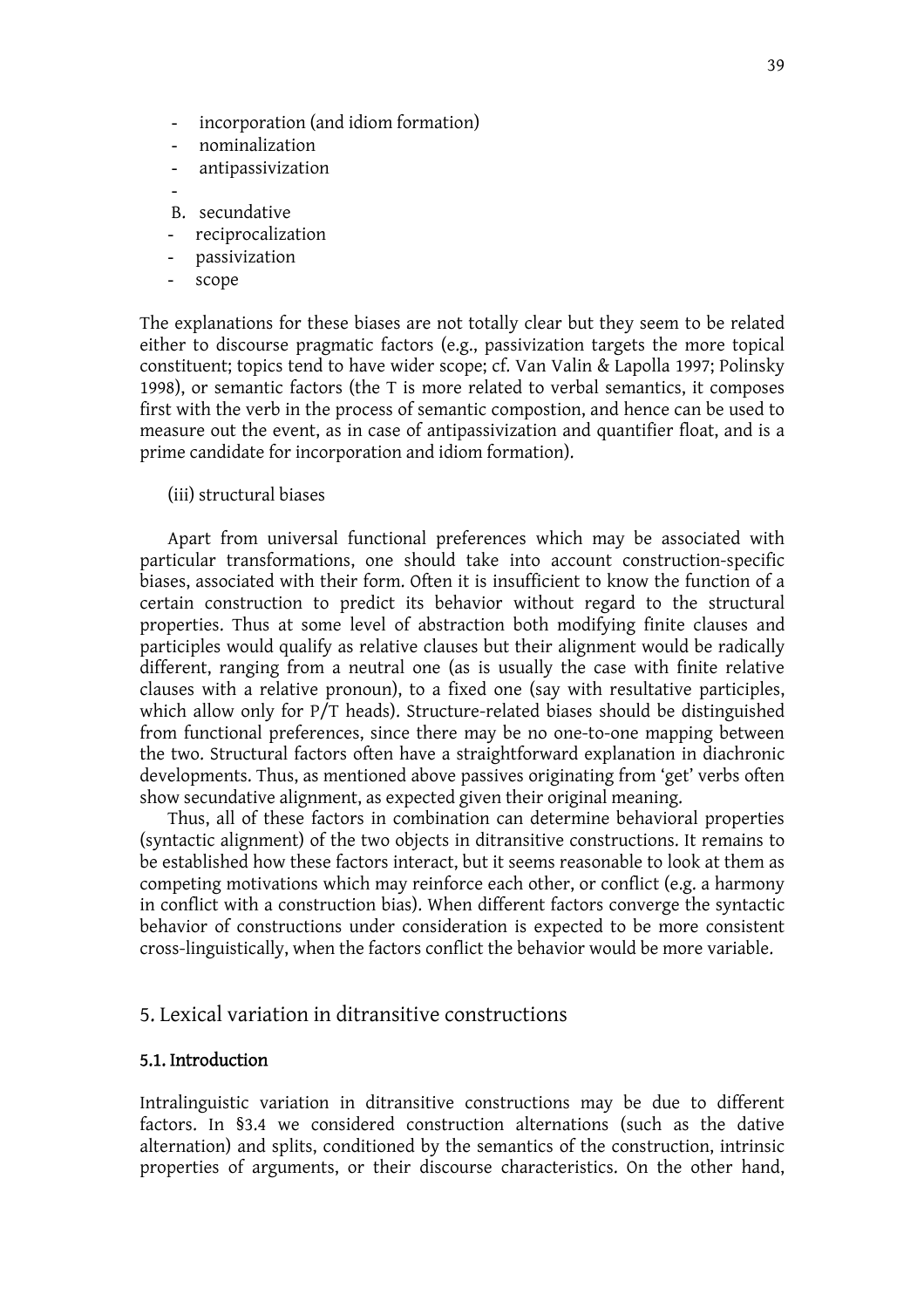multiple patterns may be due to **lexical splits**, when the choice of a ditransitive pattern depends on a verbal lexeme. Such lexical splits are very common crosslinguistically, if not universal, at least on a broad view of the ditransitive domain Thus, in English, *give* is either indirective (*give sth to sb*), or neutral (*give sb sth*), *say* is indirective only, and *present* can also be secundative (*present sb with sth*). In German *geben* 'give' is indirective (taking a dative R), while *lehren* 'teach' is neutral (occurring in a double object construction). In Russian, *(po-)darit'* 'give as a gift' is indirective taking a dative R, but *o-darit'* (with a different perfectivizing prefix) is secundative taking R as a direct object and T as an instrumental.<sup>12</sup> Similar examples can be provided for many other languages. Lexical splits have not been studied systematically partly because much of the research has focused on the properties of canonical ditransitives, such as 'give' (e.g. Haspelmath 2005a). Yet, it has long been noted that 'give' may be an atypical ditransitive verb, which might be quite exceptional in its properties and not representative for its class (Borg & Comrie 1984, Kittilä 2006c). This also suggests that when one looks beyond prototypical ditransitives such splits may be pervasive cross-linguistically.

 In this section we discuss general patterns of lexical splits found crosslinguistically. The main question to be addressed is whether it is possible to establish a predisposition of semantic verb classes for different alignment patterns and make predictions concerning how a verb with a particular meaning will pattern cross-linguistically. The question is thus similar to other work in lexical typology, such as Dixon's (1977) study of adjectives aiming to establish which semantic classes of property words will be categorized as adjectives in a language which has a separate class of adjectives. As in the case of adjectives, it is most instructive to approach this question by looking at languages where ditransitive verbs constitute a closed class.

### 5.2. Double-object constructions: open and closed verb classes

As is well known, languages differ in the size of the class of verbs occurring in ditransitive constructions. In many languages this class is open. For example, the class of verbs taking a dative argument is open in Russian, as beneficiaries are regularly encoded through the dative case (*postroil mne dom* 'built me a house'). Moreover, the dative is regularly used for ethical datives, malefactives, and external possessors (*slomal mne ruku* '(lit.) broke me the arm'). The same is true of German, and many other languages, although in each language the dative will encode a somewhat different set of roles and consequently the dative construction will differ with respect to verb classes which it accommodates (as captured by the semantic map approach, see below). Also the neutral pattern may be relatively unrestricted in terms of verb classes. Thus, English has an open class of verbs participating in a double object construction (Levin 1993), including verbs with beneficiary arguments (*built him a house*) and verbs of ballistic motion (*throw him the ball*). Crosslinguistically, however, ditransitive constructions with neutral alignment seem to be more restricted lexically, and English is probably not typical, as even a comparison with other Germanic languages reveals. Thus, verbs like 'build' with a

 $12$  In this section, we only take the alignment of argument coding into account, and for the sake of convenience, we disregard indexing, which often shows complexities. Thus, we will occasionally describe a construction as neutral that is clearly neutral only with regard to flagging, but not necessarily with regard to indexing.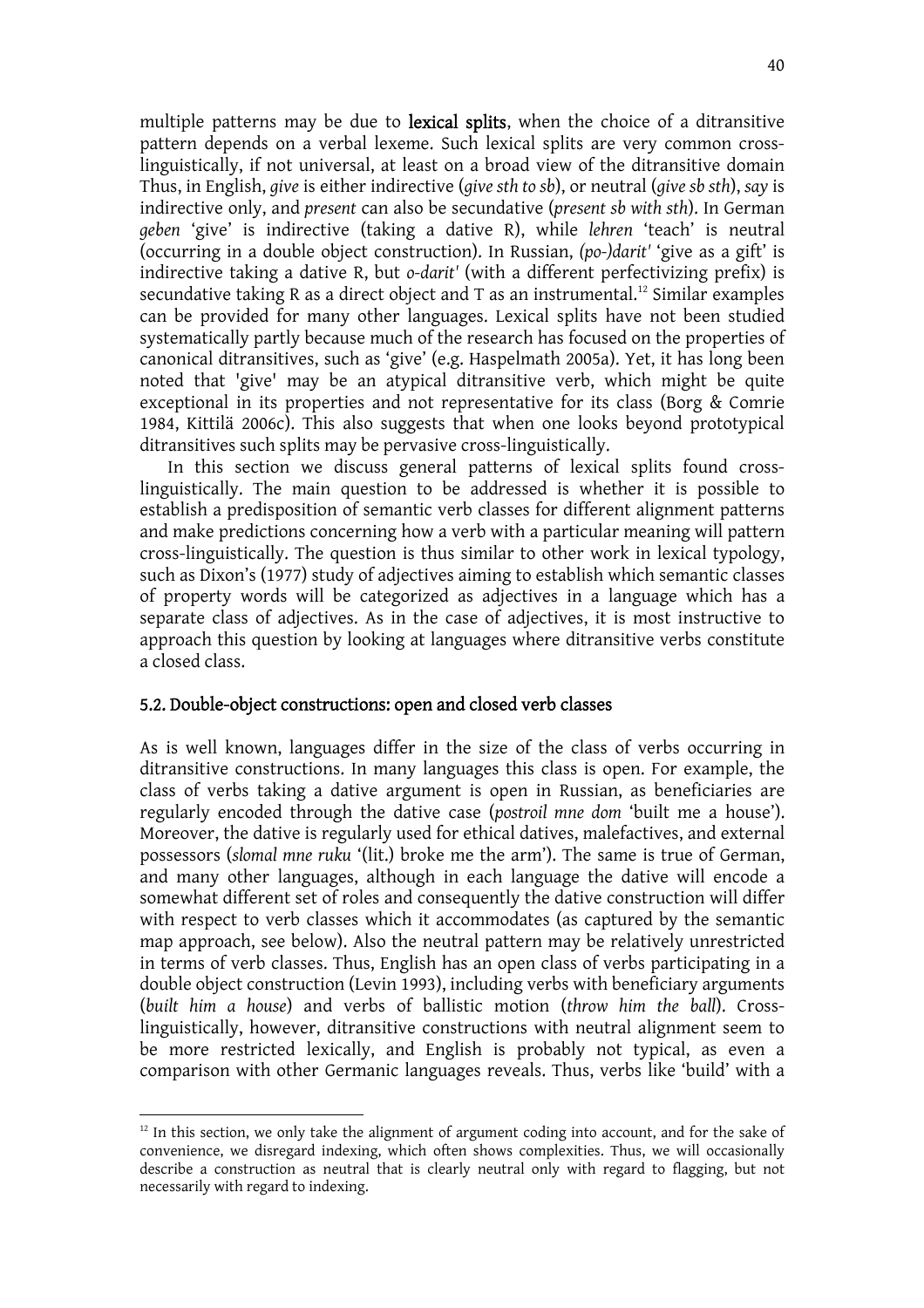beneficiary do not occur in the double object construction in Dutch, while verbs of ballistic motion like 'throw' do not occur in the double object construction in Icelandic (cf. Barðdal 2007).

 Moreover, many languages with a double object construction have been reported to have a closed class of ditransitive verbs. Thus, Yaqui has seven verbs appearing in the double object construction (*miika* 'give', *bittua* 'show', *majta* 'teach', *maka* 'give a gift', *reuwa* 'lend', *tejwa* 'tell', and *u'ura* 'take away'), Diyari has four verbs (*yiTki* 'give', *wanda* 'show', *TaNTa* 'call (by a kinship term)'; *Dika* 'name'), Ewe has three (*ná* 'give', *fiá* 'teach/show', and *fiá* 'ask'), Tukang Besi has two (*hu'u* 'give', optionally *kahu* 'send'), and Thai has only one (*hay* 'give'); see also Kittilä 2006c for other languages. Finally, as mentioned earlier, in some languages, like Tzotzil, there are no nonderived ditransitives at all, and even 'give' includes an applicative marker (see (62) above). Saliba (Margetts 2002) adds a further twist to the story, as 'give' belongs to a closed class of derived ditransitives. In Saliba, a few ditransitive verbs are derived with the applicative suffix *–i*, while most tri-valent verbs involve causative formation:

(82) Saliba (Margetts 1999:300)  *Bosa kesega ye-mose-i-di.* basket one 3SG-give-APP-3PL.O 'He gave them one basket.'

It is striking that when a language has a closed class of ditransitive verbs, the same lexemes tend to recur in this class in language after language, most frequently verbs like 'give', 'show', 'teach', sometimes also 'tell', 'send', and 'ask'. Other verbs are less likely to do so, and if they do participate in the ditransitive construction, the same would be true of more canonical ditransitives, mentioned above.

 In a recent paper, Kittilä (2006c) also concludes that 'give' is a by far the most typical ditransitive verb. By this he means that 'give' (almost) invariably belongs to a set of verbs which occur in a dedicated ditransitive construction, in particular, the double object construction (which is most clearly differentiated from a monotransitive construction). In particular, he observes that if just one verb is found in the double object construction, then it will always be 'give'. Interestingly, Kittilä also mentions some counterexamples to the stronger claim that in any language, the verb 'give' would be found in the double object pattern if this pattern is available. For example, in German *lehren* 'teach' appears in a double object construction, while *geben* appears in the dative construction. In Malayalam, a ditransitive pattern appears with less canonical ditransitives, but not with 'give', which takes dative.

 What can account for this predisposition of 'give' verbs for a double object construction (DOC), and what can account for counterexamples? As we shall see below there are several functional factors which contribute to the special predisposition of 'give' for the DOC. Before turning to them, we shall mention one structural reason for 'give' being the only double-object verb in a language. In some languages, this may be a consequence of using a serial verb construction based on 'give'. Consider Thai, where *hay* 'give' appears as a main verb in a double object construction (in 83a), but is also used as a serial verb introducing recipient/beneficiary arguments (in 83b):

(83) Thai (Wilawan 2000: 1; Natchanan Yaowapat, p.c.)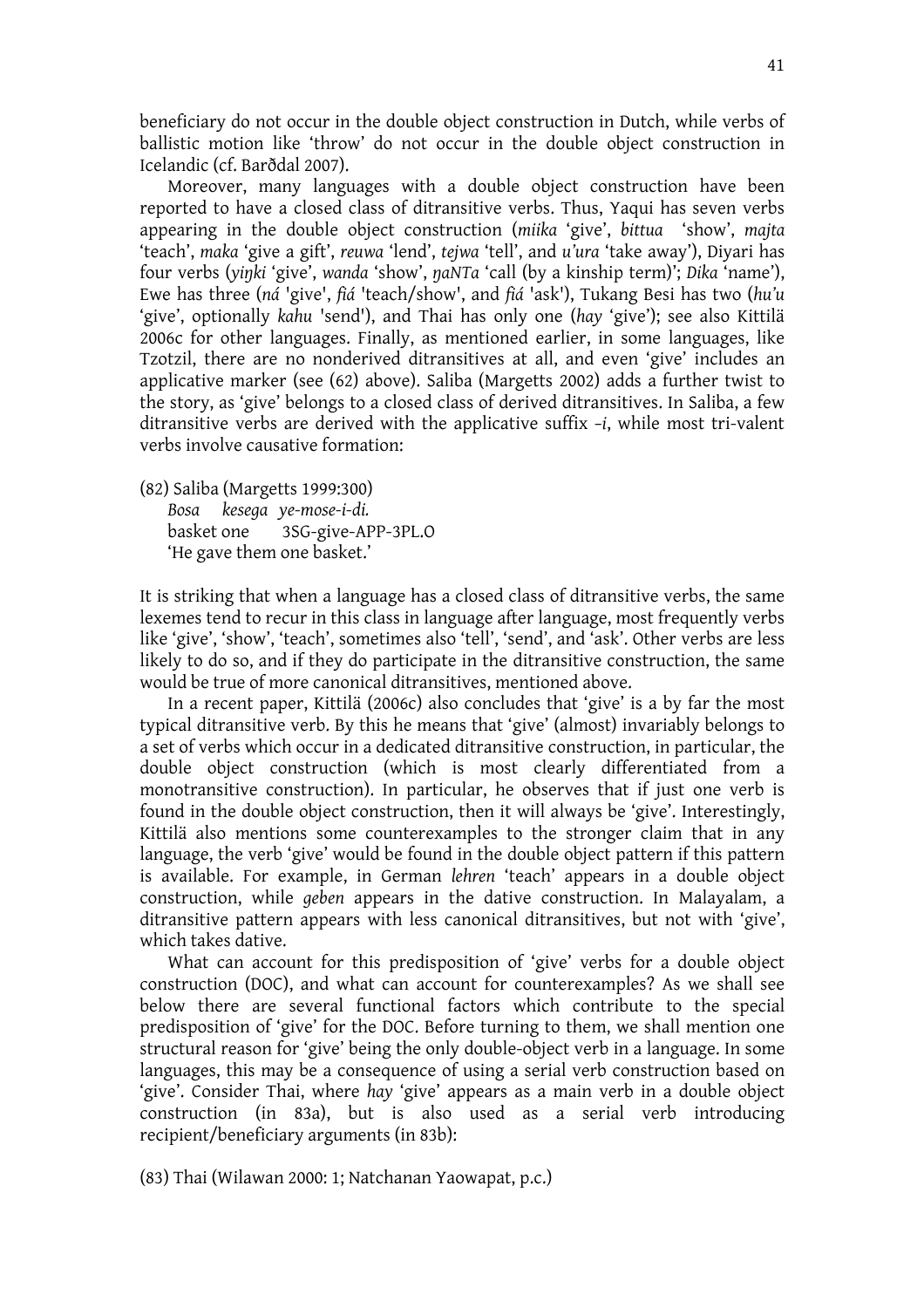- a. *kháw hây khánwm dèkdèk.* he give dessert children 'He gave the children some dessert.'
- b. *p[y[t pràCtuu hây khzw.* open door give 3SG '(S/he) opened him a door.'

Crucially, *hay* does not double when it is also used as a lexical verb in the ditransitive construction. Thus, if beneficiaries are regularly introduced with 'give', and there is an (economy) constraint prohibiting doubling, it would make 'give' the only verb occurring in a double object construction, as we observed for Thai. Mandarin Chinese (where *q*<sup> $\delta$ </sup> i<sup>*'*</sup> give' cannot double as a main and a serial verb either; Li & Thompson 1981: 384), and Berbice Dutch Creole (Kouwenberg 1994), may serve as further examples.

 Yet, in other cases structural factors cannot account for the predilection of 'give' verbs for the ditransitive pattern, so we have to look for other explanations. Kittilä (2006c) attributes this predilection to the fact that 'give' counts as "highly transitive" on a number of semantic transitivity parameters (identified by Hopper & Thompson 1980): In particular, it takes three arguments (unlike verbs with external beneficiaries), and depicts a situation with an R participant that is affected (unlike 'send' verbs which do not carry this implication). Indeed both features seem to be relevant. In particular, the role of affectedness is most obvious in the case of languages like English or Zulu (Taylor 1989), where the dative alternation is related to affectedness. The role of this factor can also be appreciated by looking at languages which go against the general tendency to assign 'give' to the class of double object verbs. For example, in Mandarin Chinese, verbs like 'steal' appear invariably in the DOC, while one of the 'give' verbs (*song*) allows variation between a DOC and a prepositional construction. Actually, it seems to be common that a DOC includes some of the verbs like 'steal', 'take-away, snatch' and the like. Arguably, these verbs score higher on the scale of affectedness than 'give', which would account for their frequent use in a ditransitive construction.

 Another factor contributing to the preferential use of the 'give' verbs in a double object construction is an asymmetry between the two object arguments in prominence (animacy/ referentiality). This asymmetry has long been noticed for 'give' verbs, which normally have an animate R and inanimate T (Sedlak 1975), and definitely contributes to the use of unmarked patterns with ditransitives. Indeed, in the situation where the respective roles of the two objects are disambiguated through animacy, case marking becomes dispensable. Note that those ditransitive verbs which necessarily involve two animate objects do not show a predisposition for a double object construction (cf. \**He introduced John Mary*). And a language may shift from a neutral to indirective pattern in a situation when T is animate (as in Chinantec), or pronominal (as in some varieties of English). For some verbs like 'teach', this asymmetry is even more pronounced, hence they can appear in a double object pattern even in languages where 'give' cannot (cf. the discussion of German *lehren* 'teach' in Plank 1987).

 Above we have seen that there are functional factors like affectedness and prominence asymmetry which can explain the predisposition of 'give' verbs for a double-object construction, but also account for counterexamples. Namely these counterexamples involve verbs which outrank 'give' on one of the parameters: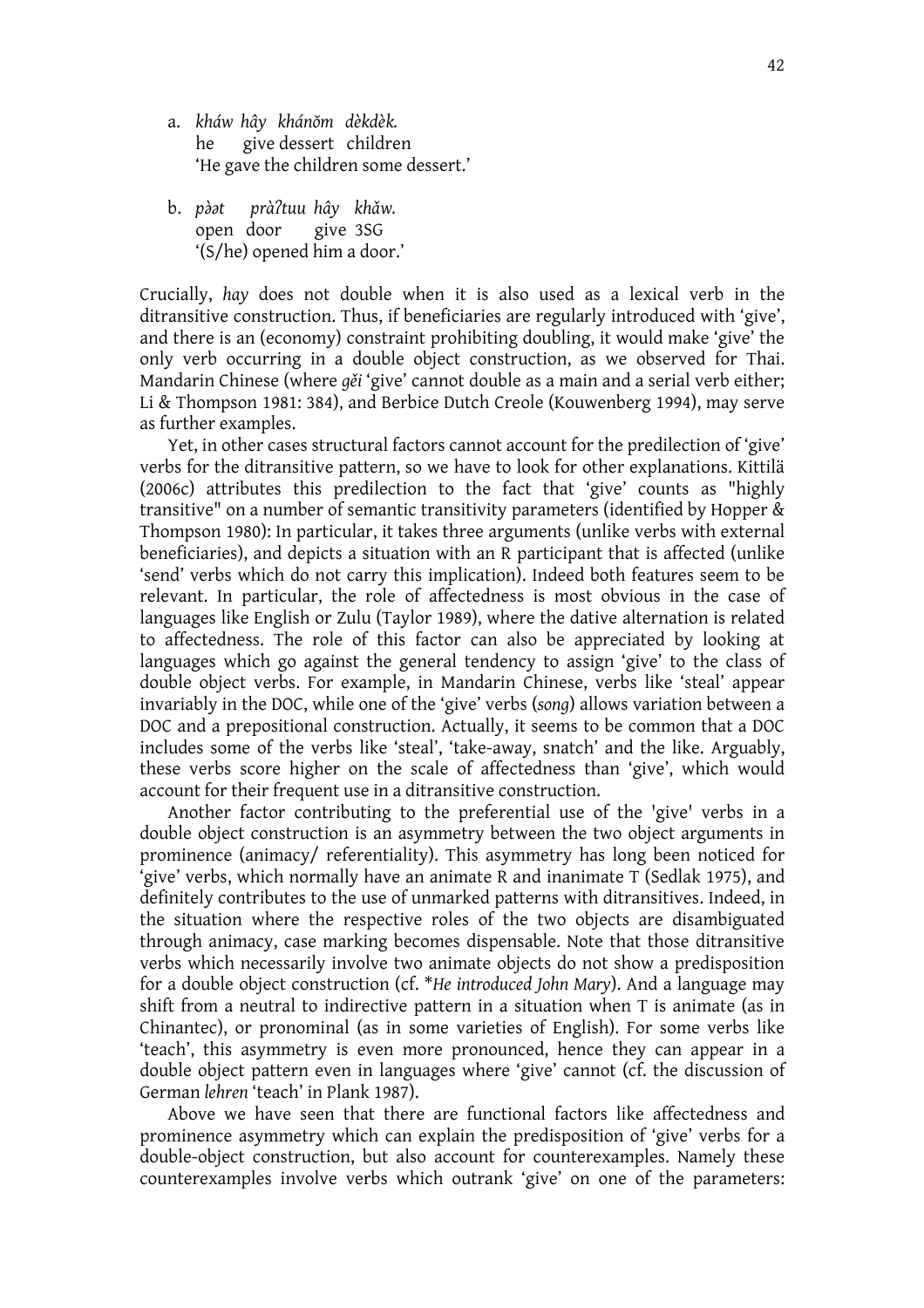'steal/snatch' verbs score better on affectedness, while 'call/teach' verbs on the asymmetry dimension. There is, however, another class of counterexamples, which has a structural rather than functional explanation. Thus, in Malayalam, 'give' takes a dative construction, while "less canonical ditransitives" (Asher & Kumari 1997: 205) like 'entrust' and 'feed' take a DOC:

- (84) Malayalam (Asher & Kumari 1997: 205)
	- a. *ku||i enikkM peena tannu.* child I.DAT pen give.PAST 'The child gave me the pen.'
	- b. *laan puuccakkM paal ko|uttu*  I cow.PL.ACC grass eat.CAUS.PAST 'I fed the cows grass.'

These are discussed further in section 5.3.

# 5.3. Nonderived vs. derived ditransitives

Importantly, the verbs in the construction of (84b) are (lexicalized) causatives, and causatives of transitives in Malayalam regularly take a double object construction. This is not an isolated case. In a number of other languages, derived ditransitives (causatives and applicatives) appear in a DOC, while basic ditransitives do not. This is true, for example, for Imbabura Quechua; compare the dative construction with basic ditransitives in (85a) and the double object construction with derived ditransitives in (85b):

- (85) Imbabura Quechua (Cole 1982:70, 136) a*. Juzi Marya-man muti-ta kara-rka.*  José María-to mote-ACC give-PST 3 'José gave/served mote to María.'
	- b. *Juzi-ka Marya-ta-mi Juan-ta riku-chi-rka..*  José-TOP María-ACC-validator Juan-ACC see-cause-PST 3 'José caused María to see Juan.'

In North Tungusic (Even and Evenki), basic ditransitives take a dative construction, while causatives of (transitives) appear either in a dative or a double object construction. In the latter case they have exclusively the 'factitive-coercive' reading.

- (86) Even (Malchukov 1995:14)
	- a. *Ewe-sel Kad'd'ak-tu miine-w böö-r.* Even -PL K.-DAT wine-ACC gave-AOR.3PL 'Evens made Kad'd'ak drink the wine.'
	- b. *Ewe-sel Kad'd'ak-tu/Kad'd'ak-u miine-w kool-ukan.* Even-PL K.-DAT/ K.-ACC wine-ACC drink-CAUS.NONFUT.3PL 'Evens made Kad'd'ak drink the wine.'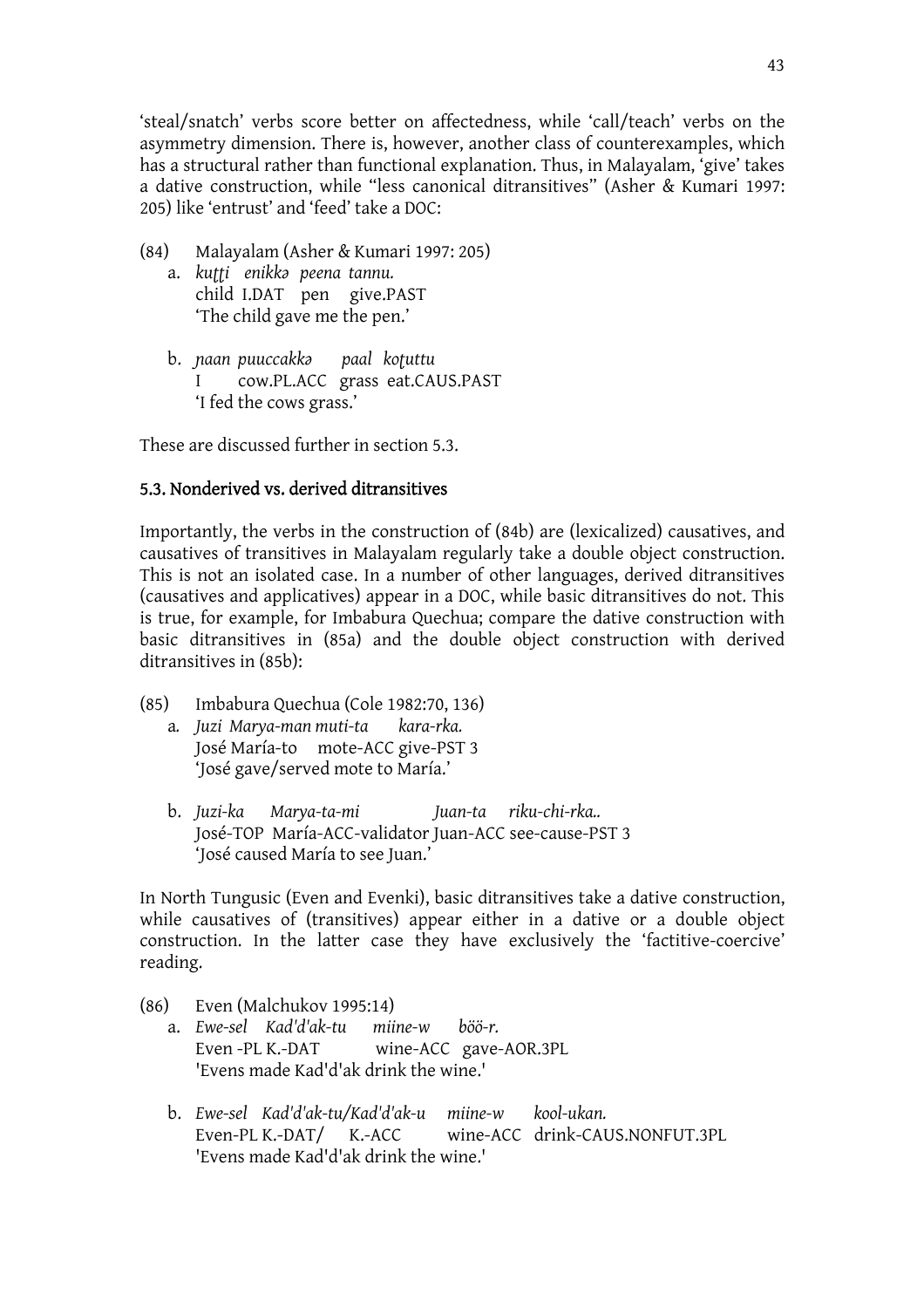Similarly, in some other languages, the DOC is either more restricted or optional for basic ditransitives, as compared with derived ones. In Udihe (East Tungusic), the DOC is restricted to a few lexical ditransitives, but is productive with derived ones (causatives of transitives). In Koyra Chiini, only two basic ditransitives can appear in the double object construction, but derived ditransitives (causatives) regularly do so. In Saliba (Oceanic), 'give' alternates between an allative pattern and a DOC, while for causatives only the DOC is possible. In Kashmiri, R is dative with the basic ditransitives, but may be either dative or accusative with derived ones. In Yaqui (Guerrero & Van Valin 2004), a few basic ditransitives occur in the DOC, while with derived ditransitives the double-accusative (and even triple-accusative) construction is the only option. (Dixon 2000:52 mentions some other languages where only derived ditransitive form a DOC).

 Thus contrary to Kemmer & Verhagen (1994; cf. Song 1996), who suggest that derived ditransitives are modeled on basic ditransitives, basic ditransitives can be modeled on derived ditransitives as well. This is especially clear in languages with a small class of ditransitives, or where all ditransitives including 'give' are derived (as in the case of Tzotzil mentioned above). Thus, the answer to the question of §5.1 "Is it possible to predict the range of verbs appearing in a double object construction?" seems to be "To a certain extent". As we have seen with respect to the double object construction, there are different factors which make 'give' preferentially eligible for this pattern ('give' is trivalent, asymmetric, involves an affected participant, etc). Yet some languages may reserve this pattern for other verbs, also for some good (functional and structural) reasons. If one extends the discussion from the double object construction to other ditransitive patterns (e.g. the dative construction), the semantics of the object markers (e.g. dative) become crucial in predicting the range of verbs participating in particular patterns. Obviously, the range of verbs in a language where 'give' appears in an allative construction (with R in the allative case) would be different from the range of verbs where 'give' appears in an instrumental construction (with T in the instrumental case). In the following section we will look at the functions of case-markers appearing in the ditransitive construction more closely.

#### 5.4. Marker polysemies, cognitive networks, and semantic maps

Before we turn to the general discussion of lexical splits in ditransitives, it is useful to briefly consider polysemy patterns of the R and T markers. In the literature different polysemy patterns of argument markers have been noted (Blansitt 1988; Newman 1996). Newman (1996) provides a useful cross-linguistic overview, noting several polysemy patterns, with R encoded as a (spatial) goal (by Allative case, as, e.g., in Finnish), as a beneficiary (by a benefactive preposition as, e.g., in Chrau), by a general locative marker (as, e.g., in Greek) or by a genitive case (as, e.g., in Dyirbal). Working in the cognitive grammar tradition, Newman represents the meaning of R (and  $T^{13}$ ) markers through hierarchically organized semantic networks capturing similarities between individual meanings in particular languages. Thus, the function of the English preposition *to* is represented as follows (the temporal meaning of *to* is disregarded here):

<sup>&</sup>lt;sup>13</sup> Newman also noted the frequent polysemies of the T marker, of which the one with an instrumental marker is of particular importance.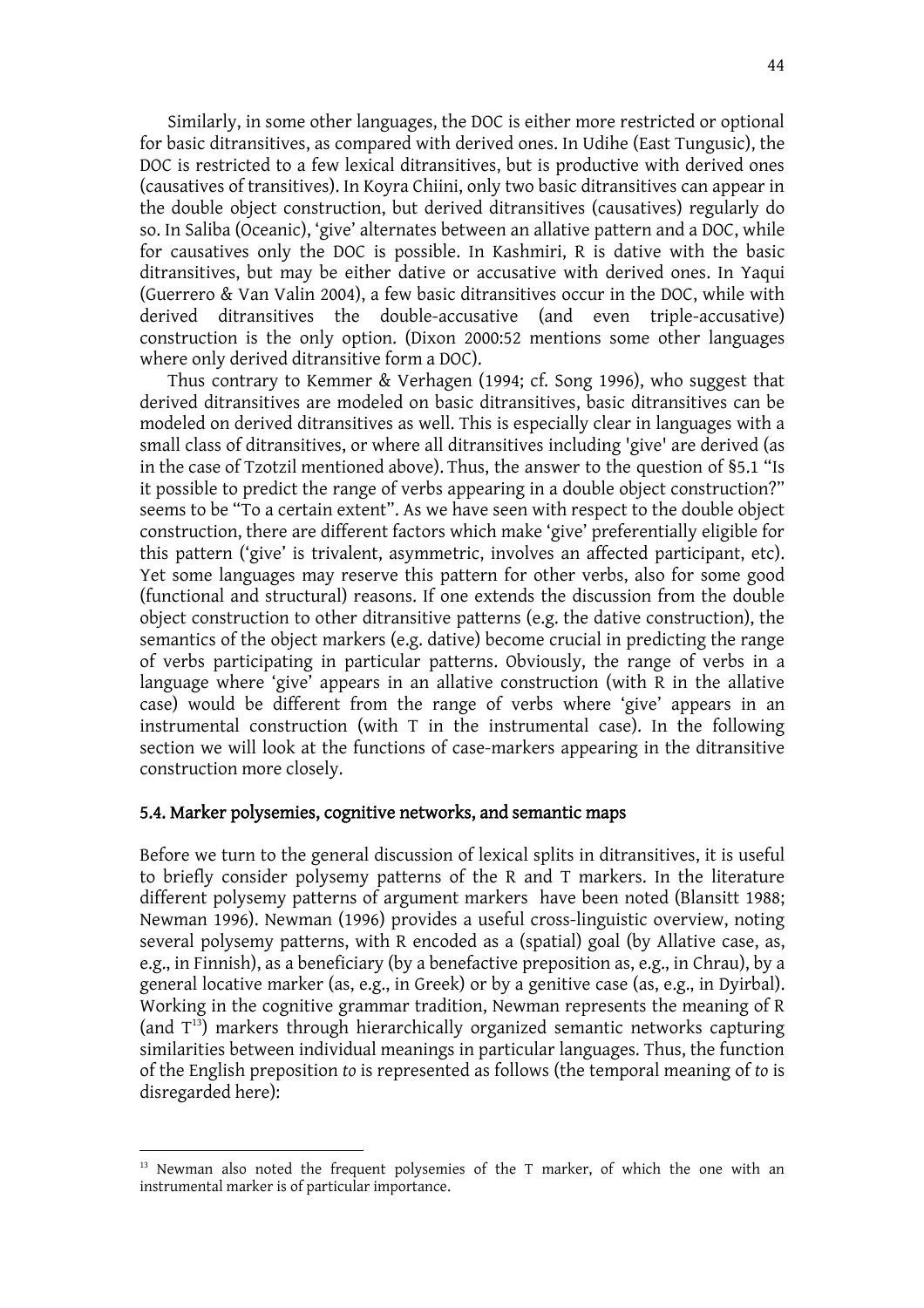

Figure 4. Meanings of English *to* (Newman 1996:91)

One of the problems with such semantic networks, admitted by Newman himself, is that for more complex networks it is more difficult to identify the general meaning of a marker (cf. his discussion of the Japanese "dative" marker *ni*). Another limitation of this approach is that the established semantic configurations are language particular, and it is not clear whether they can be extended crosslinguistically (Haspelmath 2003). To overcome the latter problem the semantic map methodology, as developed by Anderson (1982), Croft (2001) and Haspelmath (2003), can be employed. Semantic maps are established through the study of recurrent polysemy patterns across languages, yet the established semantic configuration is claimed to be universal. In particular, the semantic maps should comply with the contiguity requirement to the effect that regions covered by a polysemous marker must cover a contiguous space on the map. Thus, they are designed to capture generalizations, like the one proposed by Blansitt (1988): If goals and beneficiaries are similarly encoded, the same encoding will be found with recipients as well. This generalization can be immediately read off from a map for dative functions, suggested by Haspelmath (2003), where R is intermediate between goal and benefactive functions.

 To illustrate the notion of a semantic map, Haspelmath (2003) sketched the map in Figure 5 for the "dative domain", including the following functions: (i) direction (cf. *go to Leipzig*); (ii) recipient (cf. *gave an apple to me*); (iii) experiencer (*It seems outrageous to me*); (iv) purpose (*I left a party to get home early*), as well as some others which are lacking for English *to* but available for French *à* or Russian dative: (v) predicative possession (cf. French: *Ce chien est à moi* 'This dog is mine (lit. to me)'), (vi) dativus judicantis ("judger's dative", as in German: *Das ist mir* (DAT) *zu warm* 'This is too warm for me'), (vii) external possession (cf. Russian: *On mne slomal ruku* '(lit.) He broke me the arm'), (viii) beneficiary (cf. Russian: *On mne kupil knigu* 'He bought me a book'). The map below shows the boundaries of English *to* and the Russian Dative in the area of dative-like functions.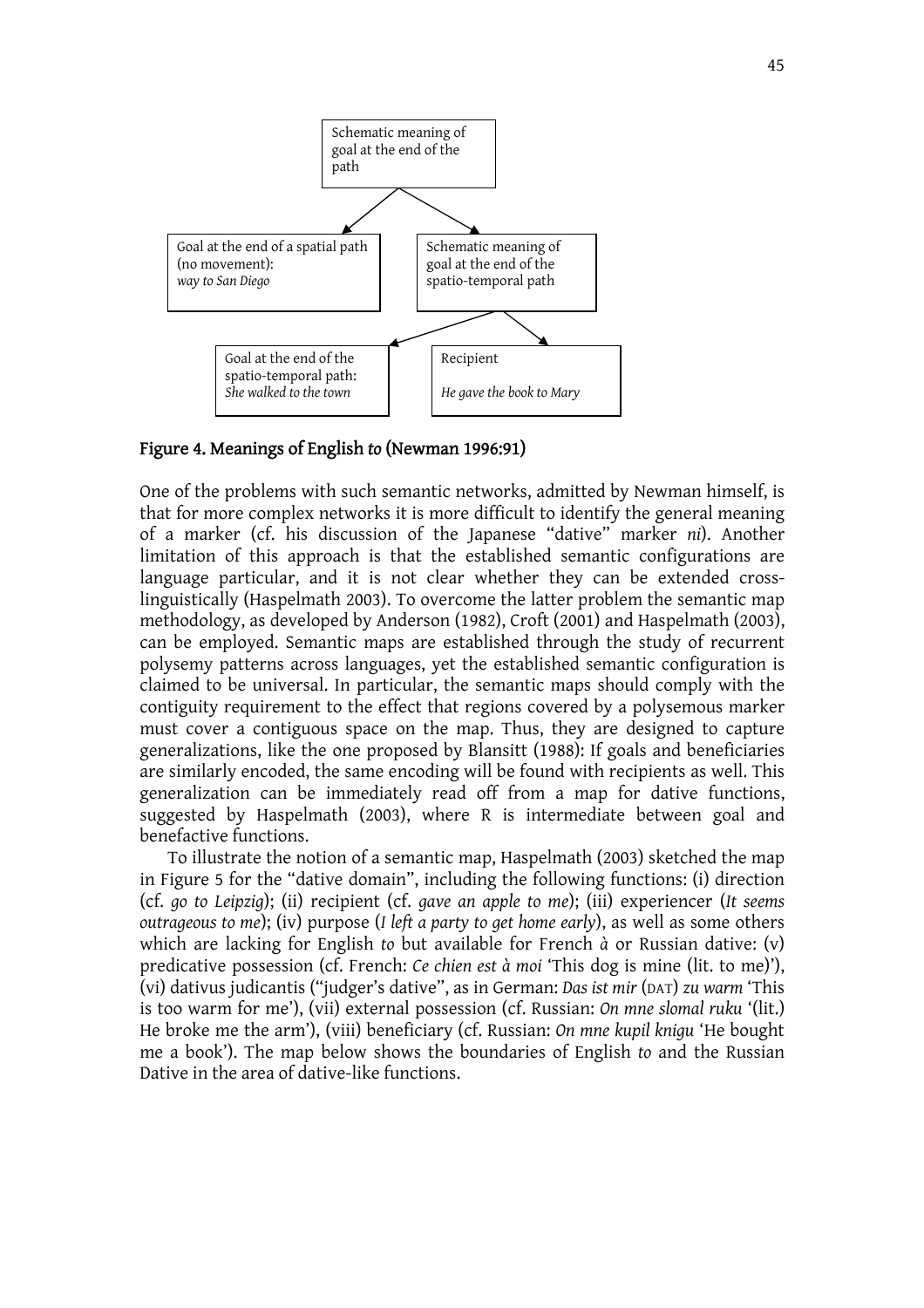

Figure 5. Semantic map of dative functions including the boundaries of English *to* and the Russian dative (cf. Haspelmath 2003: 213)

While Haspelmath's map zooms in on the particular functions in the dative domain, some more general (external) links should be mentioned as well. Thus, as is well known from languages displaying Differential Object Marking (e.g., many Indo-Aryan languages), some recipients and patients may be marked by the same ("dative-accusative") case. On the other hand, in many languages where dative aligns with directional, the polysemy can extend further into the locative domain (which is true for the French *à*, and also for many Altaic languages). Further, some languages (in particular, Australian and Austronesian) show dative-genitive polysemy, thus extending dative marking further beyond the beneficiary and external possession. Some of these connections will be pursued below. In the present context, two properties of the map are of particular importance: the connections of R to beneficiaries and goals. Another connection to be added is with patient, as noted above.

 For our purposes it is sufficient as a first step to introduce the following map, representing the basic ditransitive alignment types. It shares with Haspelmath's dative map the basic connections of the R marker, including beneficiary and goal. In addition it includes further connections relevant in the context of trivalent verbs: the malefactive-source (*I robbed him (of) money*), and the patient in the patientinstrumental construction (such as *He hit the man with a stick*).



#### Figure 6. A semantic map for Recipient and related functions

 This simple map has an immediate advantage over semantic networks as proposed by Newman, in that it brings more structure into the network, and the proposed configuration is assumed to be universal. In particular, it shows that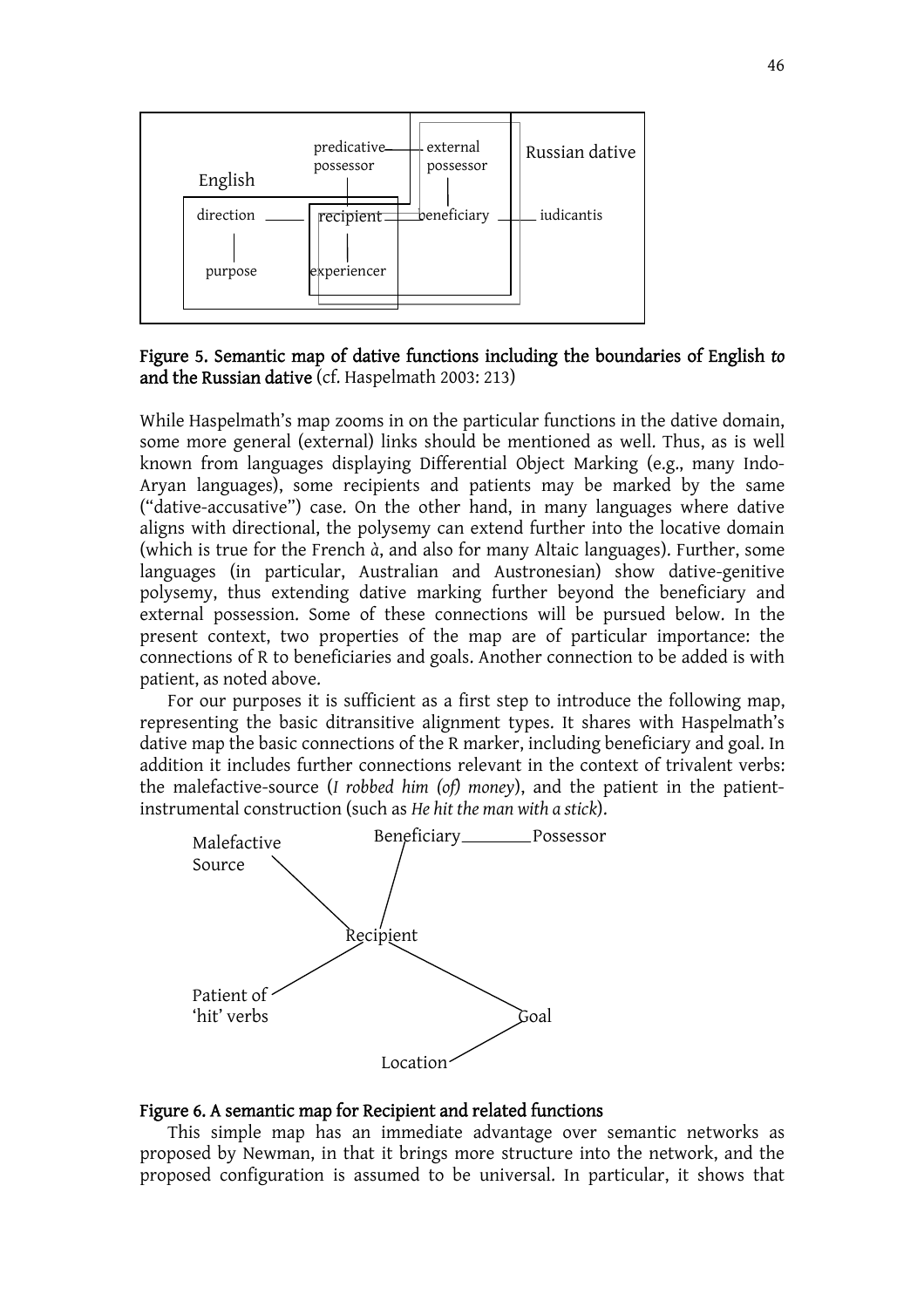possessor is related to R not immediately, but through the beneficiary function, or that the locative function is related to the recipient via the goal function. For example, if the possessive (genitive) marker is found with recipients (as in Dyirbal), it should also be available for beneficiaries. Yet, the possessive marker may be confined to beneficiaries without extension to recipients (as in the case of Imbabura Quechua, where the recipient is marked by the Allative; Cole 1982), a configuration permitted by the map. In a similar way, this map captures generalizations like the one suggested by Blansitt (1988): If the same marker is found with both goals and beneficiaries, it will also be found with recipients. This polysemy pattern can be illustrated by the extensions of the meaning of the Finnish Allative (as represented on the map in Figure 15 below). Similarly, the map in Figure 6 would predict that if the same marker is used with the patient of 'hit' and malefactive source functions, it will also be used with the intermediate R-T pattern found with the canonical ditransitives. This seems also to be corroborated by the data available. Thus, the double object construction in Emai (Schaefer & Egbokhare 2003) is used indiscriminately with 'give'-verbs, 'hit'-verbs, and 'steal'-verbs. (The same is true of the secundative construction with the polyfunctional oblique preposition in Yoruba). As for the possible links in the "horizontal" domain, the predictions of the map should be qualified insofar as there may be other mediating connections as well. Thus, allative verbs can be related to instrumental via 'spray/load' verbs, while experiencer can be related to beneficiary through an external possession (malefactive) function (see below).

 There can of course be further extensions of the map, for example, from beneficiary to the domain "substitutive benefaction" ('instead of', Kittila 2007), and possession proper (cf. the possessor function on the role map in Figure 6); such extensions will be disregarded here. Also one can further "zoom in" on particular functions, gaining insights from languages which make further distinctions between individual functions. For example, in Chechen there are two strategies to encode a beneficiary, the Allative and the Dative: the former is used for temporary transfer, the latter for permanent transfer. In Korean there are four different "dative" markers, the choice depending on animacy, but also on the style/politeness distinctions. The latter distinction is probably more characteristic for politenessprominent languages, while the former is pervasive cross-linguistically. As expected, if a language makes a distinction between animate and inanimate goals, R will show the same encoding as the animate ones. In the present context, however, it is relevant that the ditransitive maps should also be made more fine-grained with respect to the verb classes, as explained in the next section.

### 5.5. Integrating verb classes: partial scales

Above we have seen that the study of polysemies of individual markers (e.g. datives and other recipient markers) in isolation is often insufficient, since the roles of both objects need to be taken into account. Thus, the grouping of recipients with patients (e.g., both roles are accusative-marked) is related to the instrumental encoding of themes. This shifts the focus from the study of polysemies of individual markers to the study of polysemy patterns of ditransitive constructions, paving the way to the study of lexical variation in this domain. Taking lexical properties of individual verbs into account is also necessary for another reason: The divisions into distinct semantic roles (beneficiary, goal, etc), whether considered as primitives or reconstructed through lexical decomposition, are not fine-grained enough. Thus, it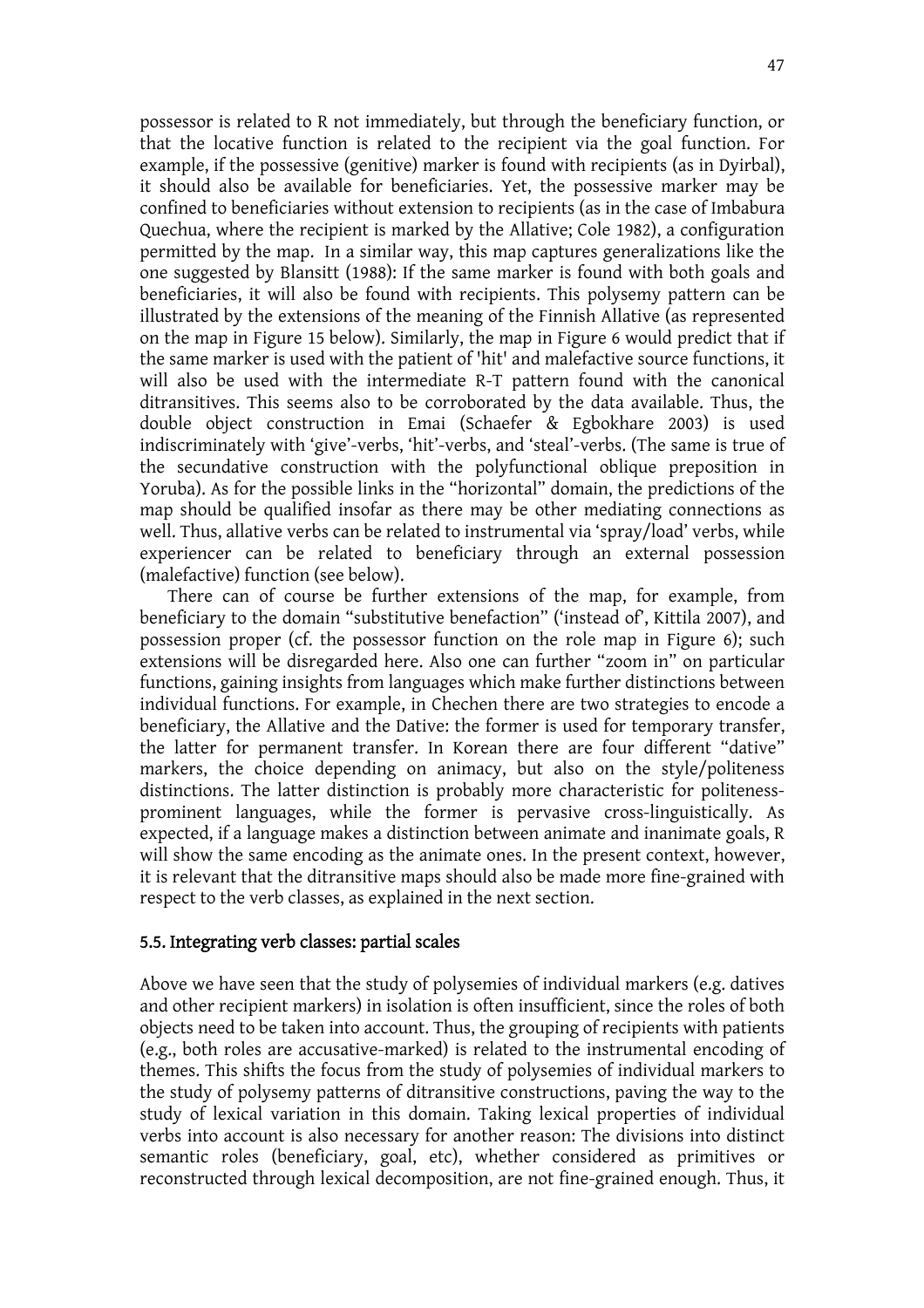is usual to distinguish between two basic types of ditransitive verbs: verbs of change of possession (ditransitives proper such as 'give') and verbs of change of location or caused motion such as 'send' (Wunderlich 2006, Rappaport Hovav & Levin 2008). This would account for the distinct morphosyntactic behavior of 'send' and 'give' verbs in many languages (the difference is not immediately evident in English). In terms of semantic roles, one would say that 'give'-verbs take a recipient while 'send'-verbs take a goal argument. Yet further research shown that the distinctions are more gradual, so that a more fine-grained verb taxonomy is needed. Consider the case of transfer verbs in Germanic languages, discussed by Croft *et. al* 2001. Comparing the argument encoding of the three transfer verbs 'give', 'send', and 'throw', Croft *et. al* conclude that the Germanic comparative facts offer evidence of a scale of "inherent transfer": 'give' < 'send' < 'throw'. Verbs with a high degree of inherent transfer tend to be expressed in a double object construction, and verbs with a low degree tend to be expressed by a prepositional-recipient construction. The extension of the encoding strategies in three Germanic languages can be schematically represented as follows:

Figure 7. Encoding of 'transfer verbs' in Germanic (Croft et. al 2001)

|                  | 'give'> 'send' > 'throw' |
|------------------|--------------------------|
| English DOC      |                          |
| German (Dative)  | ------------- (zuwerfen) |
| Icelandic (till) |                          |

Thus, many languages overtly code the distinction between transfer of possession verbs and caused motion verbs, while English needs additional tests to discriminate between these classes.14 As noted by Croft *et. al* (2001) and Rappaport Hovav & Levin (2008), the syntactic behavior is basically semantically motivated: Thus, *give* is a verb of transfer of possession, *throw* is basically a caused motion verb, while *send* is arguably both (cf. Wunderlich 2006). However, it is important to acknowledge that the distinctions are gradual, and more classes may need to be recognized. Thus, as is well-known from the literature, verbs of causation of continuous motion like *pull* are still less prone to be used in the double object pattern, as compared to verbs of instantaneous motion like *throw* (cf. ??*pulled him a chair*). Thus, still more fine-grained classes have to be included, and their exact semantic characterization will still have to be provided (see Krifka 2004 for some suggestions in this direction).

 Moreover, zooming in on canonical ditransitives may reveal further differences. Thus, an early study by Borg & Comrie (1984) considered three canonical ditransitive verbs in Maltese, and found differences in encoding properties (both flagging and indexing), as well as behavioral differences (not considered here).

|  | Figure 8. Encoding of recipient/beneficiary in Maltese (Borg & Comrie 1984) |  |
|--|-----------------------------------------------------------------------------|--|
|  |                                                                             |  |

| lil 'to'            | 'give' > 'show' > 'teach' > 'buy-for' |
|---------------------|---------------------------------------|
| <i>ghal</i> 'for'   |                                       |
| Accusative indexing |                                       |
| Dative indexing     |                                       |

<sup>14</sup> For example, Rappaport Hovav and Levin (2008) note that only *send* and *throw* can be felicitously used in *where* questions, cf. *Where did he throw/send (a letter)*? \**Where did he give (a book)?*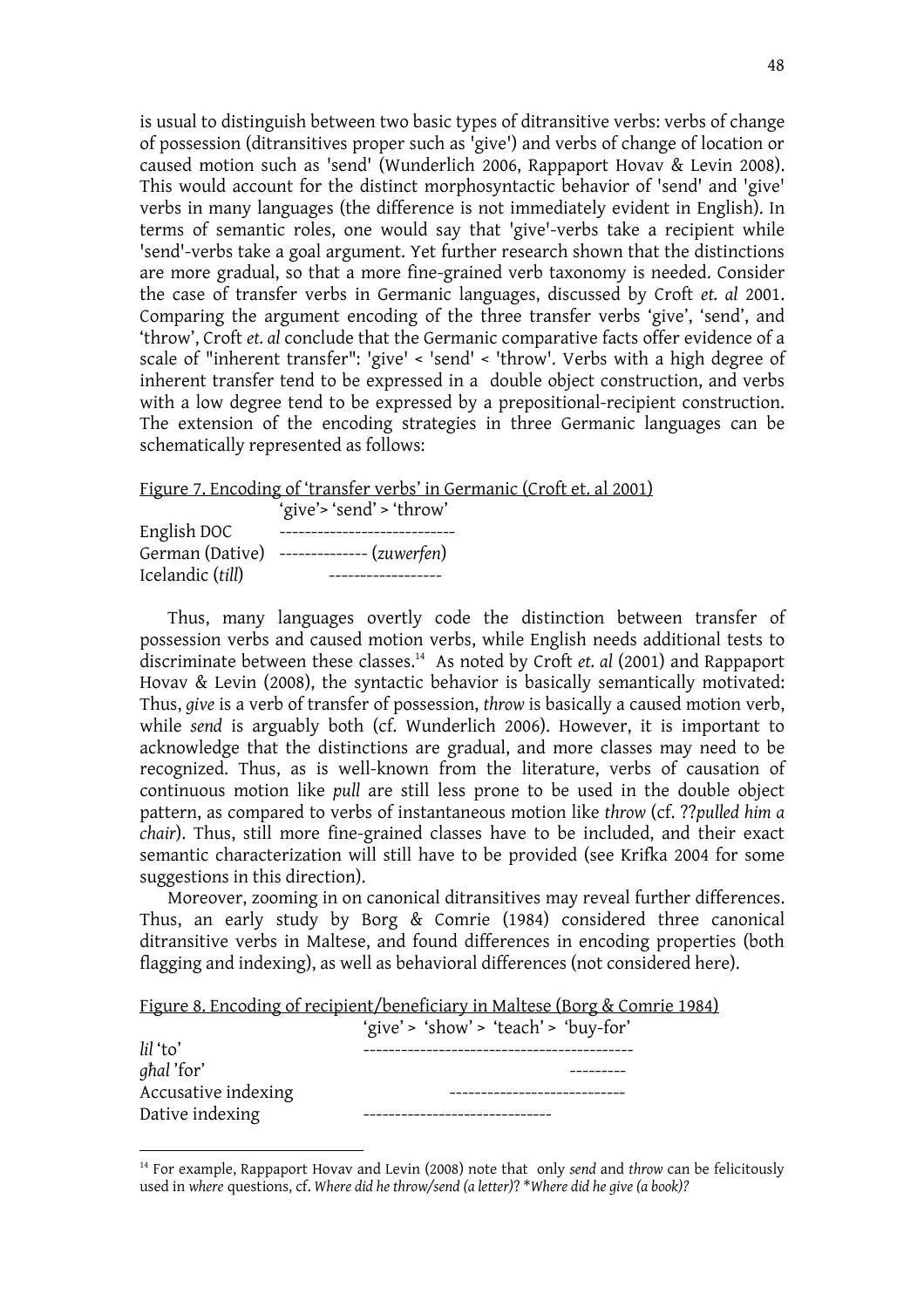Thus, we find the same gradience among canonical ditransitive verbs as well. It remains to be seen whether this behavior is cross-linguistically consistent, but it appears that 'show' verbs are cross-linguistically among the most typical ditransitives, often found in languages with a closed class of ditransitives (e.g., in Manam, there are just two ditransitive verbs 'give' and 'show').

 Yet, in other cases, it is clear that the pattern is not random. Turning to the gradience of transfer verbs discussed by Croft *et. al*., we can find support for their scale beyond European languages, as summarized in Figure 9:

Figure 9. Encoding of transfer verbs: more examples

|                 | 'give' > 'send' > 'throw' |
|-----------------|---------------------------|
| Even (dative)   |                           |
| Bezhta (dative) |                           |
| Chinese (DOC)   |                           |

Both extended (to 'throw', as in Even) and restricted (to 'give' and 'send', as in Bezhta) uses of the dative seem to be common cross-linguistically (the former is found, for example, in Russian, the latter in Hungarian). A restriction of the dative to 'give' alone is less common, but double object constructions are often restricted in this way (e.g., in Chinese). Moreover, a dedicated allative marker (as German *zu*, Russian *k*) is usually excluded for 'give' verbs, and this again groups 'send' and 'throw' verbs together.

 Above we considered the continuum linking transfer of possession and caused motion verbs, but there are other continua as well, roughly along the networks of recipient polysemy on the map in Figure 6 above. Thus, apart from the **allative** extension of the map, as discussed by Croft *et. al*, there are other extensions as represented on the role maps, which may also turn out to be gradual on closer inspection. Thus, there is gradient benefactive extension leading from recipients to beneficiaries (and further to possessors).

Figure 10. Ditransitive-benefactive cline.

'give' > 'sell' > 'build (smth for smb)' Yaqui (DOC), Chechen (allative)----- Thai (*kεε*), Bangla (dative) ----------------Russian, German (dative) -------------------------

The first pattern is rather common in languages with a closed class of verbs appearing in a double object construction (like Yaqui). In Fongbe, the DOC can optionally be found with 'sell' as well. The first pattern is also found in languages where the dative marker is of allative origin (as in Chechen). On the other hand, many languages especially with prepositional marking of the beneficiary (cf. English *for*) align 'sell' with 'give' rather than 'build' verbs (things may be different, though, for other verbs of transaction like 'buy'). This gradience also seems to be semantically motivated, insofar as 'give' implies a physical transfer of the theme (physical motion), 'build' does not, while 'sell' falls in between in this respect. In other words, 'give' can be still conceptualized as a caused motion verb, while 'sell' undeniably indicates transfer of possession. This is also evident in Nakh-Daghestanian languages, where 'sell' (and 'build') take a dative beneficiary, while 'give' can take either a dative or an allative recipient, depending on whether the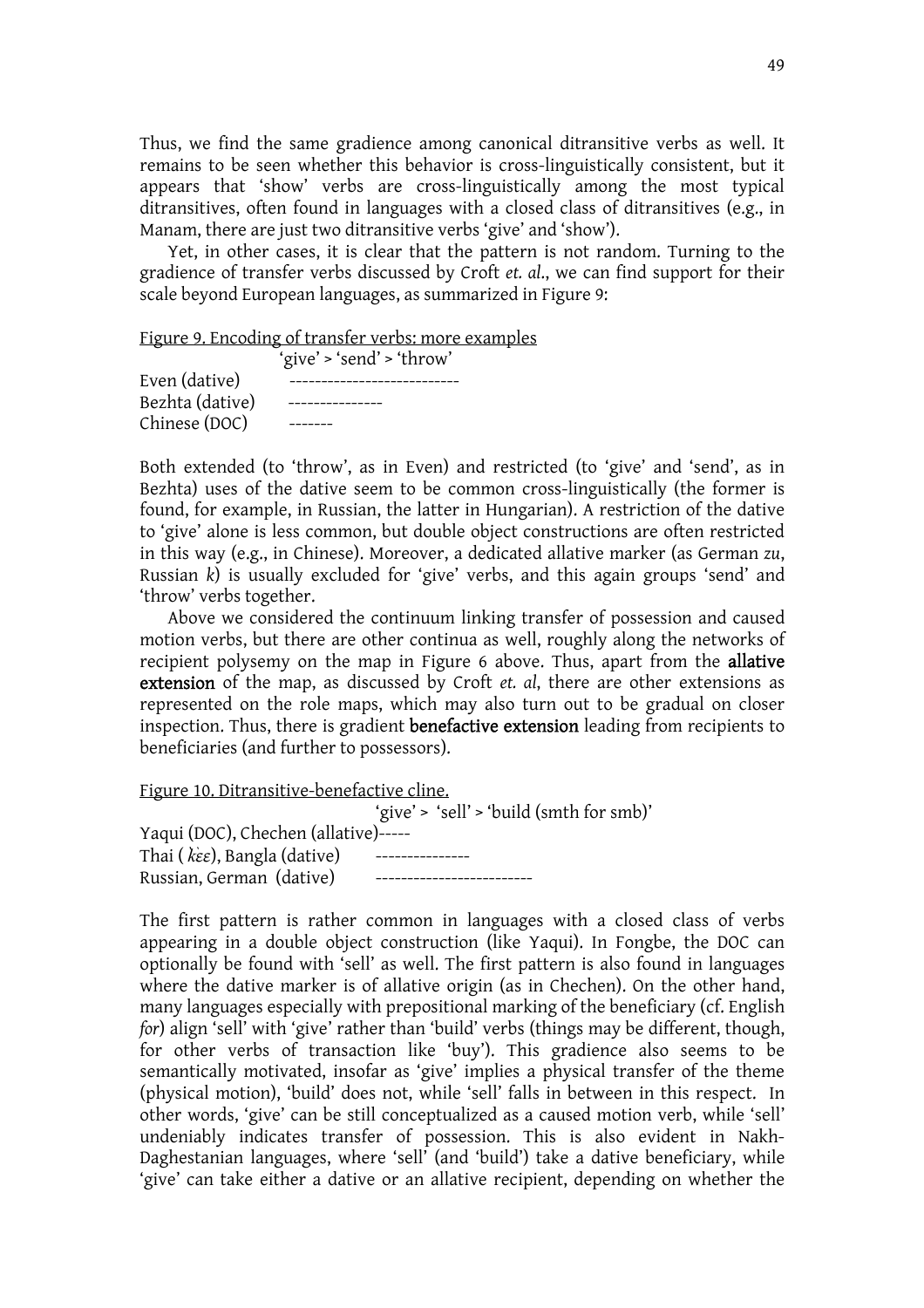transfer of possession is permanent or temporary (the latter can be interpreted in terms of caused motion, it seems). As with other continua there can be further extensions of the scale, in particular into the domain of possession (see the benefactive-possessor connection on the role map). Here the prediction would be that if possessive encoding reaches 'give' verbs, as is the case in Qiang (where the recipient can be marked with genitive), it will also be found with 'sell' and 'build' verbs, representing intermediate nodes on the map.

Finally, one can set up an **instrumental extension** where instrumental encoding is extended from prototypical instrumental verbs such as 'hit' and 'beat' into the ditransitive domain; the intermediate group includes verbs such as 'feed', 'provide' and 'award':

Figure 11. Ditransitive-instrumental cline

|                        | 'give' > 'feed' > 'hit' |  |
|------------------------|-------------------------|--|
| Even (instrumental)    |                         |  |
| Jalonke (instrumental) |                         |  |
| Eskimo (instrumental)  |                         |  |

Thus, in Even the instrumental is confined to 'hit', while 'feed' (like 'give') takes a dative pattern. In Jalonke and Russian, 'feed' aligns with 'hit' (in an instrumental pattern), and in English both patterns are possible. Finally, some languages use the same pattern for all three types: this might be an extended instrumental pattern as in Eskimo (where 'give' verbs take an instrumental object), or an extended dative pattern (as in Chechen, where 'hit' takes a patient in the dative and an instrument in the absolutive case).

 Given that individual verb types appear on several scales, the scales can be combined. Thus, the following scale combines the clines of instrumental and indirective extensions (the latter basically collapsing the allative and benefactive extensions). The following complex scale represents extensions of the Eskimo instrumental and the Even dative across the verbs types:

Figure 12. Combining sub-scales.

'hit' > 'feed' > 'give' > 'send' > 'build for' Eskimo (instrumental) Even (dative)

It is also interesting to consider multiple extensions of a particular strategy in a language which shows alignment alternations, such as Khanty. As mentioned above, Khanty has both an indirective and a secundative strategy with ditransitive verbs (Nikolaeva 1999). The language is unusually liberal in allowing extensions of a particular strategy into another domain. Thus, the indirective strategy is found not only with 'give' verbs but also with 'feed' verbs, one step down the scale, while the secundative instrumental strategy is found not only with canonical ditransitives like 'give' verbs, but also with verbs like 'cook' with an optional benefactive. "Syntactically both groups behave identically…" (Nikolaeva 1999: 40).

Figure 13. Khanty: extensions of instrumental and allative strategies

'hit' > 'feed' > 'give' > 'build for'

instrumental: allative: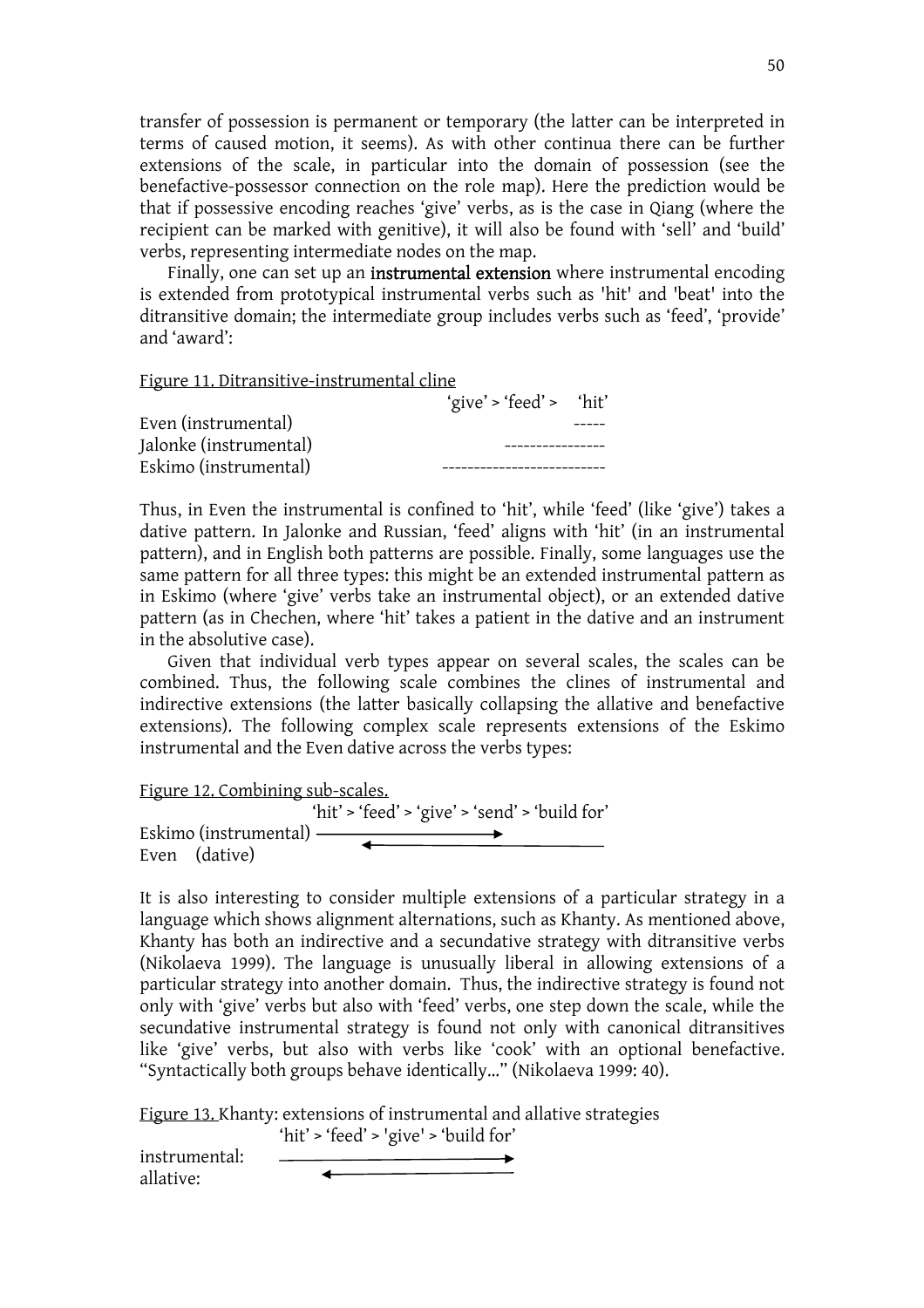#### 5.6. Towards a semantic map for ditransitive constructions

One of the advantages of the semantic map is that different maps/scales can be integrated into a single map (Haspelmath 2003). The following map integrates a number of verb types from individual scales into a single map. The map shows some additional connections, such as a connection between benefactive, malefactive, and external possession, which may be related through an experiencer function (a common superordinate function, related to both recipient and malefactive source, as suggested by Newman 1996: 117-8). External possession can then provide another link between experiencers and beneficiaries without recipient as a mediating category. Another link shown on the map but disregarded in the present context is the extension from allative to instrumental domains, which may be mediated by 'load'-type verbs, which frequently allow for alternative alignment patterns (the "spray/load alternation").

 The semantic map provides a convenient way of capturing the distribution of particular encoding strategies across different verbs types. By way of illustration, the range of functions of the two most important ditransitive constructions in English is indicated on the map in Figure 14.



#### Figure 14. A semantic map of ditransitive constructions

The lines indicate an approximate range of verbs participating in the English Double Object Construction and *to*-NP Construction; their intersection delimits verb types participating in a dative alternation; DOC -------, to-NP

It is clear that in the present form, the map is in many respects incomplete. It shows just a selection of the verb types identified by Levin 1993 in English. There may be further connections on the map: Thus, 'ask' verbs are arguably intermediate between 'tell' and 'take' verbs, 'cover'/'fill' verbs are intermediate between 'hit' and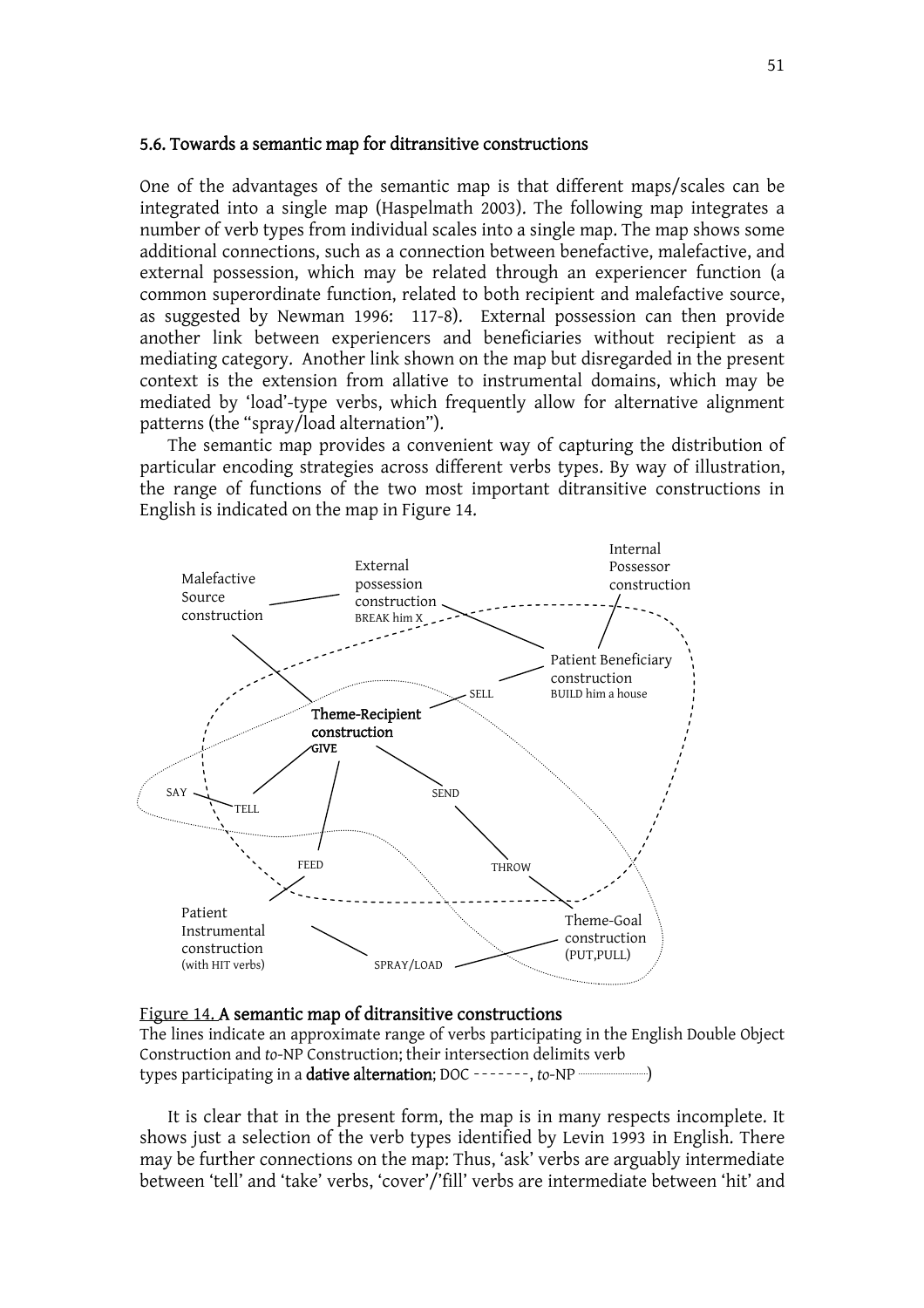'load' verbs, and 'pour' verbs are intermediate between 'load' and 'put' verbs. These additional classes do not present problems for the map (i.e. do not represent contiguity violations), but some other classes do introduce complications. Thus, on a richer map 'tell' verbs should be connected to the allative domain, with the verbs of sound emission (cf. 'shout (to)') as an intermediate class: These groups may share directional encoding, which cannot be represented on the two-dimensional map. The major question which needs to be empirically investigated concerns the level of granularity of verb classes which best suits the purpose of cross-linguistic comparison.

 It is clear that the construction map inherits the basic layout of the role map, distinguishing between four major associations of the recipient markers (with goals, beneficiaries, malefactive sources and patients). As on the role map, rightward associations are indirective (goal, beneficiary), and leftward associations are either secundative (instrumental) or neutral (double object construction). In Figure 15, some of the extensions of the basic ditransitive constructions in three languages (Finnish, Eskimo and Jamul Tiipay) are represented, in order to illustrate basic alignment types: (i) indirective alignment (cf. the extension of the allative case in Finnish), (ii) secundative alignment (cf. the extension of the instrumental case in Eskimo), and (iii) neutral alignment (cf. the domain of the double object construction in Jamul Tiipay):







Not all of the patterns are equally interesting. Thus restricted patterns with allative marking restricted to goals or benefactive markers to beneficiaries are expected, hence of little typological interest. Most interesting in this respect are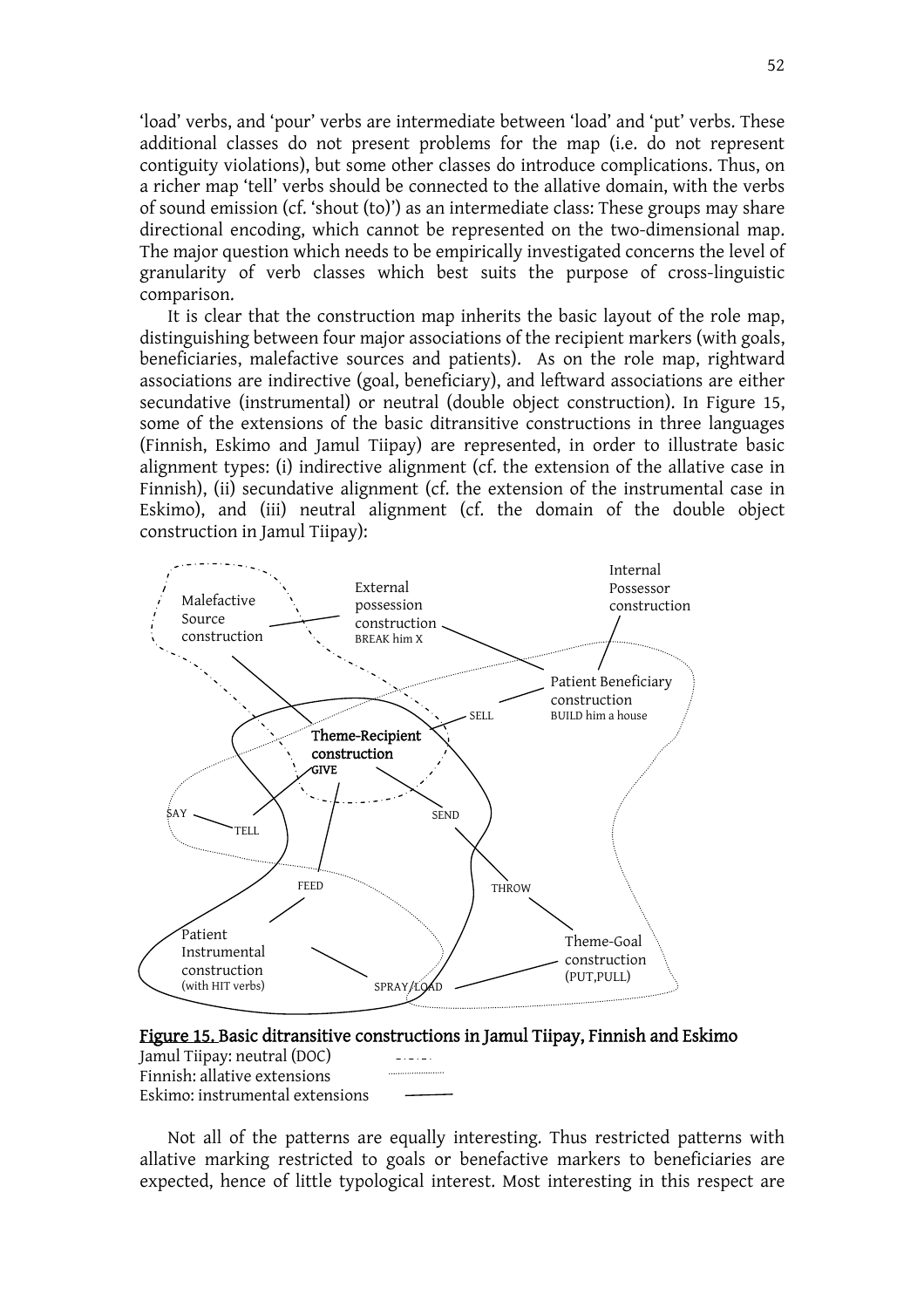strategies with a broader application range, in particular those which show extensions into a different domain.

 Above we have seen examples of such extensions in the domain of case-marking: Recall the instrumental extension that "spills over" to the goal domain in Eskimo and to the benefactive domain in Khanty, or the allative extension to the benefactive domain in Finnish, or the extension of the possessive strategy to recipients in Qiang. Such extensions are interesting as they allow us to check specific predictions embodied in the semantic map, subject to contiguity constraints: if a strategy spreads it will spread through continuous segments on the map. For example, if allative marking is found on 'give' it will be found on 'send' (cf. Finnish), or if instrumental marking is found on 'send' (cf. Eskimo) it will also be found with 'give', etc.

 Semantic maps can also be profitably applied to areal typology, as they demonstrate areal and also genealogical variation in a specific domain (compare the semantic maps for experiential verbs in Daghestanian languages in Comrie & van den Berg 2006 and Ganenkov 2006). The map below shows the extensions of the Dative case across the verb types in two Nakh-Daghestanian languages, Bezhta and Chechen:



Figure 16. Extensions of dative encoding in Chechen (Zarina Molochieva, p.c.) and Bezhta (Zaira Khalilova, p.c.) Chechen dative -----Bezhta dative

Semantic maps, as used in both general typology and areal typology, also allow for a diachronic interpretation. This is also clear from the terminology used, as when one speaks of "extensions" of particular strategies in a ditransitive domain and views lexical differentiation in a ditransitive domain as a trade-off of different competing strategies spreading through the lexicon via analogical extension (cf.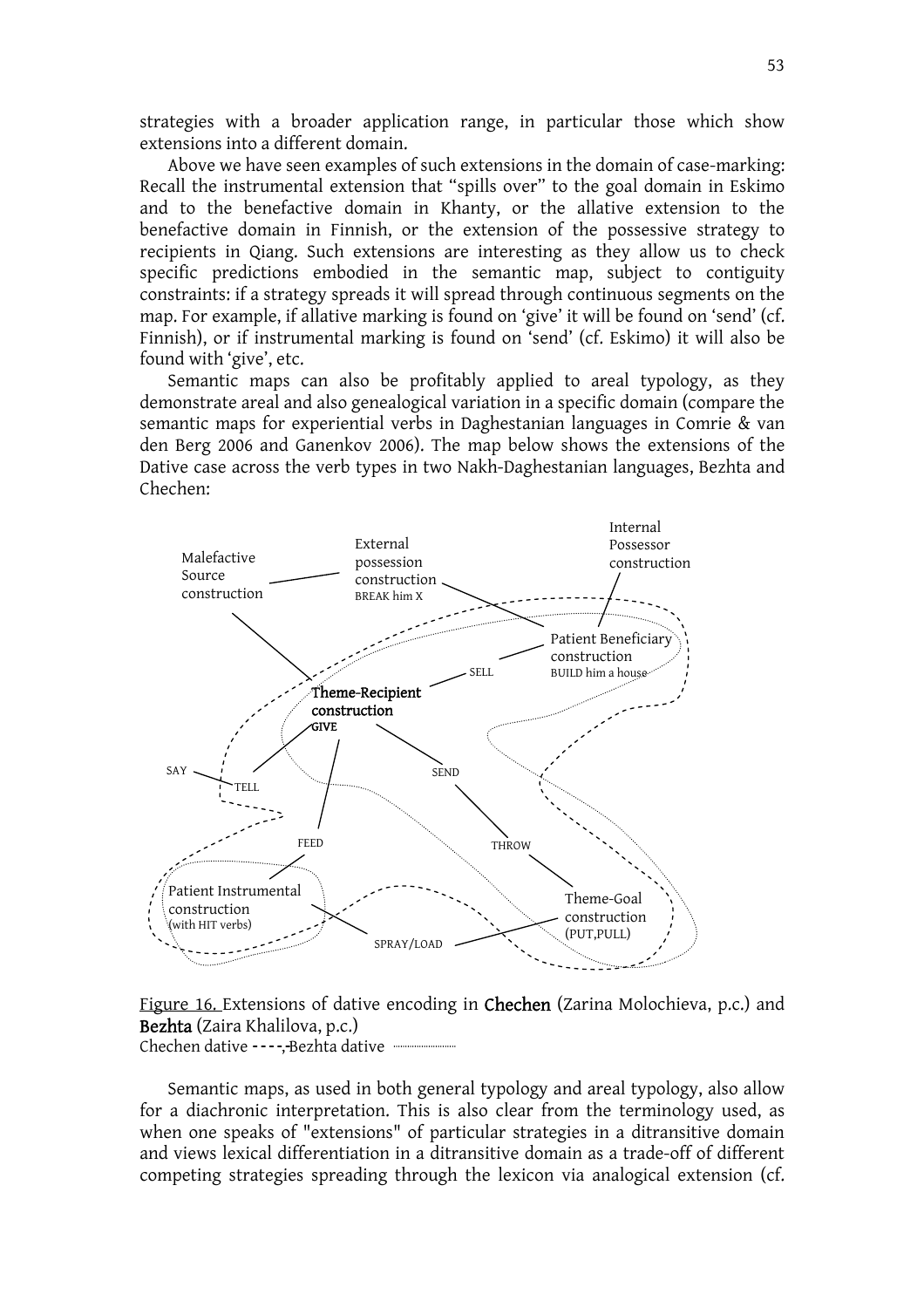also Haspelmath 2005b on diachronic instability and renewal of ditransitive patterns).

 Thus, in general semantic maps provide a useful way to capture lexical variation in the ditransitive domain cross-linguistically, but also a powerful tool for restricting such cross-linguistic variation.

### References

- Aissen, J. 1983. Indirect Object Advancement in Tzotzil. In: Permutter, David M. (ed.). *Studies in Relational Grammar 1.* Chicago. The University of Chicago Press. pp. 272-302.
- Aissen, Judith L. 1987. *Tzotzil Clause Structure.* Studies in Natural Language and Linguistic Theory , 7. Dordrecht. Reidel.
- Allen, Barbara J. & Frantz, Donald G. 1983. Advancements and verb agreement in Southern Tiwa. In: Perlmutter, David (ed.) *Studies in Relational Grammar 1.* Chicago: University of Chicago Press, 303-316.
- Amberber, Mengistu. 2007+. Differential case marking of arguments in Amharic. To appear in: Malchukov, Andrej & Spencer Andrew. (eds.). *Handbook of Case.*  OUP.
- Anderson, Lloyd B. 1982. The 'perfect' as a universal and as a language-particular category. *Tense-aspect: between semantics and pragmatics,* ed. Paul Hopper, 227- 64. Amsterdam: John Benjamins.
- Asher, Ronald E. & Kumari, T. C. 1997. *Malayalam*. London: Routledge.
- Baker, Mark. 1996. *The polysynthesis parameter.* New York: Oxford University Press.
- Barðdal, Jóhanna. 2007. The semantic and lexical range of the ditransitive constrictions in the history of (North) Germanic. *Functions of Language* 14:1, 9- 30.
- Barss, A. & Lasnik, H. 1986. A note on Anaphora and Double objects. *Linguistic Inquiry*  17: 347-354.
- Bickel, Balthasar et al. 2006. Two ways of suspending object agreement in Puma: between incorporation, antipassivization, and optional agreement. Ms., University of Leipzig.
- Blake, Barry J. 1990. *Relational grammar.* London: Routledge.
- Blansitt, Edward L. Jr. 1984. Dechticaetiative and dative. In: In: Plank, Frans (ed.) *Objects*. London: Academic Press, 127-150.
- Blansitt, Edward L., Jr. 1988. Datives and allatives. In Michael Hammond, Edith A. Moravcsik, and Jessica R Wirth (eds.), *Studies in Syntactic Typology.* Amsterdam: John Benjamins.
- Bossong, Georg. 1985. *Differenzielle Objektmarkierung in den neuiranischen Sprachen.* Tübingen: Narr.
- Bodomo, Adams. 1997. *The structure of Dagaare.* Stanford: CSLI Publications.
- Borg, Albert & Marie Azzopardi-Alexander. 1997. Maltese. (Routledge Descriptive Grammars) London: Routledge.
- Borg, Albert & Bernard Comrie. 1984. Object diffuses in Maltese. In *Objects: Towards a Theory of Grammatical Relations*, Frans Plank (ed.), 109–126. London: Academic Press.
- Bresnan, Joan & Tatiana Nikitina. 2007+. The gradience of the dative alternation. To appear in *Reality Exploration and Discovery: Pattern Interaction in Language and Life*, edited by Linda Uyechi and Lian Hee Wee. Stanford: CSLI Publications.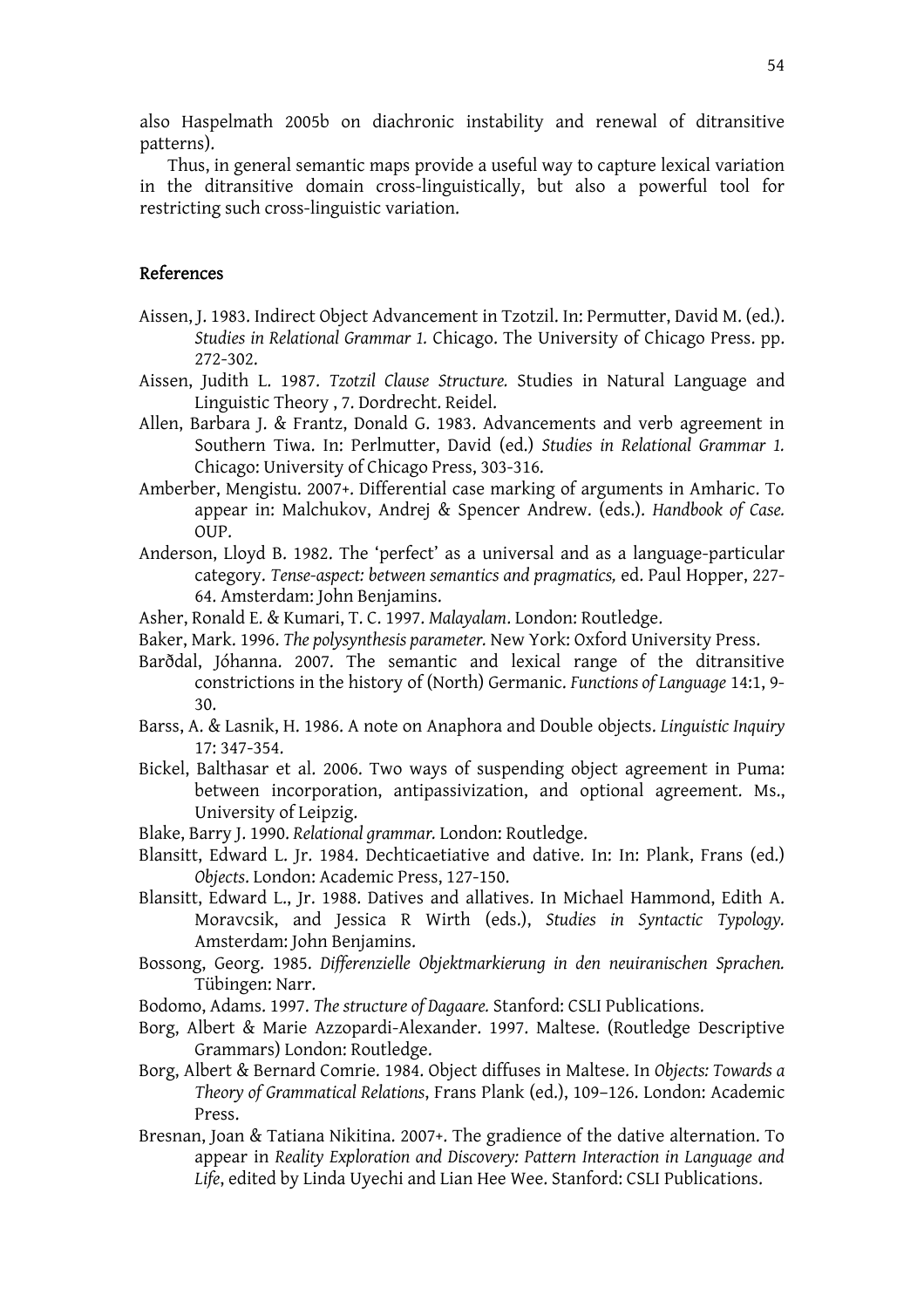- Bruce, Les. 1984. *The Alamblak Language of Papua New Guinea (East Sepik).* Canberra. Australian National University.
- Cole, Peter. 1982. *Imbabura Quechua.* Lingua Descriptive Studies, Vol 5. Amsterdam. North-Holland Publishing Company.
- Company-Company, C., 2003. Transitivity and grammaticalization of object: the struggle of direct and indirect objects in Spanish. In: Fiorentino, Giuliana (ed.) *Romance objects: transitivity in Romance languages*, 217-261. Mouton de Gruyter, Berlin.
- Comrie, Bernard. 1978. Ergativity. In Winfred P. Lehmann, ed.: *Syntactic Typology: Studies in the Phenomenology of Language*, 329–394. Austin: University of Texas Press.
- Comrie, Bernard. 1982. Grammatical relations in Huichol. In Paul J. Hopper and Sandra A. Thompson, eds.: *Studies in Transitivity.* (Syntax and Semantics 15), 95–115. New York: Academic Press.
- Comrie, Bernard. 1993. Some remarks on causatives and transitivity in Haruai. In *Causatives and Transitivity*, Comrie, Bernard and Maria Polinsky (eds.), 315 ff. Amsterdam: Benjamins.
- Comrie, Bernard. 1989. *Language Universals and Linguistic Typology*, 2nd edn. Chicago: University of Chicago Press.
- Comrie, Bernard. 2003. Recipient person suppletion in the verb "give". In Mary Ruth Wise et al. (eds): *Language and Life: Essays in Memory of Kenneth L. Pike,* 265–281. Dallas: SIL International.
- Comrie, Bernard & Helma van den Berg. 2006. Experiencer constructions in Daghestanian languages. In: Ina Bornkessel, Matthias Schlesewsky, Bernard Comrie, Angela D. Friederici (eds.): *Semantic Role Universals and Argument Linking: Theoretical, Typological, and Psycholinguistic Perspectives*. Berlin: Mouton de Gruyter, 127–154.
- Cooreman, Ann M. 1987. *Transitivity and discourse continuity in Chamorro narratives.* Berlin. Mouton de Gruyter.
- Creissels, Denis 1979. *Les constructions dites " possessives ", étude de linguistique générale et de typologie linguistique.* Ph.D. Thesis.
- Creissels, Denis 2006. A typology of subject and object markers in African languages. In: F.K. E. Voeltz (ed.). *Studies in African Linguistic typology*. Amsterdam: Benjamins, 43-71.
- Creissels, Denis & Michael Daniel. 2006. Monotransitive 'give'-constructions. Exploring the periphery of ditransitives. Paper presented at the Rara and Rarissima conference in Leipzig, 2006.
- Croft, William. 2001. *Radical Construction Grammar.* Oxford: Oxford University Press.
- Croft, William. 2003. *Typology and Universals.* Second edition. Cambridge: Cambridge University Press.
- Croft et. al. 2001. Croft, William, Jóhanna Bardal, Willem Hollmann, Maike Nielsen, Violeta Sotirova, and Chiaki Taoka. 2001. Discriminating verb meanings: The case of transfer verbs. Handout, LAGB Autumn Meeting, Reading.
- Daniel, Michael & Andrej Malchukov. in preparation. Possessive encoding of beneficiaries: a cross-linguistic study.
- Dayley, Jon P. 1985. *Tzutujil grammar*. Berkeley: University of CaliforniaPress.
- Dik, Simon C. 1997. *The theory of Functional Grammar. Complex and derived constructions*. Berlin: Mouton de Gruyter.
- Dixon, R. M. W. 1972. *The Dyirbal language of North Queensland*. Cambridge. Cambridge University Press.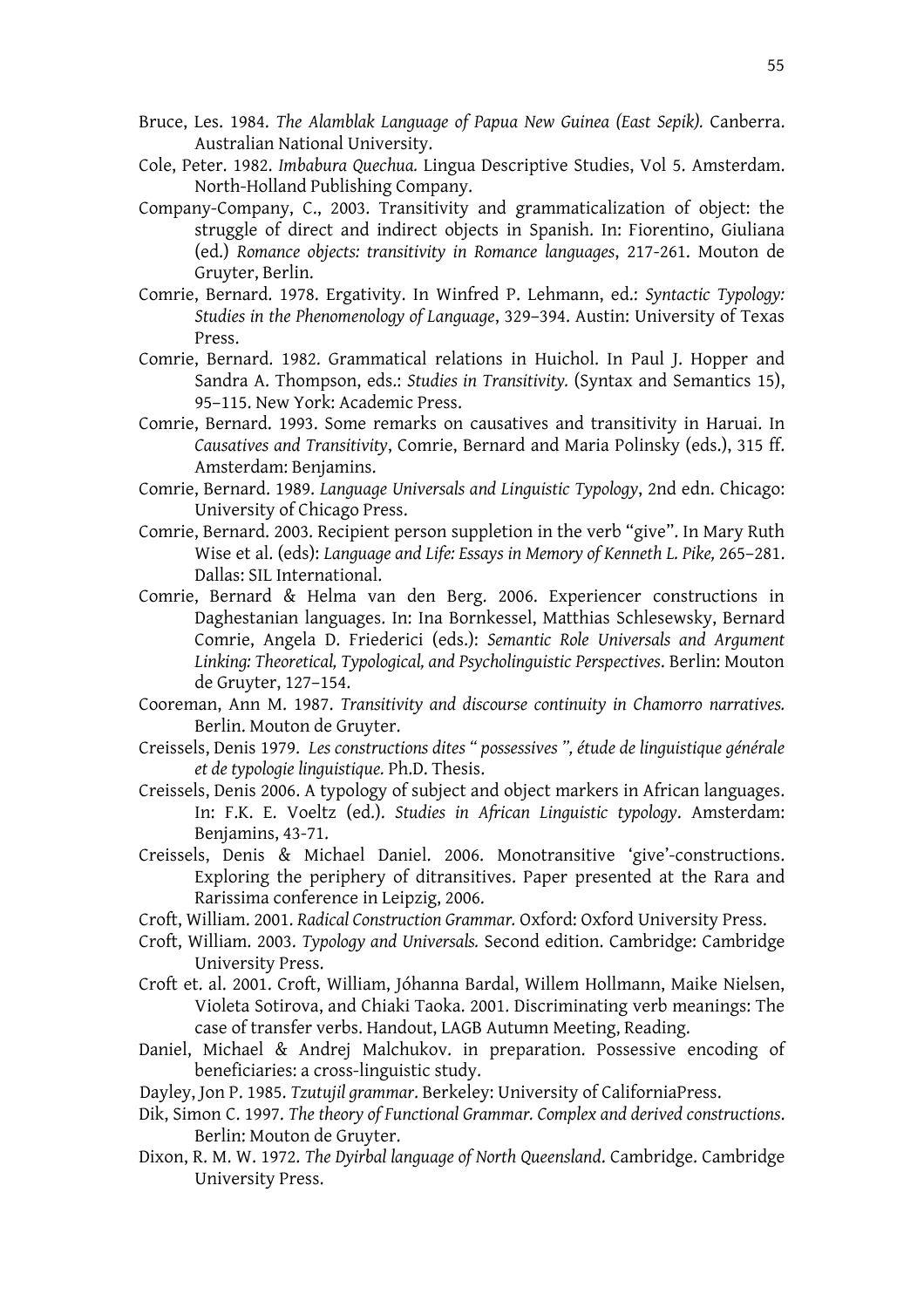- Dixon R.M.W. 1977. Where have all the adjectives gone? *Studies in Language* 1: 19-80. Dixon, R.M.W. 1994. *Ergativity*. Cambridge: Cambridge University Press.
- Dixon, R.M.W. 2000. A typology of causatives: form, syntax, and meaning. In: Dixon, R.M.W. & A. Y. Aikhenvald (eds.) *Changing valency: case studies in transitivity*, 30-83. Cambridge: Cambridge University Press.
- Donohue, Mark. 1999. *A grammar of Tukang Besi.* Berlin: Walter de Gruyter.
- Dryer, Matthew S. 1986. Primary objects, secondary objects, and antidative. *Language* 62: 808-45.
- Dryer, Matthew S. 2007+. Clause types. In: Shopen, Timothy (ed.) *Language typology and syntactic description*. 2nd ed. Cambridge: Cambridge University Press.
- Dunn, Michael. 1999. *A grammar of Chukchi.* Unpublished doctoral dissertation, Australian National University.
- Escalante, Fernando. 1990. *Voice and argument structure in Yaqui.* Ph.D. dissertation, University of Arizona.
- Essegbey, J. 1999. *Inherent complement verbs revisited.* Ph.D. dissertation, University of Nijmegen.
- Evans, N. D. 1995. *A Grammar of Kayardild.* Berlin; New York: Mouton de Gruyter.
- Everett, Dan & Barbara Kern. 1997. *Wari'*. London. Routledge
- Faltz, Leonard M. 1978. On Indirect Objects in Universal Syntax. In: *Chicago Linguistic Society* 14: 76-87.
- Fleck, David W. 2001. Causation in Matses (Panoan, Amazonian Peru). In *The grammar of causation and interpersonal manipulation.* Masayoshi Shibatani (Ed.). TSL 49. Amsterdam/Philadelphia : John Benjamins, 373-415.
- Fleck, David W. 2003. *A Grammar of Matses.* Ph.D. dissertation, Rice University.
- Foris, David W. 1998. Sochiapan Chinantec GIVE: a window into clause structure. In *The Linguistics of Giving*, John Newman (ed.), 209–248. Amsterdam and Philadelphia: John Benjamins.
- Fortescue, Michael D. 1984. *West Greenlandic.* London. Croom Helm.
- Ganenkov, Dmitry. 2006. 'Experiencer coding in Nakh-Daghestanian'. In L. Kulikov *et al*. (eds) *Case, Valency and Transitivity* [Studies in Language Companion Series]. Amsterdam: Benjamins, 179-203.
- Gensler, Orin. 2003. Object ordering in verbs marking two pronominal objects: Nonexplanation and explanation. *Linguistic Typology* 7.2. , 187-231.
- Georg,. S. & A. P. Volodin. (1999). *Die itelmenische Sprache.* (Tunguso-Sibirica, Band 5). Harrassowitz: Wiesbaden.
- Gerdts, Donna B. 1982. *Object and absolutive in Halkomelem Salish.* PhD. University of California, San Diego.
- Goldberg, Adele E. 1995. *Constructions: A Construction Grammar approach to argument structure.* Chicago: The University of Chicago Press.
- Guerrero, Lilián & Van Valin Jr., Robert D. 2004. Yaqui and the Analysis of Primary Object Languages. *International Journal of American Linguistics* 70.3:290-319.
- Guillaume, Antoine. 2006. Ditransitivité en cavineña: constructions à objet double. Ms., Laboratoire Dynamique du Langage — CNRS/Université Lyon 2.
- Harley, Heidi. 2003. Possession and the double object construction. In *The Linguistic VariationYearbook,* Vol. 2, ed. Pierre Pica and Johan Rooryck. Amsterdam: Benjamins, 29-68.
- Haspelmath, Martin. 2003. The geometry of grammatical meaning: semantic maps and crosslinguistic comparison In M. Tomasello (ed.), *The new psychology of language*, vol. 2, New York: Lawrence Erlbaum Associates Publishers, 211-43.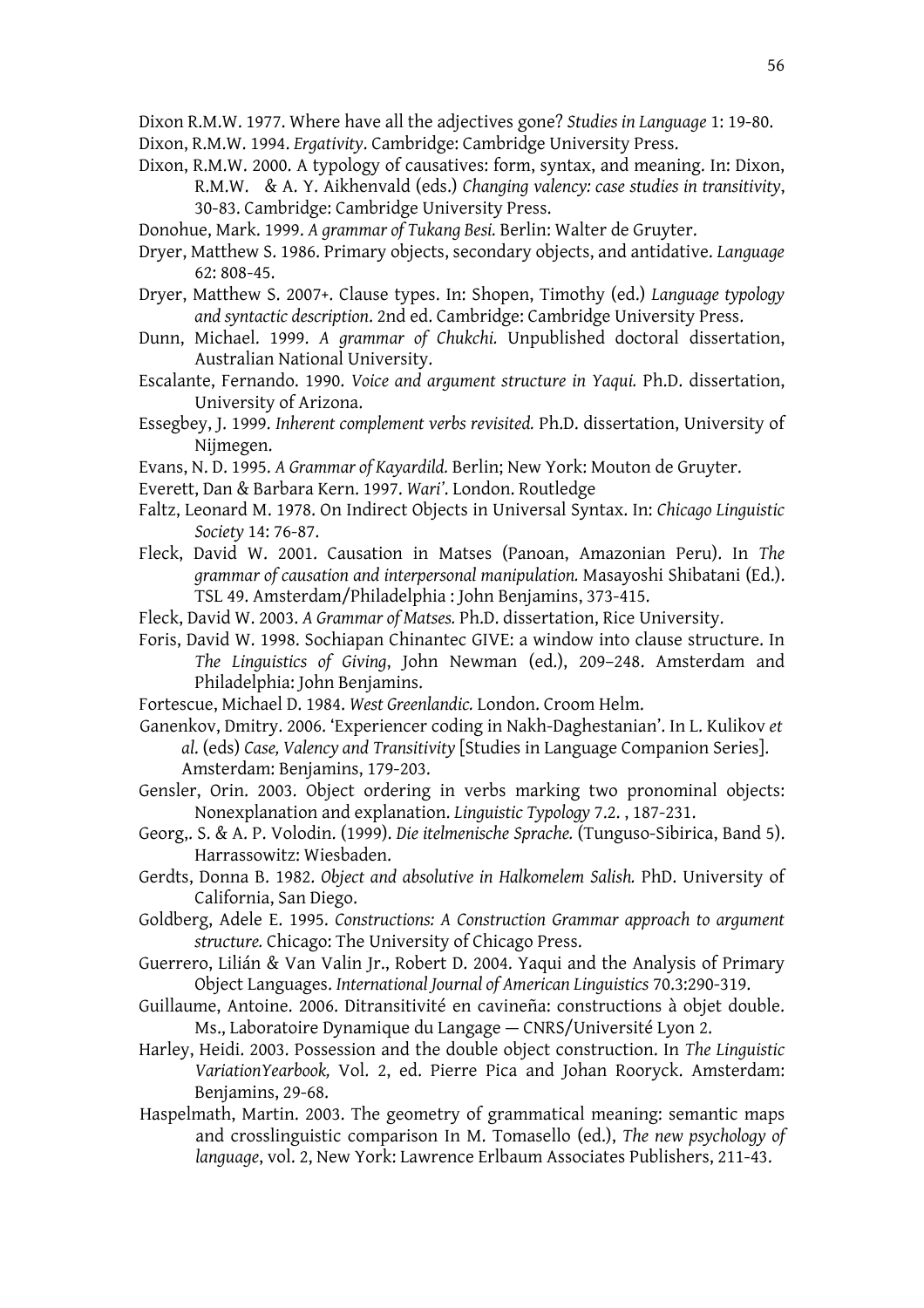- Haspelmath, Martin. 2004. Explaining the Ditransitive Person-Role Constraint: a usage based account. *Constructions* 2/2004, 49 pp. (free online journal, University of Düsseldorf)
- Haspelmath, Martin. 2005a. Ditransitive Constructions: The Verb 'Give'. In: M. Haspelmath & M. S. Dryer & D. Gil & B. Comrie (eds.) *The World Atlas of Language Structures.* Oxford: Oxford University Press, 426-429.
- Haspelmath, Martin. 2005b. Argument marking in ditransitive alignment types. *Linguistic Discovery* 3.1:1-21 (free online journal, http://linguisticdiscovery.dartmouth.edu/)
- Haspelmath, Martin. 2007. Ditransitive alignment splits and inverse alignment. *Functions of Language* 14.1:79-102.
- Hauge, Kjetil Rå. 1976 [1999]. The word order of predicate clitics in Bulgarian. (Meddelelser 10, Slavisk-Baltisk Institutt, Universitetet i Oslo) Oslo: University of Oslo (Reprinted in: *Journal of Slavic Linguistics* 7.1 (1999): 89-137.)
- Hawkins, John. 1994. *A Performance Theory of Order and Constituency*. Cambridge: Cambridge University Press.
- Heath, Jeffrey. 1998. *A grammar of Koyra Chiini: the Songhay of Timbuktu*. Berlin. Mouton de Gruyter.
- Heine, Bernd & König, Christa. 2007. On the linear order of ditransitive objects. Ms., University of Cologne.
- Hopper, P.J., and Thompson, S.A. 1980. Transitivity in Grammar and Discourse. *Language* 56: 251-99.
- Hudson, Richard. 1992. So called double objects and grammatical relations. Language 68: 251-276.
- Hurel, Eugène. 1951. *Grammaire kinyarwanda*. Ruanda: Imprimerie de Kabgayi.
- Karlsson, Fred. 1983. *Finnish grammar*. Porvoo: Werner Söderström Osakeyhtiö.
- Kemmer, Susan & Arie Verhagen 1994. The grammar of causatives and and the conceptual structure of events. *Cognitive Linguistics* 5: 115-156.
- Kenesei, István & Vago, Robert M. & Fenyvesi, Anna. 1998. Hungarian. London. Routledge.
- Kimenyi, Alexandre. 1980. *A relational grammar of Kinyarwanda*. Berkeley: University of California Press.
- Kittilä, Seppo. 2005. Recipient-prominence vs. beneficiary-prominence. *Linguistic Typology* 9.2: 269-297.
- Kittilä, Seppo. 2006a. The Woman Showed the Baby to her Sister: On Resolving Humanness-Driven Ambiguity in Ditransitives. In: Kulikov, L., Malchukov, A., Swart, P. de (eds.), *Case, Valency, and Transitivity.* Amsterdam: John Benjamins, 291-309.
- Kittilä, Seppo. 2006b. Object-, animacy- and role-based strategies: a typology of object marking. *Studies in Language* 30.1: 1-32.
- Kittilä, Seppo. 2006c. The anomaly of the verb 'give' explained by its high (formal and semantic) transitivity. *Linguistics* 44.3: 569–612.
- Kouwenberg, Silvia. 1994. *A Grammar of Berbice Dutch Creole.* Berlin and New York: Mouton de Gruyter.
- König, Christa & Heine, Bernd. 2007+. Are there ditransitive verbs in !Xun? Ms. University of Cologne.
- Krifka, Manfred. 2004. Semantic and pragmatic conditions for the Dative Alternation. *Korean Journal of English Language and Linguistics* 4:1-32.
- Lefebvre, Claire. 1994. New facts from Fongbe on the double object construction. *Lingua* 94: 69-163.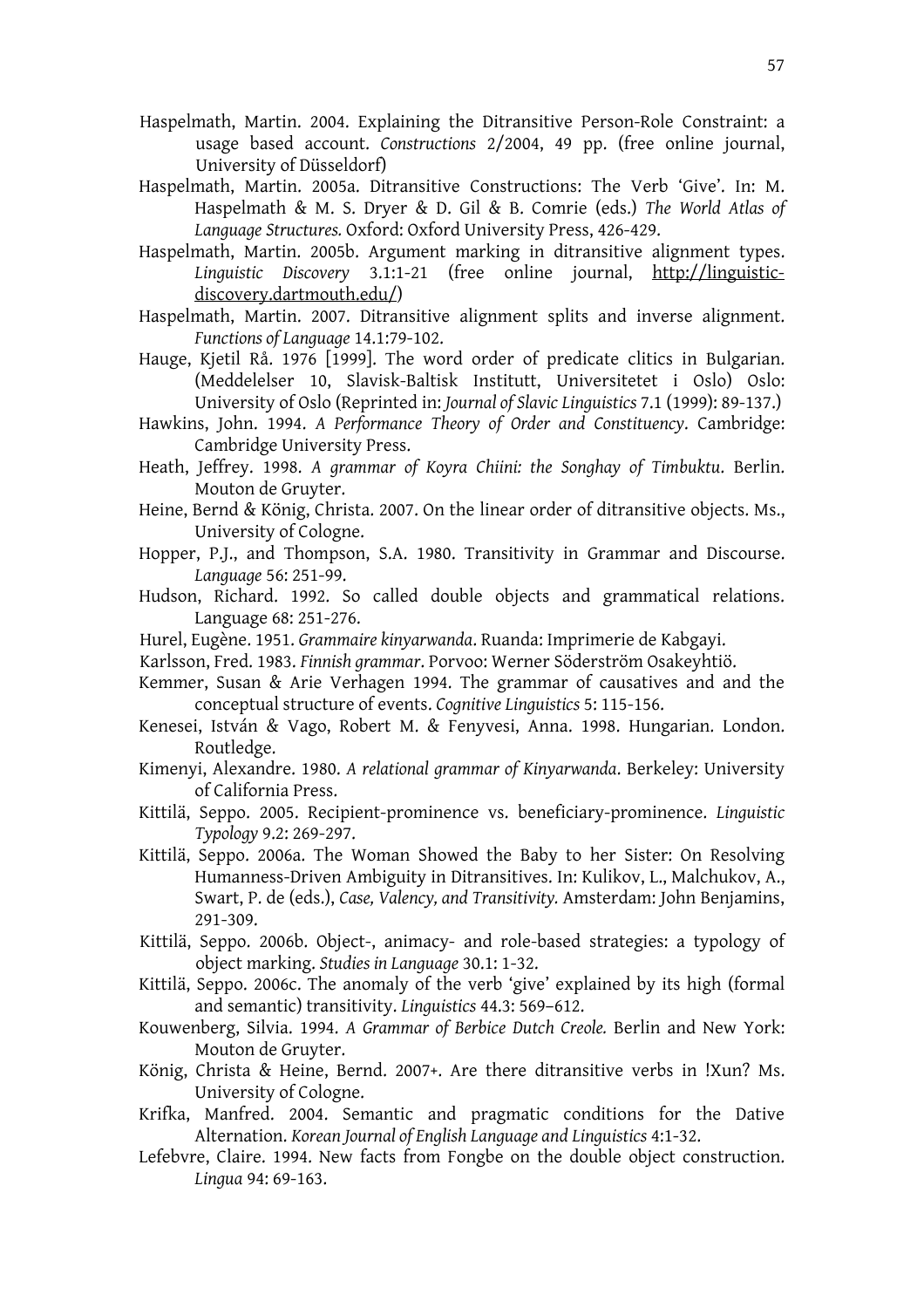- Lehmann, Thomas. 1993. *A grammar of modern Tamil.* Pondicherri: Pondicherri Institute of Linguistics and Culture.
- Levin, Beth. 1993. *English verb classes and alternations.* Chicago: University of Chicago Press
- Li, Charles N. & Thompson, Sandra A. 1981. *Mandarin Chinese: a functional reference grammar.* Berkeley, Calif. University of California Press.
- Lichtenberk, Frantisek. 1983. *A grammar of Manam.* Honolulu: University of Hawaii Press.
- Lüpke, Friederike. 2005. *A grammar of Jalonke argument structure.* Ph.D. University of Nijmegen. Nijmegen. MPI.
- Malchukov, Andrej L. 1992. Distributive Constructions and Verbal Valence in Even. *Languages of the World*, Nr. 3 1992, 4-11.
- Malchukov, Andrej. 1993. Adversative constructions in Even in relation to passive and permissive. In: Comrie, Bernard and Maria Polinsky (eds). *Causatives and Transitivity.* Amsterdam-Philadelphia: John Benjamins, 369-384.
- Malchukov, Andrej L. 1995. *Even*. Munich: LINCOM.
- Malchukov, Andrej L 2005. Case pattern splits, verb types, and construction competition. In M.Amberber and H. de Hoop, H. (eds), *Competition and Variation in Natural Languages: the Case for Case*. Oxford: Elsevier, 73-117.
- Malchukov, Andrej L. 2007. Reciprocal and sociative constructictions in Even. In Nedjalkov, V.P. (ed.) *Typology of reciprocal constructions*. Amsterdam: Benjamins, 1643-1675.
- Malchukov , Andrej L. 2007+. Animacy and asymmetries in differential case marking Forthcoming in *Lingua* (special issue on Animacy edited by M. Lamers and P. de Swart)
- Manning, Christopher D. 1996. *Ergativity: Argument Structure and Grammatical Relations*. Stanford: CSLI.
- Margetts, Anna. 2002. The linguistic encoding of three-participant events in Saliba. *Studies in Language* 26, 613–637.
- Margetts, Anna & Austin, Peter K. 2007. Three participant events in the languages of the world: towards a crosslinguistic typology. *Linguistics* 45.3: 393-451.
- Miller, Amy. 2001. *A grammar of Jamul Tiipay.* (Mouton Grammar Library, 23.) Berlin: Mouton de Gruyter.
- Miyagawa, Shigheru & Tsujioka, Takae. 2004. Argument Structure and Ditransitive Verbs in Japanese. *Journal of East Asian Linguistics* 13.1: 1-38.
- Moravcsik, Edith. (1978), 'On the distribution of ergative and accusative patterns', *Lingua*, 45, 233 – 79.
- Moyse-Faurie, Claire. 1983. *Le drehu, langue de Lifou (Iles Loyauté).* Paris: SELAF.
- Mukherjee, Joybrato. 2005. *English Ditransitive Verbs: Aspects of Theory, Description and a Usage-based Model.* Amsterdam/New York: Rodopi.
- Nagaraja, K.S. 1999. *Korku language: grammar, texts, and vocabulary.* Tokyo: Institute for the Study of Languages and Cultures of Asia and Africa.
- Newman, J. (1996). *Give: A Cognitive Linguistic Study.* Berlin and New York: Mouton de Gruyter.
- Nikolaeva, Irina. 1999. *Ostyak*. Lincom. München.
- Nikolaeva, Irina. 2001. Secondary Topic as a Relation in Information Structure. *Linguistics* 39.1: 1–49.
- Nikolaeva, Irina & Tolskaya, Maria. 2001. *A grammar of Udihe.* Berlin: Mouton de Gruyter.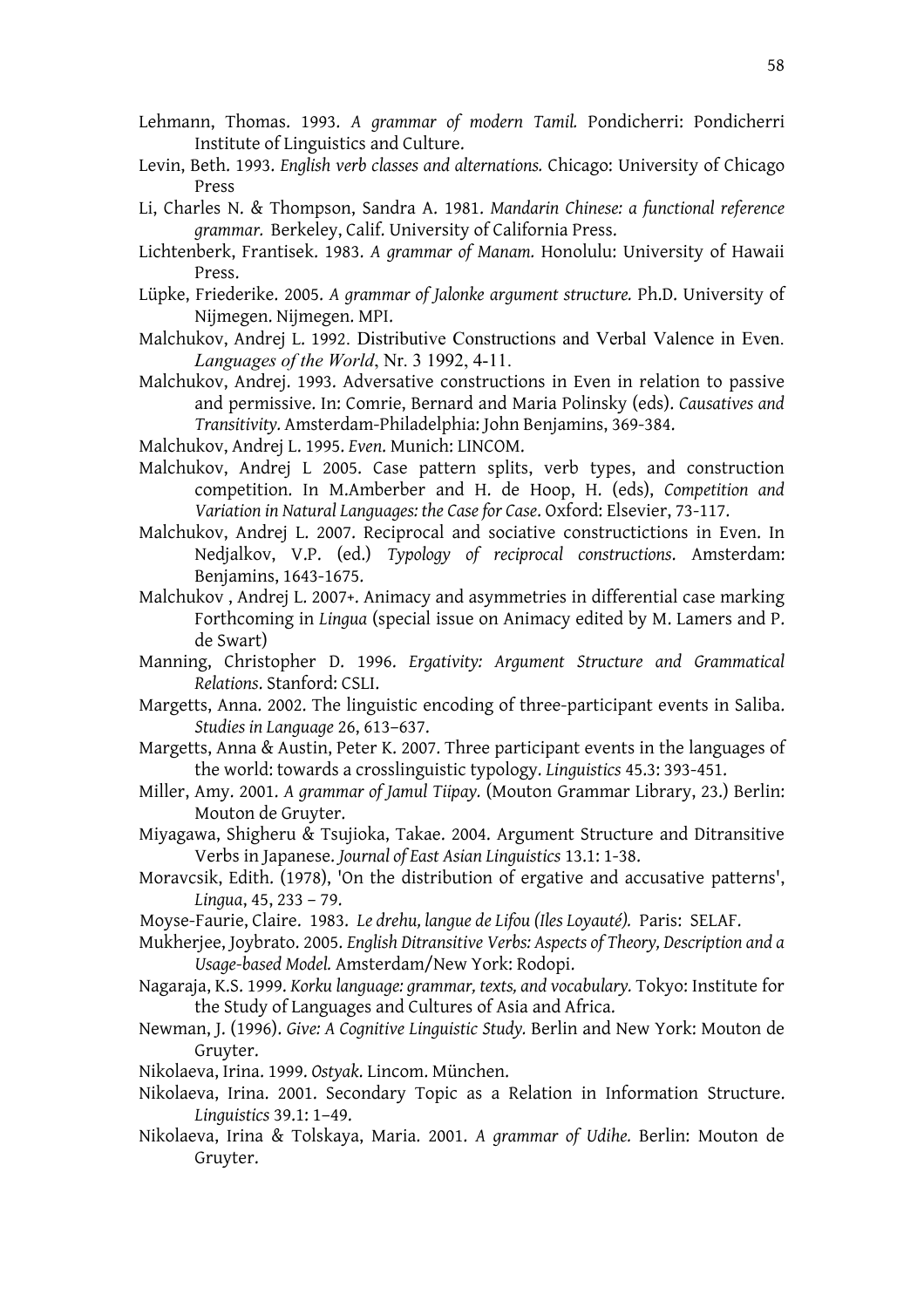- O'Grady, William. 1991. *Categories and Case: The Sentence Structure of Korean.* Amsterdam. Benjamins.
- Pensalfini, Robert. 2003. *A grammar of Jingulu, an Aboriginal language of the Northern Territory.* Canberra: Australian National University.
- Plank, Frans. 1987. Direkte indirekte Objekte: Was uns lehren lehrt. *Leuvense Bijdragen* 76: 37-61.
- Polinsky, Maria. 1998. A non-syntactic account of some asymmetries in the double object construction. In: J-P. Koenig (ed.), *Conceptual Structure and Language: Bridging the Gap.* Stanford: CSLI, 403-423.
- Poulos, George with Christian T. Msimang. 1998. *A linguistic analysis of Zulu*. Cape Town: Via Afrika.
- Primus, Beatrice. 1997. The relative order of recipient and patient in the languages of Europe. In: Siewierska, Anna (ed.) *Constituent order in the languages of Europe*. Berlin: Mouton de Gruyter, 421-73.
- Radžabov, Ramazan. 1999. *Sintaksis cezskogo jazyka*. Moscow: Moskovskij gosudarstvennyj lingvističeskij universitet, Centr jazykov i kul'tur Severnoj Evrazii.
- Rappaport Hovav, Malka & Levin, Beth. 2008+. The English Dative Alternation: the case for verb sensitivity. *Journal of Linguistics* 44.1
- Rennison, John. 1997. *Koromfe*. London: Routledge.
- Rhodes, Richard A. 1990. Ojibwa secondary objects. In: Dziwirek, Katarzyna, Patrick Farrell & Errapel Mejías Bikandi (eds.) *Grammatical relations: a cross-theoretical perspective*. Stanford. CSLI. 401-414.
- Rude, Noel. 1996. Cláusulas de objetos dobles en yaqui. (Objetos dobles y relaciones gramaticales: el caso del yaqui?) *Memorias del III Encuentro de Lingüística del Noroeste.* México: Universidad de Sonora, 191-214.
- Rude, Noel. 1997. Dative shifting and double objects in Sahaptin. In: Givón, T. (ed.) *Grammatical relations: A functionalist perspective.* Amsterdam. Benjamins. 323- 349.
- Saltarelli, Mario. 1988. *Basque*. London: Routledge.
- Sedlak, Philip A. S. 1975. Direct/indirect object word order: a cross-linguistic analysis. *Working Papers on Language Universals*.
- Siewierska, Anna. 1998. Languages with and without objects. *Languages in Contrast* 1.2:173-190.
- Siewierska, Anna. 2003. Person agreement and the determination of alignment. *Transactions of the Philological Society* 101.2: 339-370.
- Siewierska, Anna. 2004. *Person*. Cambridge: Cambridge University Press.
- Siewierska, Anna & Bakker, Dik. 2007. Bound person forms in ditransitive clauses revisited. Ms., University of Lancaster.
- Smith Stark, Thomas C. 2001. Supletivismo según la persona del receptor en el verbo 'dar' de algunas lenguas otomangues. *Caravelle* 76–77: 95–104.
- Song, Jae Jung. Grammaticalization and structural scope increase: possessiveclassifier-based benefactive marking in Oceanic languages. Linguistics, 43-4.
- Song, Jae Jung. 1996. *Causatives and causation: a universal-typological perspective.* Longman: London.
- Taylor, John R. 1998. Double object constructions in Zulu. In: Newman, John (Ed.). *The Linguistics of Giving.* Amsterdam. Benjamins. pp. 67-96.
- Thornes, Timothy Jon. 2003. *A northern Paiute grammar with texts*. Ann Arbor. UMI.
- Valenzuela, Pilar M. 2001. Causativization and transitivity in Shipibo-Konibo. In *The grammar of causation and interpersonal manipulation.* Masayoshi Shibatani (Ed.).